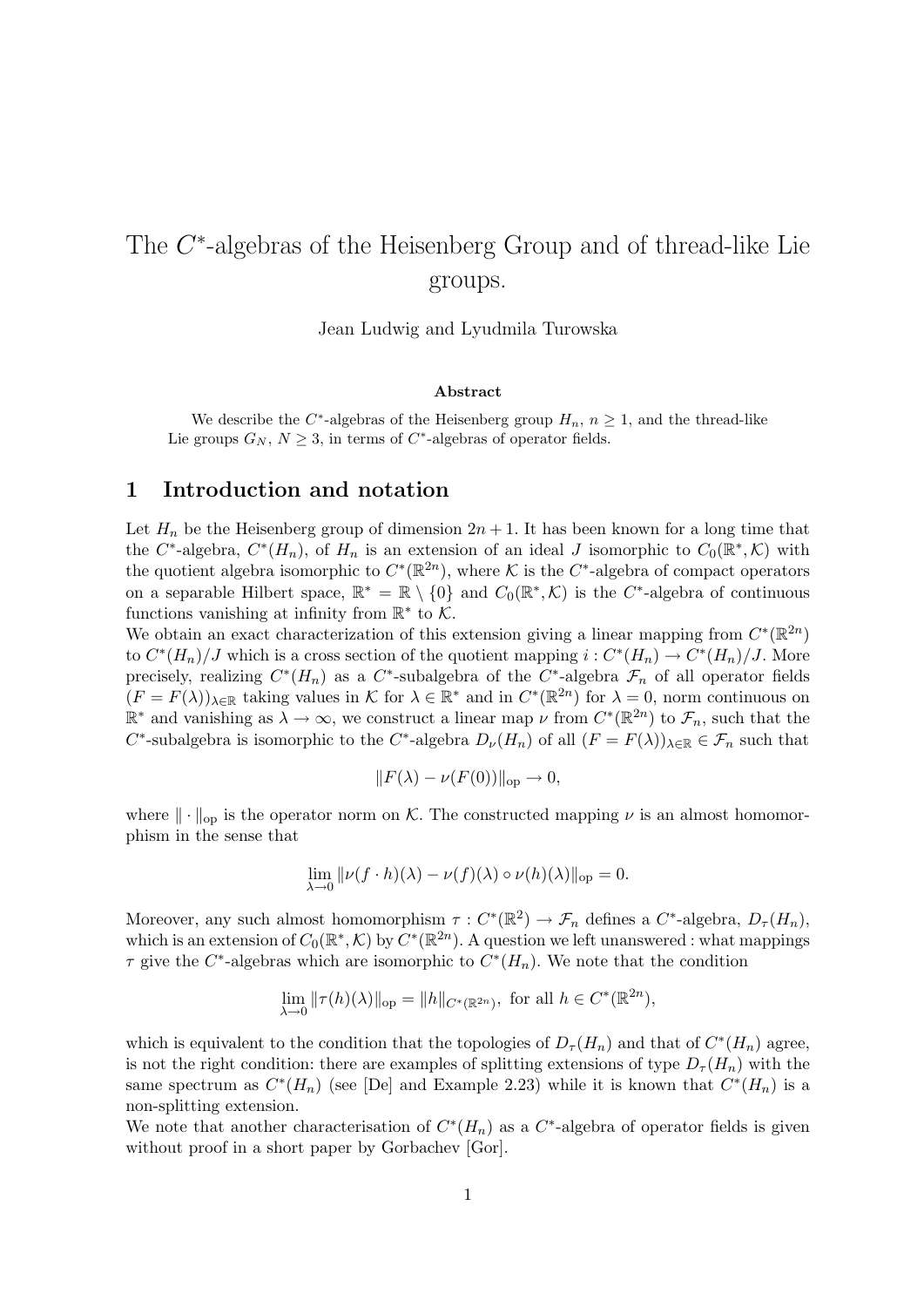The second part of the paper deals with the  $C^*$ -algebra of thread-like Lie groups  $G_N$ ,  $N \geq 3$ . The group  $G_3$  is the Heisenberg group of dimension 3 treated in the first part of the paper. The groups  $G_N$  are nilpotent Lie groups and their unitary representations can be described using the Kirillov orbit method. The topology of the dual space  $G_N$  has been investigated in details in [ALS]. In particular, it was shown that like for the Heisenberg group  $G_3$  the topology of  $\widehat{G_N}$ ,  $N \geq 3$  is not Hausdorff. It is known that  $\widehat{G_3} = \mathbb{R}^* \cup \mathbb{R}^2$  as a set with natural topology on each pieces, the limit set when  $\lambda \in \mathbb{R}^*$  goes to 0 is the whole real plane  $\mathbb{R}^2$ . The topology of  $\widehat{G_N}$ , becomes more complicated with growth of the dimension N. Using a description of the limit sets of converging sequences  $(\pi_k) \in \widehat{G_N}$  obtained in [AKLSS] and [ALS] we give a characterisation of the  $C^*$ -algebra of  $G_N$  in the spirit of one for the Heisenberg group  $H_n$ . Namely, parametrising  $\widehat{G_N}$  by a set  $S_N^{gen} \cup \mathbb{R}^2$ , where  $S_N^{gen}$  $N^{gen}$  consists of element  $\ell \in \mathfrak{g}_N^*$ corresponding to non-characters (here  $\mathfrak{g}_N$  is the Lie algebra of  $G_N$ ), we realize  $C^*(G_N)$  as a C<sup>\*</sup>-algebra of operator fields  $(A = A(\ell))$  on  $S_N^{gen} \cup \{0\}$ , such that  $A(\ell) \in \mathcal{K}, \ell \in S_N^{gen}$  $^{gen}_{N},$  $A(0) \in C^*(\mathbb{R}^2)$  and  $(A = A(\ell))$  satisfy for each converging sequence in the dual space the generic, the character and the infinity conditions (see Definition 3.12).

We shall use the following notation.  $L^p(\mathbb{R}^n)$  denote the space of (almost everywhere equivalence classes) p-integrable functions for  $p = 1, 2$  with norm  $\|\cdot\|_p$ . By  $\|f\|_{\infty}$  we denote the supremum norm sup<sub>x∈Ω</sub>  $|f(x)|$  of a continuous function f vanishing at infinity from a locally compact space  $\Omega$  to  $\mathbb{C}$ .  $\mathcal{D}(\mathbb{R}^n)$  is the space of complex-valued  $C^{\infty}$  functions with compact support and  $\mathcal{S}(\mathbb{R}^n)$  is the space of Schwartz functions, i.e. rapidly decreasing complex-valued  $C^{\infty}$  functions on  $\mathbb{R}^n$ . The space of Schwartz functions on the groups  $H_n$  and  $G_N$  (see [CG]) will be denoted by  $\mathcal{S}(H_n)$  and  $\mathcal{S}(G_N)$  respectively. We use the usual notation  $B(H)$  for the space of all linear bounded operators on a Hilbert space H with the operator norm  $\|\cdot\|_{\text{on}}$ .

Keywords. Heisenberg group, thread-like Lie group, unitary representation,  $C^*$ -algebra.

2000 Mathematics Subject Classification: 22D25, 22E27, 46L05.

## 2 The  $C^*$ -algebra of the Heisenberg group  $H_n$

Let  $H_n$  be the  $2n + 1$  dimensional Heisenberg group, which is defined as to be the Lie group whose underlying variety is the vector space  $\mathbb{R}^n \times \mathbb{R}^n \times \mathbb{R}$  and on which the multiplication is given by

$$
(x, y, t)(x', y', t') = (x + x', y + y', t + t' + \frac{1}{2}(x \cdot y' - x' \cdot y)),
$$

where  $x \cdot y = x_1y_1 + \cdots + x_ny_n$  denotes the Euclidean scalar product on  $\mathbb{R}^n$ . The center of  $H_n$  is the subgroup  $\mathcal{Z} := \{0_n\} \times \{0_n\} \times \mathbb{R}$  and the commutator subgroup  $[H_n, H_n]$  of  $H_n$  is given by  $[H_n, H_n] = \mathcal{Z}$ . The Lie algebra g of  $H_n$  has the basis

$$
\mathcal{B} := \{X_j, Y_j, j = 1 \cdots, n, Z = (0_n, 0_n, 1)\},\
$$

where  $X_j = (e_j, 0_n, 0), Y_j = (0_n, e_j, 0), j = 1, \dots, n$  and  $e_j$  is the j'th canonical basis vector of  $\mathbb{R}^n$ , with the non trivial brackets

$$
[X_i, Y_j] = \delta_{i,j} Z.
$$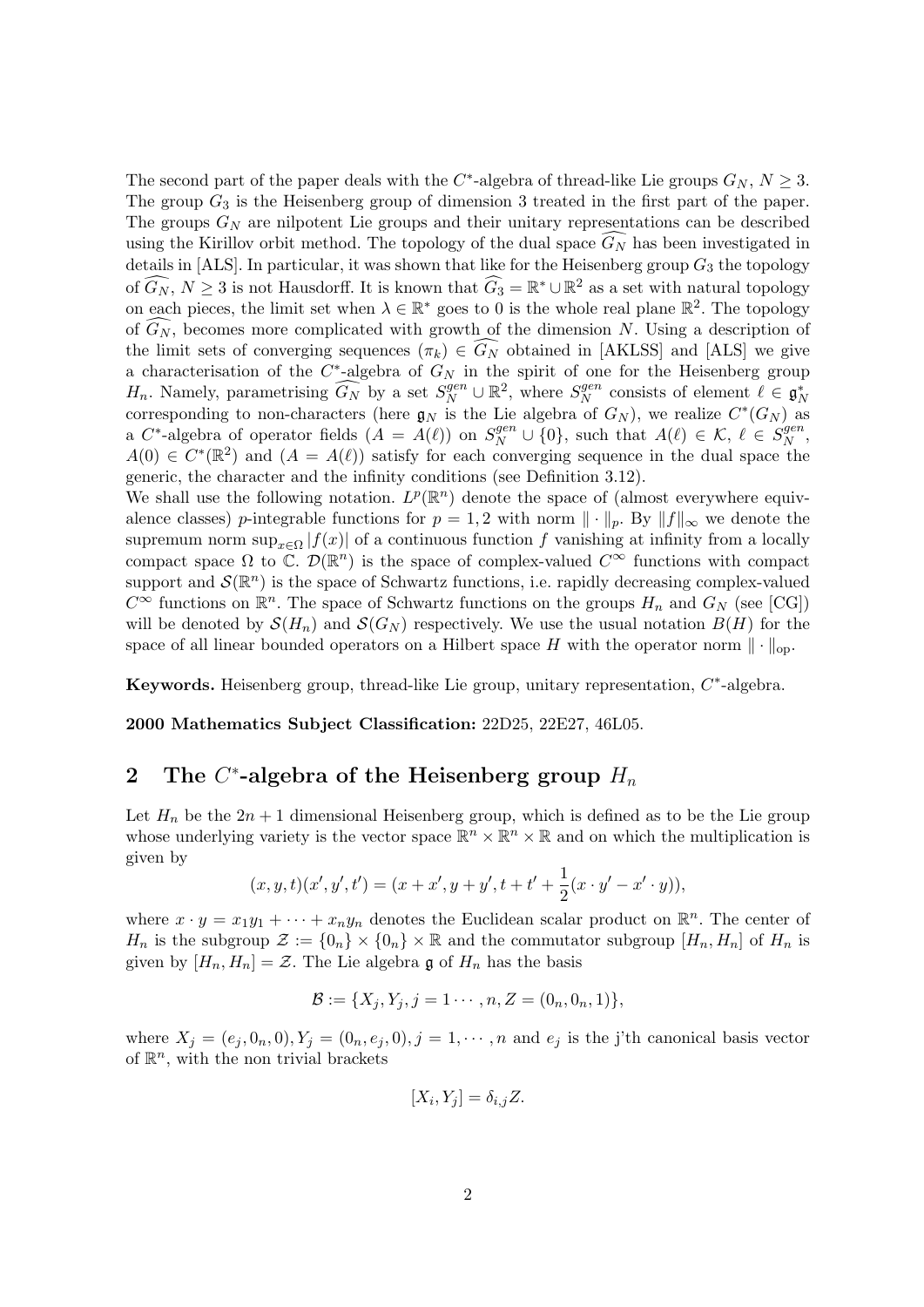### 2.1 The unitary dual of  $H_n$ .

The unitary dual  $\widehat{H}_n$  of  $H_n$  can be described as follows.

#### 2.1.1 The infinite dimensional irreducible representations

For every  $\lambda \in \mathbb{R}^*$ , there exists a unitary representation  $\pi_\lambda$  of  $H_n$  on the Hilbert space  $L^2(\mathbb{R}^n)$ , which is given by the formula

$$
\pi_{\lambda}(x, y, t)\xi(s) := e^{-2\pi i\lambda t - 2\pi i \frac{\lambda}{2}x \cdot y + 2\pi i \lambda s \cdot y} \xi(s - x), \ s \in \mathbb{R}^n, \xi \in L^2(\mathbb{R}^n), (x, y, t) \in H_n.
$$

It is easily seen that  $\pi_{\lambda}$  is in fact irreducible and that  $\pi_{\lambda}$  is equivalent to  $\pi_{\nu}$  if and only if  $\lambda = \nu$ .

The representation  $\pi_{\lambda}$  is equivalent to the induced representation  $\tau_{\lambda} := \text{ind}_{P}^{H_n} \chi_{\lambda}$ , where  $P = \{0_n\} \times \mathbb{R}^n \times \mathbb{R}$  is a polarization at the linear functional  $\ell_{\lambda}((x, y, t)) := \lambda \overline{t}, (x, y, t) \in \mathfrak{g}$ and where  $\chi_{\lambda}$  is the character of P defined by  $\chi_{\lambda}(0_n, y, t) = e^{-2\pi i \lambda t}$ .

The theorem of Stone-Von Neumann tells us that every infinite dimensional unitary representation of  $H_n$  is equivalent to one of the  $\pi_\lambda$ 's. (see [CG]).

#### 2.1.2 The finite dimensional irreducible representations

Since  $H_n$  is nilpotent, every irreducible finite dimensional representation of  $H_n$  is onedimensional, by Lie's theorem.

Any one-dimensional representation is a unitary character  $\chi_{a,b}, (a, b) \in \mathbb{R}^n \times \mathbb{R}^n$ , of  $H_n$ , which is given by

$$
\chi_{a,b}(x,y,t) = e^{-2\pi i (a \cdot x + b \cdot y)}, (x, y, t) \in H_n.
$$

For  $f \in L^1(H_n)$ , let

$$
\hat{f}(a,b) := \chi_{a,b}(f) = \int_{H_n} f(x,y,t)e^{-2\pi i(x\cdot a+y\cdot b)}dxdydt, \ a,b \in \mathbb{R}^n,
$$

and

$$
||f||_{\infty,0} := \sup_{a,b \in \mathbb{R}^n} |\chi_{a,b}(f)| = ||\hat{f}||_{\infty}.
$$

# 2.2 The topology of  $\widehat{C^*(H_n)}$

Let  $C^*(H_n)$  denote the full  $C^*$ -algebra of  $H_n$ . We recall that  $C^*(H_n)$  is obtained by the completion of  $L^1(H_n)$  with respect to the norm

$$
||f||_{C^*(H_n)} = \sup ||\int f(x,y,t)\pi(x,y,t)dxdydt||_{\text{op}},
$$

where the supremum is taken over all unitary representations  $\pi$  of  $H_n$ .

#### Definition 2.1. Let

$$
\rho = \mathrm{ind}_{\mathcal{Z}}^{H_n} 1
$$

be the left regular representation of  $H_n$  on the Hilbert space  $L^2(H_n/\mathcal{Z})$ . Then the image  $\rho(C^*(H_n))$  is just the  $C^*$ -algebra of  $\mathbb{R}^{2n}$  considered as an algebra of convolution operators on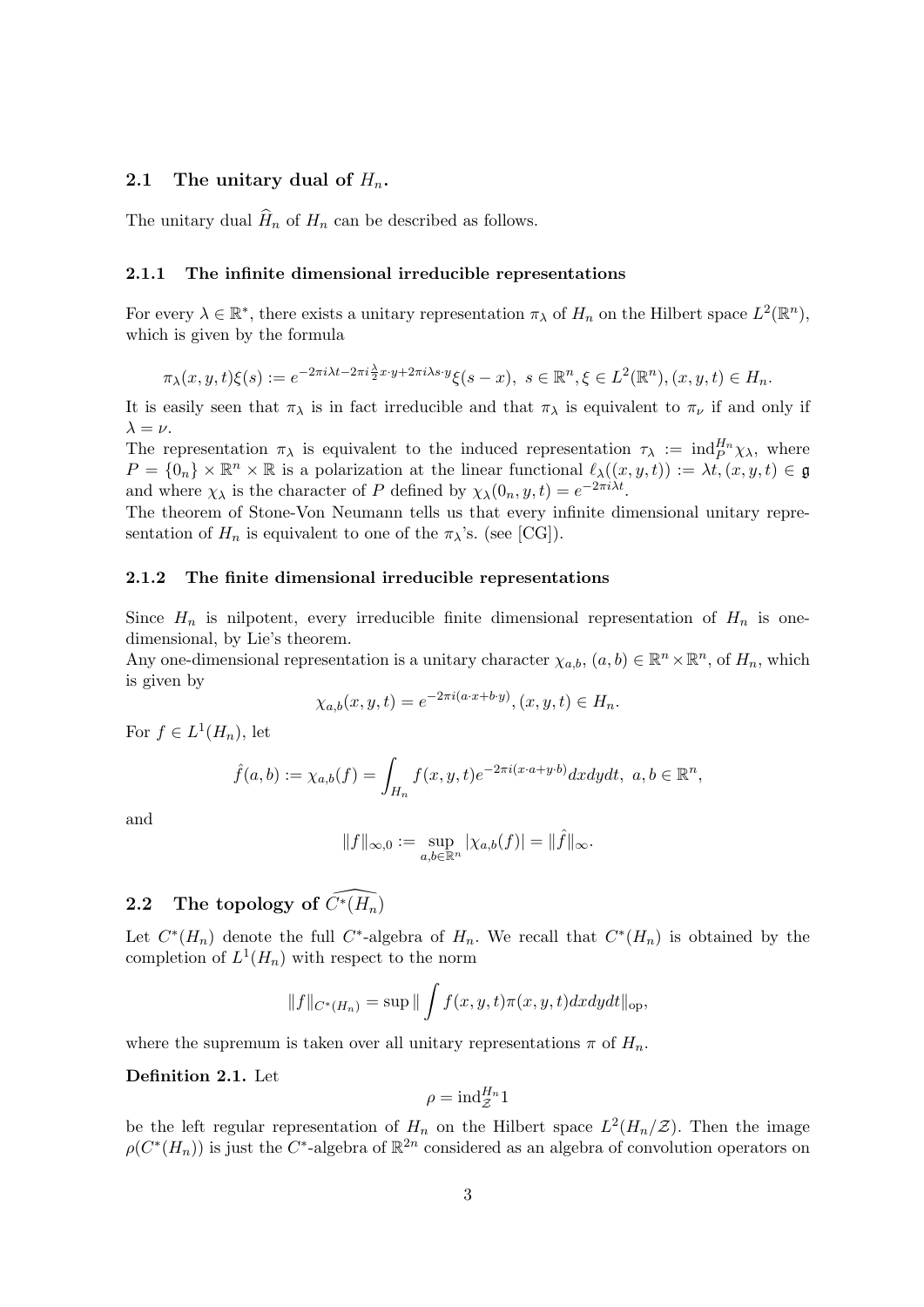$L^2(\mathbb{R}^{2n})$  and  $\rho(C^*(H_n))$  is isomorphic to the algebra  $C_0(\mathbb{R}^{2n})$  of continuous functions vanishing at infinity on  $\mathbb{R}^{2n}$  via the Fourier transform. For  $f \in L^1(H_n)$  we have  $\widehat{\rho(f)}(a, b) = \widehat{f}(a, b, 0)$ ,  $a, b \in \mathbb{R}^n$ .

**Definition 2.2.** Define for  $C^*(H_n)$  the Fourier transform  $F(c)$  of c by

$$
F(c)(\lambda) := \pi_{\lambda}(c) \in B(L^2(\mathbb{R}^n)), \lambda \in \mathbb{R}^*
$$

and

$$
F(c)(0) := \rho(c) \in C^*(\mathbb{R}^{2n}).
$$

## 2.2.1 Behavior on  $\mathbb{R}^*$

As for the topology of the dual space, it is well known that  $[\pi_\lambda]$  tends to  $[\pi_\nu]$  in  $\widehat{H}_n$  if and only if  $\lambda$  tends to  $\nu$  in  $\mathbb{R}^*$ , where  $[\pi]$  denotes the unitary equivalence class of the unitary representation π. Furthermore, if  $\lambda$  tends to 0, then the representations π<sub>λ</sub> converge in the dual space topology to all the characters  $\chi_{a,b}, a, b \in \mathbb{R}^n$ .

Let us compute for  $f \in L^1(H_n)$  the operator  $\pi_\lambda(f)$ . We have for  $\xi \in L^2(\mathbb{R}^n)$  and  $s \in \mathbb{R}^n$  that

$$
\pi_{\lambda}(f)\xi(s) = \int_{\mathbb{R}^n \times \mathbb{R}^n \times \mathbb{R}} f(x, y, t) \pi_{\lambda}(x, y, t) \xi(s) dx dy dt
$$
  
\n
$$
= \int_{\mathbb{R}^n \times \mathbb{R}^n \times \mathbb{R}} f(x, y, t) e^{-2\pi i \lambda t - \frac{2\pi i \lambda}{2} x \cdot y + 2\pi i \lambda s \cdot y} \xi(s - x) dx dy dt
$$
  
\n
$$
= \int_{\mathbb{R}^n \times \mathbb{R}^n \times \mathbb{R}} f(s - x, y, t) e^{-2\pi i \lambda t - \frac{2\pi i \lambda}{2} (s - x) \cdot y + 2\pi i \lambda s \cdot y} \xi(x) dx dy dt
$$
  
\n
$$
= \int_{\mathbb{R}^n} \hat{f}^{2,3}(s - x, -\frac{\lambda}{2}(s + x), \lambda) \xi(x) dx.
$$

Here

$$
\hat{f}^{2,3}(s, u, \lambda) = \int_{\mathbb{R}^n \times \mathbb{R}} f(s, y, t) e^{-2\pi i (y \cdot u + \lambda t)} dy dt, \ (s, u, \lambda) \in \mathbb{R}^n \times \mathbb{R}^n \times \mathbb{R}
$$

denotes the partial Fourier transform of  $f$  in the variables  $y$  and  $t$ . Hence  $\pi_{\lambda}(f)$  is a kernel operator with kernel

(2.2) 
$$
f_{\lambda}(s,x) := \hat{f}^{2,3}(s-x, -\frac{\lambda}{2}(s+x), \lambda), \ s, x \in \mathbb{R}^n.
$$

If we take now a Schwartz-functions  $f \in \mathcal{S}(H_n)$ , then the operator  $\pi_\lambda(f)$  is Hilbert-Schmidt and its Hilbert-Schmidt norm  $\|\pi_{\lambda}(f)\|_{\text{H.S.}}$  is given by

(2.3) 
$$
\|\pi_{\lambda}(f)\|_{\text{H.S.}}^2 = \int_{\mathbb{R}^2} |f_{\lambda}(s,x)|^2 dx ds = \int_{\mathbb{R}^2} |\hat{f}^{2,3}(s,\lambda x,\lambda)|^2 ds dx < \infty.
$$

**Proposition 2.3.** For any  $c \in C^*(H_n)$  and  $\lambda \in \mathbb{R}^*$ , the operator  $\pi_\lambda(c)$  is compact, the mapping  $\mathbb{R}^* \to B(L^2(\mathbb{R}^n)) : \lambda \mapsto \pi_\lambda(c)$  is norm continuous and tending to 0 for  $\lambda$  going to infinity.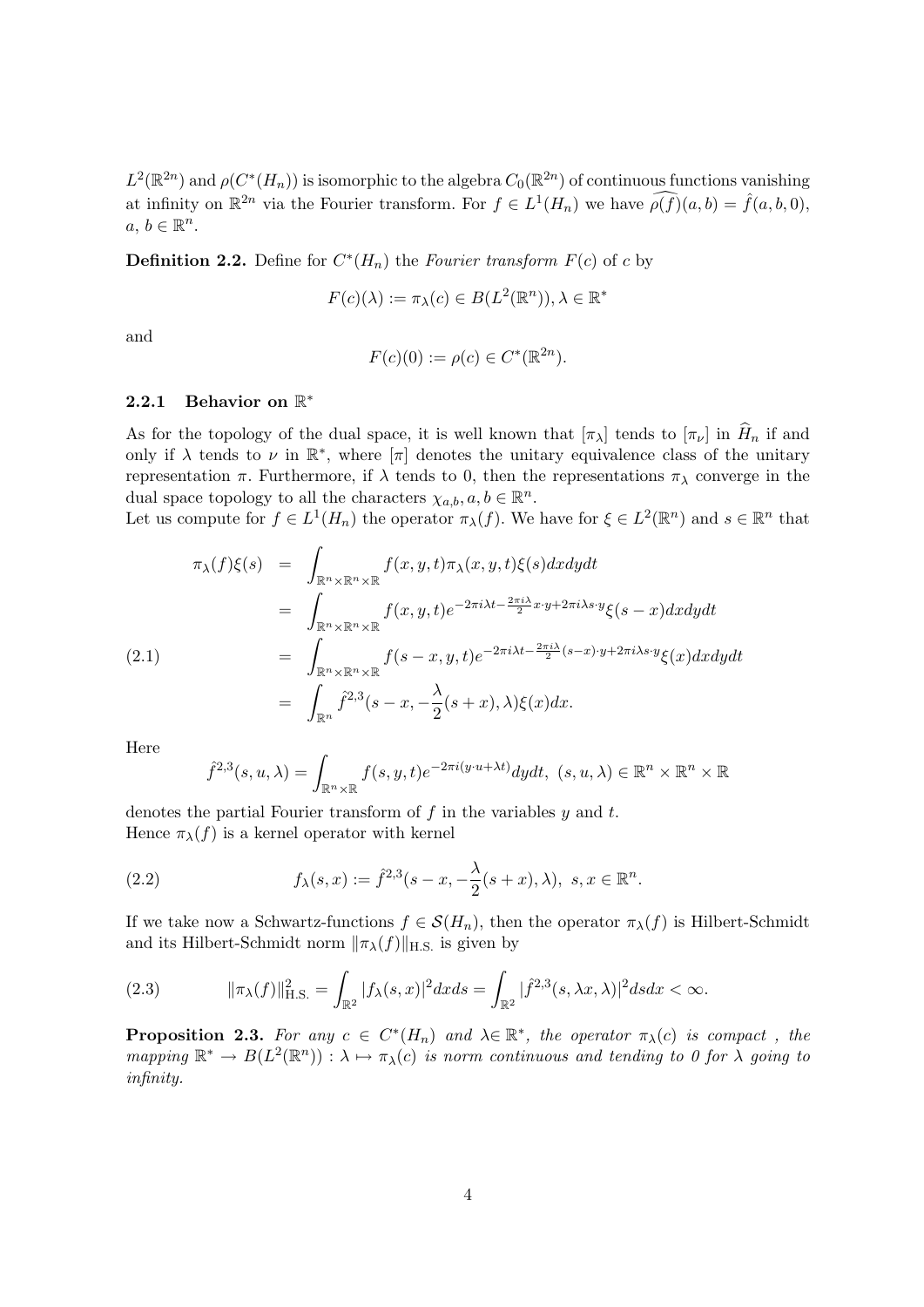*Proof.* Indeed, for  $f \in \mathcal{S}(H_n)$ , the compactness of the operator  $\pi_\lambda(f)$  is a consequence of (2.3) and by  $(2.1)$  we have the estimate:

$$
\|\pi_{\lambda}(f) - \pi_{\nu}(f)\|_{H.S}^2 = \int_{\mathbb{R}^n \times \mathbb{R}^n} |\hat{f}^{2,3}(s - x, -\frac{\lambda}{2}(s + x), \lambda) - \hat{f}^{2,3}(s - x, -\frac{\nu}{2}(s + x), \nu)|^2 ds dx
$$
  
= 
$$
\int_{\mathbb{R}^n \times \mathbb{R}^n} |\hat{f}^{2,3}(s, \lambda x, \lambda) - \hat{f}^{2,3}(s, \nu x, \nu)|^2 ds dx
$$

Hence, since f is a Schwartz function, this expression goes to 0 if  $\lambda$  tends to  $\nu$  by Lebesgue's theorem of dominated convergence. Therefore the mapping  $\lambda \mapsto \pi_\lambda(f)$  is norm continuous. Furthermore, the Hilbert-Schmidt norms of the operators  $\pi_{\lambda}(f)$  go to 0, when  $\lambda$  tends to infinity. The proposition follows from the density of  $\mathcal{S}(H_n)$  in  $C^*(H_n)$ .  $\Box$ 

#### 2.2.2 Behavior at 0

Let us now see the behavior of  $\pi_{\lambda}(f)$  for Schwartz functions  $f \in \mathcal{S}(H_n)$ , as  $\lambda$  tends to 0. Choose a Schwartz-function  $\eta$  in  $\mathcal{S}(\mathbb{R}^n)$  with  $L^2$ -norm equal to 1. For  $u = (a, b)$  in  $\mathbb{R}^n \times \mathbb{R}^n$ ,  $\lambda \in$  $\mathbb{R}^*$ , we define the function  $\eta(\lambda, a, b)$  by

(2.4) 
$$
\eta(\lambda, a, b)(s) := |\lambda|^{n/4} e^{2\pi i a \cdot s} \eta(|\lambda|^{1/2} (s + \frac{b}{\lambda})) s \in \mathbb{R}^n.
$$

and let  $\eta_{\lambda}(s) = |\lambda|^{n/4} \eta(|\lambda|^{1/2} s), s \in \mathbb{R}^n$ . Let us compute

$$
c_{\lambda,u,u'}(x,y,t) = \langle \pi_{\lambda}(x,y,t)\eta(\lambda,u), \eta(\lambda,u') \rangle
$$
  
\n
$$
= \int_{\mathbb{R}^n} e^{-2\pi i \lambda t - 2\pi i (\lambda/2) x \cdot y} e^{2\pi i \lambda s \cdot y} \eta(\lambda,u) (s-x) \overline{\eta(\lambda,u') (s)} ds
$$
  
\n
$$
= |\lambda|^{n/2} e^{-2\pi i \lambda t - 2\pi i (\lambda/2) x \cdot y} \int_{\mathbb{R}^n} e^{2\pi i \lambda s \cdot y - 2\pi i a \cdot x} e^{2\pi i (a-a') \cdot s}
$$
  
\n(2.5)  
\n
$$
\eta(|\lambda|^{1/2} (s-x+\frac{b}{\lambda})) \overline{\eta(|\lambda|^{1/2} (s+\frac{b'}{\lambda}))} ds
$$
  
\n
$$
= |\lambda|^{n/2} e^{-2\pi i \lambda t - 2\pi i (\lambda/2) x \cdot y} e^{-2\pi i b \cdot y} e^{-2\pi i a \cdot x} \int_{\mathbb{R}^n} e^{2\pi i \lambda s \cdot y} e^{2\pi i (a-a') \cdot (s-\frac{b}{\lambda})}
$$
  
\n
$$
\eta(|\lambda|^{1/2} (s-x) \overline{\eta(|\lambda|^{1/2} (s+\frac{b'-b}{\lambda}))} ds.
$$

Hence for  $u = u'$  we get

$$
c_{\lambda,u,u}(x,y,t) = e^{-2\pi i\lambda t - 2\pi i \frac{\lambda}{2}x \cdot y} e^{-2\pi i a \cdot x - 2\pi i b \cdot y} \int_{\mathbb{R}^n} e^{2\pi i (\text{sign}\lambda)|\lambda|^{1/2} s \cdot y} \eta(s - |\lambda|^{1/2} x) \overline{\eta(s)} ds
$$
  

$$
\rightarrow e^{-2\pi i a \cdot x - 2\pi i b \cdot y} \int_{\mathbb{R}^n} \eta(s) \overline{\eta(s)} ds = e^{-2\pi i a \cdot x - 2\pi i b \cdot y}.
$$

It follows also that the convergence of the coefficients  $c_{\lambda,u,u}$  to the characters  $\chi_{a,b}$  is uniform in u and uniform on compacta in  $(x, y, t)$  since

$$
|c_{\lambda,u,u}(x,y,t) - \chi_{a,b}(x,y,t)| = |\int_{\mathbb{R}^n} (e^{-2\pi i\lambda t - 2\pi i \frac{\lambda}{2}x \cdot y} e^{2\pi i (\text{sign}\lambda)|\lambda|^{1/2}s \cdot y}
$$

$$
\eta(s - |\lambda|^{1/2}x)\overline{\eta(s)} - |\eta(s)|^2)ds| \to 0
$$
as  $\lambda \to 0$ .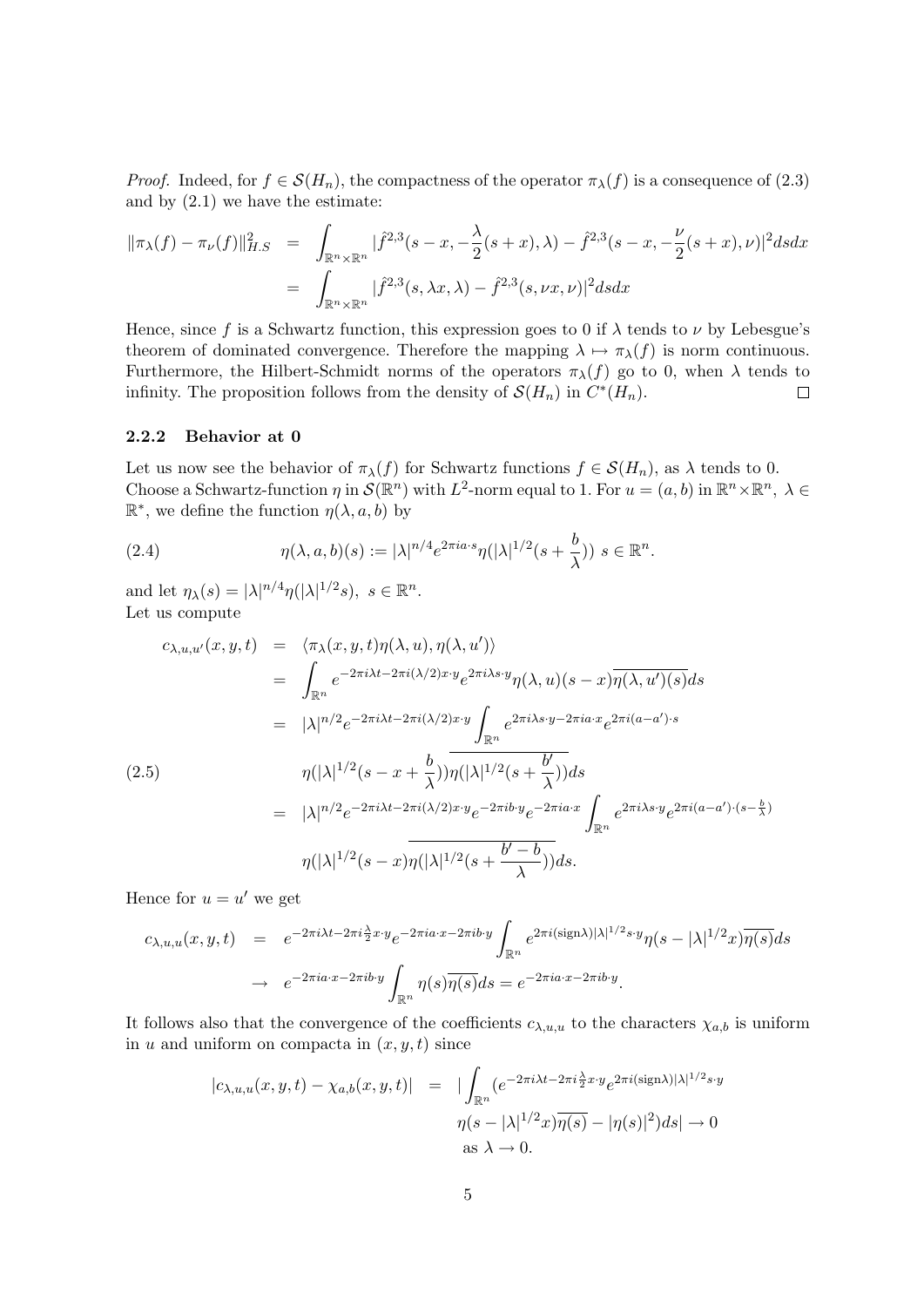**Proposition 2.4.** For every  $u = (a, b) \in \mathbb{R}^n \times \mathbb{R}^n, c \in C^*(H_n)$ , we have that

$$
\lim_{\lambda \to 0} ||F(c)(\lambda)\eta(\lambda, u) - \widehat{F(c)(0)}(u)\eta(\lambda, u)||_2 = 0
$$

uniformly in  $(a, b)$ .

Proof. For 
$$
c \in C^*(H_n)
$$
 we have that  
\n
$$
||F(c)(\lambda)\eta(\lambda, u) - F(c)(0)(u)\eta(\lambda, u)||_2^2 = ||\pi_\lambda(c)\eta(\lambda, u) - \chi_{a,b}(c)\eta(\lambda, u)||_2^2 =
$$
\n
$$
= \langle \pi_\lambda(c)\eta(\lambda, u) - \chi_{a,b}(c)\eta(\lambda, u), \pi_\lambda(c)\eta(\lambda, u) - \chi_{a,b}(c)\eta(\lambda, u) \rangle
$$
\n
$$
= \langle \pi_\lambda(c^* * c)\eta(\lambda, u), \eta(\lambda, u) \rangle - \overline{\chi_{a,b}(c)} \langle \pi_\lambda(c)\eta(\lambda, u), \eta(\lambda, u) \rangle
$$
\n
$$
- \chi_{a,b}(c)\overline{\langle \pi_\lambda(c)\eta(\lambda, u), \eta(\lambda, u) \rangle} + |\chi_{a,b}(c)|^2
$$
\n
$$
\to |\chi_{a,b}(c)|^2 - |\chi_{a,b}(c)|^2 - |\chi_{a,b}(c)|^2 + |\chi_{a,b}(c)|^2 = 0.
$$

## 2.3 A C<sup>\*</sup>-condition

The aim of this section is to obtain a characterization of the  $C^*$ -algebra  $C^*(H_n)$  as a  $C^*$ algebra of operator fields ([Lee1, Lee2]). Let us first define a larger  $C^*$ -algebra  $\mathcal{F}_n$ .

**Definition 2.5.** Let  $\mathcal{F}_n$  be the family consisting of all operator fields  $(F = F(\lambda))_{\lambda \in \mathbb{R}}$  satisfying the following conditions:

1.  $F(\lambda)$  is a compact operator on  $L^2(\mathbb{R}^n)$  for every  $\lambda \in \mathbb{R}^*$ ,

2. 
$$
F(0) \in C^*(\mathbb{R}^{2n}),
$$

- 3. the mapping  $\mathbb{R}^* \to B(L^2(\mathbb{R}^n)) : \lambda \mapsto F(\lambda)$  is norm continuous,
- 4.  $\lim_{\lambda \to \infty} ||F(\lambda)||_{\text{op}} = 0.$

Proposition 2.6.  $\mathcal{F}_n$  is a C<sup>\*</sup>-algebra.

Proof. The proof is straight forward.

**Proposition 2.7.** The Fourier transform  $F: C^*(H_n) \to \mathcal{F}_n$  is an injective homomorphism.

*Proof.* It is clear from the definition of  $F$  and Proposition 2.3 that  $F$  is a homomorphism with values in  $\mathcal{F}_n$ . If  $F(c) = 0$ , then for each irreducible representation  $\pi$  of  $C^*(H_n)$ ,  $\pi(c) = 0$ . Hence  $c = 0$ .  $\Box$ 

**Lemma 2.8.** Let  $\xi \in \mathcal{S}(\mathbb{R}^n)$ . Then, for any  $\lambda \in \mathbb{R}^*$ ,

$$
\xi = \frac{1}{|\lambda|^n} \int_{\mathbb{R}^n \times \mathbb{R}^n} \langle \xi, \eta(\lambda, u) \rangle \eta(\lambda, u) du,
$$

where  $\eta(\lambda, u)$  is given by (2.4), the integral converging in  $L^2(\mathbb{R}^n)$ .

 $\Box$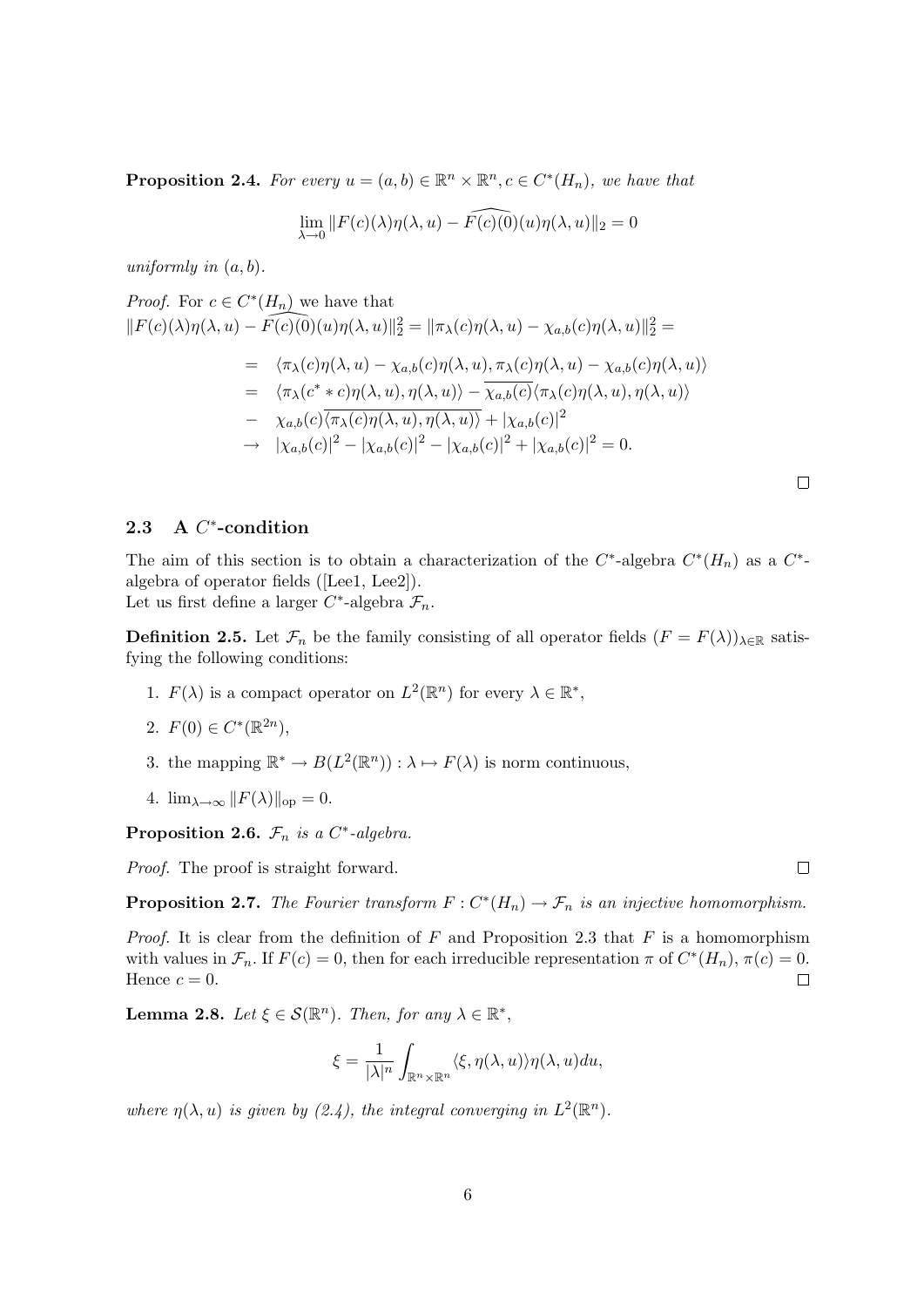*Proof.* Let  $\xi \in \mathcal{S}(\mathbb{R}^n)$ . Then

$$
\int_{\mathbb{R}^n \times \mathbb{R}^n} \langle \xi, \eta(\lambda, a, b) \rangle \eta(\lambda, a, b)(x) da db
$$
\n
$$
= \int_{\mathbb{R}^n \times \mathbb{R}^n} \left( \int_{\mathbb{R}^n} \xi(s) e^{-2\pi i a \cdot s} \overline{\eta_\lambda(s + \frac{b}{\lambda})} ds \right) e^{2\pi i a \cdot x} \eta_\lambda(x + \frac{b}{\lambda}) da db
$$
\n(by Fourier's inversion formula)\n
$$
= \int_{\mathbb{R}^n \times \mathbb{R}^n} \xi(x) \eta_\lambda(x + \frac{b}{\lambda}) \eta_\lambda(x + \frac{b}{\lambda}) db = |\lambda|^n \xi(x)
$$

giving  $\xi = \frac{1}{|\lambda|^n} \int_{\mathbb{R}^n \times \mathbb{R}^n} \langle \xi, \eta(\lambda, a, b) \rangle \eta(\lambda, a, b) da db.$ Furthermore, since  $\xi$  is a Schwartz function, it follows that the mapping

$$
(a,b) \to \langle \xi, \eta(\lambda, a, b) \rangle = |\lambda|^{n/4} \int_{\mathbb{R}^n} \xi(s) e^{-2\pi i a \cdot s} \overline{\eta(|\lambda|^{1/2} (s + \frac{b}{\lambda}))} ds
$$

is also a Schwartz function in the variables  $a, b$ . Hence the integral  $\int_{\mathbb{R}^n \times \mathbb{R}^n} \langle \xi, \eta(\lambda, a, b) \rangle \eta(\lambda, a, b) da db$  converges in  $\mathcal{S}(\mathbb{R}^n)$  and hence also in  $L^2(\mathbb{R}^n)$ .

 $\Box$ 

Remark 2.9. By Lemma 2.8,

$$
\pi_{\lambda}(f)\xi = \frac{1}{|\lambda|^n} \int_{\mathbb{R}^{2n}} \pi_{\lambda}(f)\eta(\lambda, u)\langle \xi, \eta(\lambda, u)\rangle du = \frac{1}{|\lambda|^n} \int_{\mathbb{R}^{2n}} \pi_{\lambda}(f) \circ P_{\eta(\lambda, u)}\xi du
$$

for any  $f \in C^*(H_n)$ , where  $P_{\eta(\lambda,u)}$  is the orthogonal projection onto the one dimensional subspace  $\mathbb{C}\eta(\lambda, u)$ .

**Definition 2.10.** For a vector  $0 \neq \eta \in L^2(\mathbb{R}^n)$ , we let  $P_{\eta}$  be the orthogonal projection onto the one dimensional subspace  $\mathbb{C}\eta$ .

Define for  $\lambda \in \mathbb{R}^*$  and  $h \in C^*(\mathbb{R}^{2n})$  the linear operator

(2.6) 
$$
\nu_{\lambda}(h) := \int_{\mathbb{R}^{2n}} \hat{h}(u) P_{\eta(\lambda,u)} \frac{du}{|\lambda|^n}.
$$

#### Proposition 2.11.

- 1. For every  $\lambda \in \mathbb{R}^*$  and  $h \in \mathcal{S}(\mathbb{R}^{2n})$  the integral (2.6) converges in operator norm.
- 2.  $\nu_{\lambda}(h)$  is compact and  $\|\nu_{\lambda}(h)\|_{op} \leq \|h\|_{C^*(\mathbb{R}^{2n})}$ .
- 3. The mapping  $\nu_{\lambda}: C^*(\mathbb{R}^{2n}) \to \mathcal{F}_n$  is involutive, i.e.  $\nu_{\lambda}(h^*) = \nu_{\lambda}(h)^*, h \in C^*(\mathbb{R}^{2n})$ , where by  $\nu_{\lambda}$  we denote also the extension of  $\nu_{\lambda}$  to  $C^*(\mathbb{R}^{2n})$ .

*Proof.* Since  $||P_{\eta(\lambda,u)}||_{op} = ||\eta(\lambda,u)||_2^2 = 1$ , we have that

$$
\|\nu_\lambda(h)\|_\mathrm{op}\ =\ \|\int_{\mathbb{R}^{2n}}\widehat{h}(u)P_{\eta(\lambda,u)}\frac{du}{|\lambda|^n}\|_\mathrm{op}\leq \int_{\mathbb{R}^{2n}}|\widehat{h}(u)|\frac{du}{|\lambda|^n}=\frac{\|\widehat{h}\|_1}{|\lambda|^n}.
$$

Hence the integral  $\int_{\mathbb{R}^{2n}} \hat{h}(u) P_{\eta(\lambda,u)} \frac{du}{|\lambda|^n}$  converges in operator norm for  $h \in \mathcal{S}(\mathbb{R}^{2n})$ .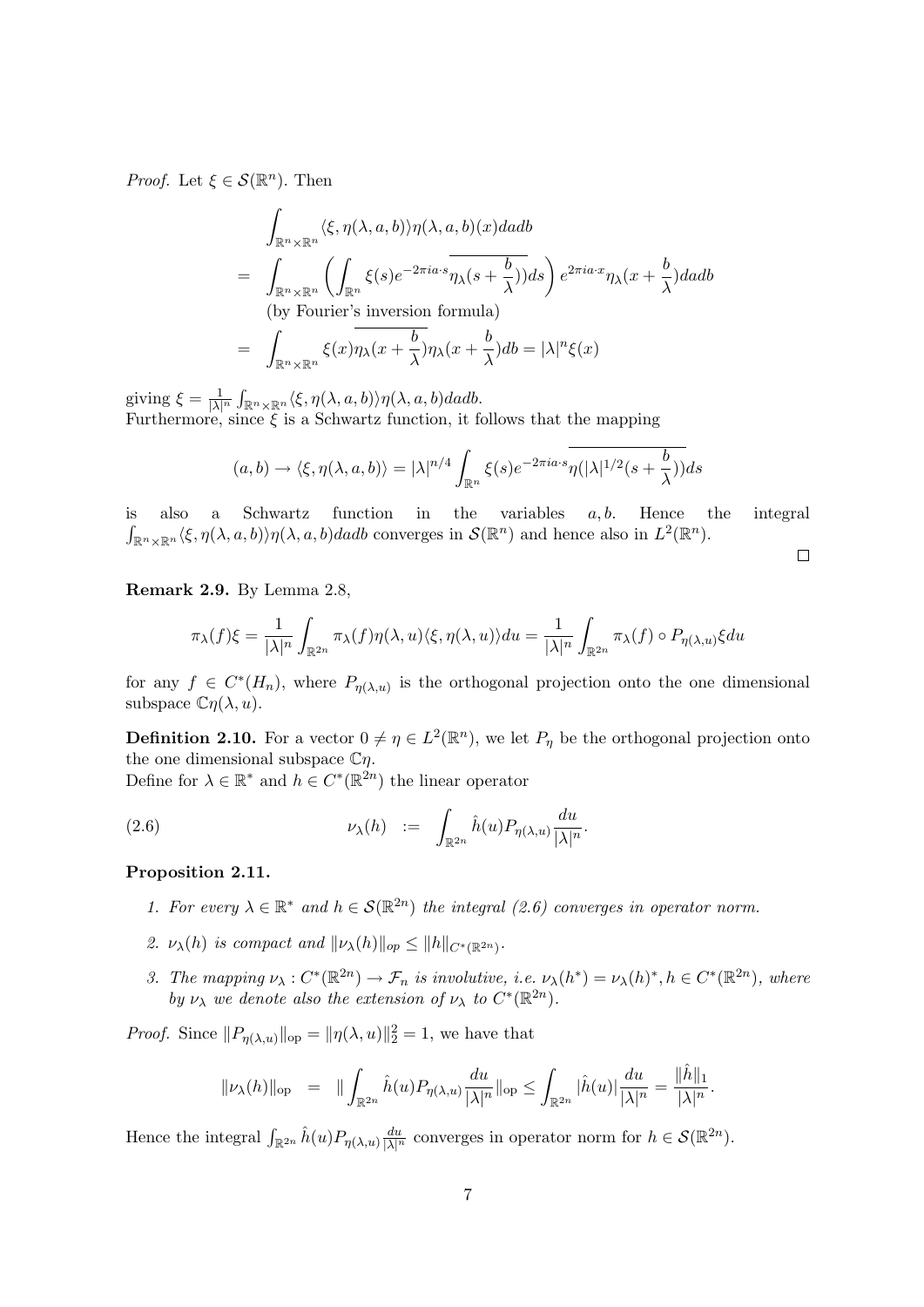We compute  $\nu_{\lambda}(h)$  applied to a Schwartz function  $\xi \in \mathcal{S}(\mathbb{R}^n)$ :

$$
\nu_{\lambda}(h)\xi(x) = \int_{\mathbb{R}^{2n}} \hat{h}(u)\langle \xi, \eta(\lambda, u)\rangle \eta(\lambda, u)(x) \frac{du}{|\lambda|^n}
$$
  
\n
$$
= \int_{\mathbb{R}^{2n}} \hat{h}(u) \left( \int_{\mathbb{R}^n} \xi(r)\overline{\eta}_{\lambda}(r + \frac{b}{\lambda})e^{-2\pi i a \cdot r} dr \right) e^{2\pi i a \cdot x} \eta_{\lambda}(x + \frac{b}{\lambda}) \frac{dadb}{|\lambda|^n}
$$
  
\n(2.7)  
\n
$$
= \int_{\mathbb{R}^n} \hat{h}^2(-,b) * (\xi \overline{\eta}_{\lambda,b})(x) \eta_{\lambda}(x + \frac{b}{\lambda}) \frac{db}{|\lambda|^n}
$$
  
\n(where  $\eta_{\lambda,b}(s) := \eta_{\lambda}(s + \frac{b}{\lambda}), s \in \mathbb{R}^n$ )  
\n
$$
= \int_{\mathbb{R}^{2n}} \int_{\mathbb{R}^n} \hat{h}^2(x - s, b)\xi(s) \overline{\eta}_{\lambda}(s + \frac{b}{\lambda}) \eta_{\lambda}(x + \frac{b}{\lambda}) \frac{db}{|\lambda|^n} ds
$$
  
\n
$$
= \int_{\mathbb{R}^{2n}} \int_{\mathbb{R}^n} \hat{h}^2(x - s, |\lambda|^{1/2} b)\xi(s) \overline{\eta}(|\lambda|^{1/2} s + \text{sign}\lambda \cdot b) \eta(|\lambda|^{1/2} x + \text{sign}\lambda \cdot b) db ds
$$

The kernel function  $h_{\lambda}(x, s)$  of  $\nu_{\lambda}(h)$  is in  $\mathcal{S}(\mathbb{R}^{2n})$  if  $h \in \mathcal{S}(\mathbb{R}^{2n})$ . In particular  $\nu_{\lambda}(h)$  is a compact operator and we have the following estimate for the Hilbert-Schmidt norm,  $\|\cdot\|_{H.S.}$ of  $\nu_{\lambda}(h)$ :

$$
\| \nu_{\lambda}(h) \|_{H.S}^2 = \int_{\mathbb{R}^n \times \mathbb{R}^n} | \int_{\mathbb{R}^n} \hat{h}^2(x - s, b) \overline{\eta}_{\lambda}(s + \frac{b}{\lambda}) \eta_{\lambda}(x + \frac{b}{\lambda}) \frac{db}{|\lambda|^n} |^2 ds dx
$$
  
\n
$$
\leq \int_{\mathbb{R}^{3n}} |\hat{h}^2(x - s, \lambda(b - x))|^2 |\eta_{\lambda}(s - x + b)|^2 db dx ds
$$
  
\n
$$
= \int_{\mathbb{R}^{3n}} |\hat{h}^2(x, \lambda(b + s))|^2 |\eta_{\lambda}(b)|^2 db dx ds
$$
  
\n
$$
= \int_{\mathbb{R}^{2n}} |\hat{h}^2(x, \lambda s)|^2 dx ds < \infty.
$$

Let us show that  $\|\nu_\lambda(h)\|_\mathrm{op} \leq \|\hat h\|_\infty.$  Indeed

$$
\|\nu_{\lambda}(h)\xi\|_{2}^{2} = \int_{\mathbb{R}^{n}} |\int_{\mathbb{R}^{n}} \hat{h}^{2}(-,b) * (\xi \overline{\eta}_{\lambda,b})(x)\eta_{\lambda}(x+\frac{b}{\lambda})\frac{db}{|\lambda|^{n}}|^{2} dx
$$
  
\n
$$
\leq \frac{1}{|\lambda|^{2n}} \int_{\mathbb{R}^{n}} \int_{\mathbb{R}^{n}} |\hat{h}^{2}(-,b) * (\xi \overline{\eta}_{\lambda,b})(x)|^{2} db dx
$$
  
\n
$$
\leq \frac{\|\hat{h}\|_{\infty}^{2}}{|\lambda|^{n}} \int_{\mathbb{R}^{n}} |\xi \eta_{\lambda,b}|_{2}^{2} db
$$
  
\n
$$
= \frac{\|\hat{h}\|_{\infty}^{2}}{|\lambda|^{n}} \int_{\mathbb{R}^{n}} \int_{\mathbb{R}^{n}} |\xi(x)\eta_{\lambda}(x+\frac{b}{\lambda})|^{2} dx db
$$
  
\n
$$
= \|\hat{h}\|_{\infty}^{2} \|\xi\|_{2}^{2}.
$$

Let  $h \in S(\mathbb{R}^{2n})$ . Then  $\hat{h} = \hat{h}^*$ . This gives

$$
\nu_{\lambda}(h)^{*} = \left(\int_{\mathbb{R}^{2n}} \hat{h}(u) P_{\eta(\lambda,u)} \frac{du}{|\lambda|^{n}}\right)^{*} = \int_{\mathbb{R}^{2n}} \overline{\hat{h}(u)} P_{\eta(\lambda,u)} \frac{du}{|\lambda|^{n}}
$$

$$
= \int_{\mathbb{R}^{2n}} \hat{h}^{*}(u) P_{\eta(\lambda,u)} \frac{du}{|\lambda|^{n}} = \nu_{\lambda}(h^{*}).
$$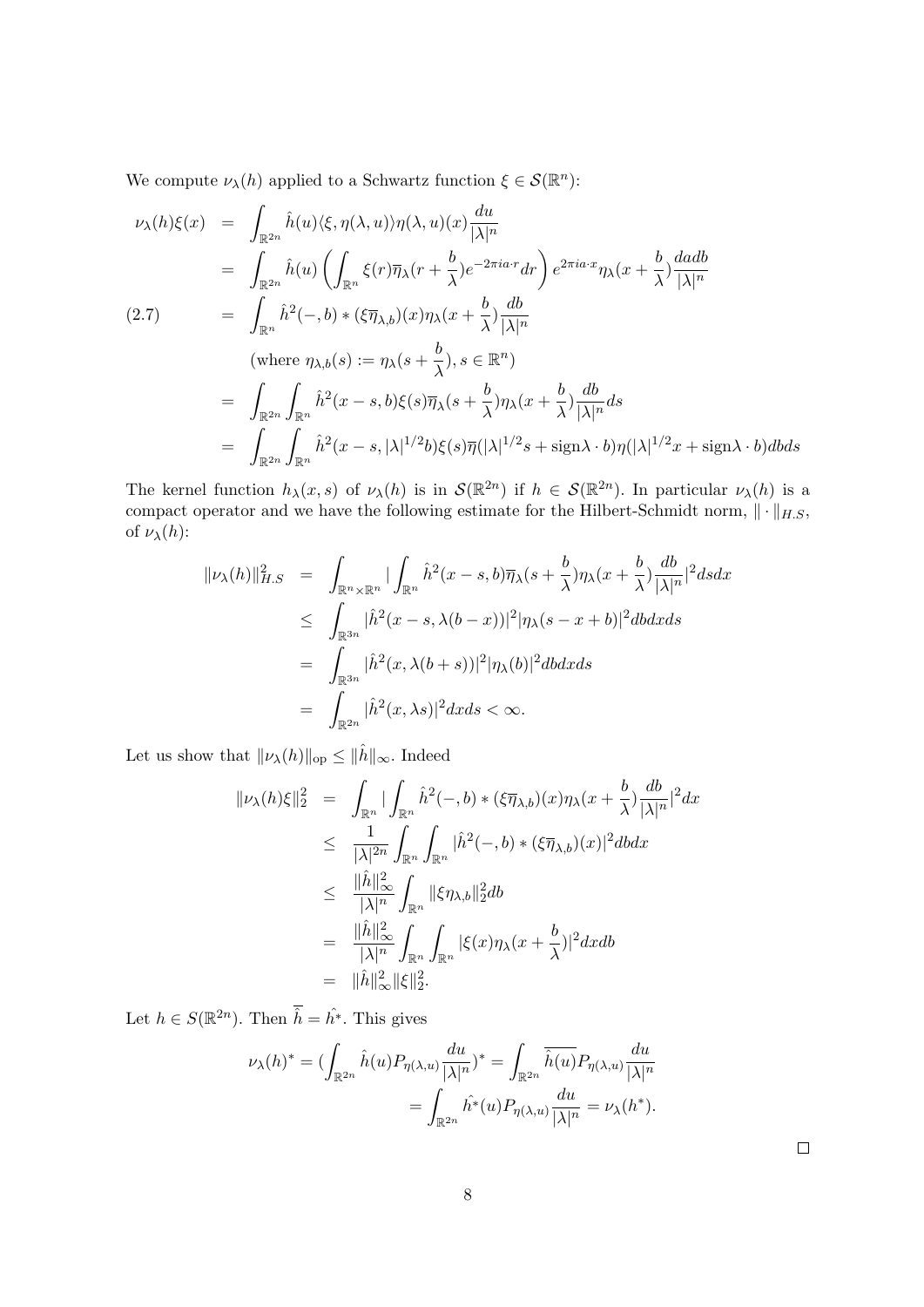**Theorem 2.12.** Let  $a \in C^*(H_n)$  and let A be the operator field  $A = F(a)$ , i. e.

$$
A(\lambda) = \pi_{\lambda}(a), \lambda \in \mathbb{R}^*, A(0) = \rho(a) \in C^*(\mathbb{R}^{2n}).
$$

Then

$$
\lim_{\lambda \to 0} ||A(\lambda) - \nu_{\lambda}(A(0))||_{\text{op}} = 0.
$$

*Proof.* Let  $f \in \mathcal{S}(H_n)$ ,  $\xi \in L^2(\mathbb{R}^n)$ ,  $\eta \in \mathcal{S}(\mathbb{R}^n)$ ,  $\|\eta\|_2 = 1$ . Then by (2.1) and (2.7)

$$
\begin{array}{rcl}\n((\pi_{\lambda}(f) - \nu_{\lambda}(\rho(f))\xi)(x) & = & \displaystyle\int_{\mathbb{R}^n} \hat{f}^{2,3}(x-s,-\frac{\lambda}{2}(x+s),\lambda)\xi(s)ds \\
& & - \displaystyle\int_{\mathbb{R}^n} \int_{\mathbb{R}^n} \hat{f}^{2,3}(x-s,b,0)\xi(s)\overline{\eta}_{\lambda}(s+\frac{b}{\lambda})\eta_{\lambda}(x+\frac{b}{\lambda})\frac{db}{|\lambda|^n}ds \\
& = & \displaystyle\int_{\mathbb{R}^n} \int_{\mathbb{R}^n} \hat{f}^{2,3}(x-s,-\frac{\lambda}{2}(x+s),\lambda)\eta_{\lambda}(b)\overline{\eta}_{\lambda}(b)\xi(s)dbds \\
& & - \displaystyle\int_{\mathbb{R}^n} \int_{\mathbb{R}^n} \hat{f}^{2,3}(x-s,\lambda(b-x),0)\xi(s)\overline{\eta}_{\lambda}(s-x+b)\eta_{\lambda}(b)dbds.\n\end{array}
$$

Let

$$
u_{\lambda}(x,b) = \int_{\mathbb{R}^n} \xi(s)\overline{\eta}_{\lambda}(s-x+b)(\hat{f}^{2,3}(x-s,-\frac{\lambda}{2}(x+s),\lambda) - \hat{f}^{2,3}(x-s,-\frac{\lambda}{2}(x+s),0))ds,
$$
  

$$
v_{\lambda}(x,b) = \int_{\mathbb{R}^n} \xi(s)\overline{\eta}_{\lambda}(s-x+b)(\hat{f}^{2,3}(x-s,-\frac{\lambda}{2}(x+s),0) - \hat{f}^{2,3}(x-s,\lambda(b-x),0))ds
$$

and

$$
w_{\lambda}(x) = \int_{\mathbb{R}^n} \int_{\mathbb{R}^n} \hat{f}^{2,3}(x-s,-\frac{\lambda}{2}(x+s),\lambda)\xi(s)\eta_{\lambda}(b)(\overline{\eta}_{\lambda}(b)-\overline{\eta}_{\lambda}(s-x+b))dbds.
$$

We have

(2.8) 
$$
((\pi_{\lambda}(f) - \nu_{\lambda}(\rho(f))\xi)(x) = \int_{\mathbb{R}^n} u_{\lambda}(x, b)\eta_{\lambda}(b)db + \int_{\mathbb{R}^n} v_{\lambda}(x, b)\eta_{\lambda}(b)db + w_{\lambda}(x).
$$

Thus to prove  $\|\pi_{\lambda}(f) - \nu_{\lambda}(\rho(f))\|_{\text{op}} \to 0$  as  $\lambda \to 0$  it is enough to show that  $\|u_{\lambda}\|_{2} \leq \delta_{\lambda} \|\xi\|_{2}$ ,  $||v_\lambda||_2 \leq \omega_\lambda ||\xi||_2$  and  $||w_\lambda||_2 \leq \epsilon_\lambda ||\xi||_2$ , where  $\delta_\lambda$ ,  $\omega_\lambda$ ,  $\epsilon_\lambda \to 0$  as  $\lambda \to 0$ . We have

$$
\hat{f}^{2,3}(x-s,-\frac{\lambda}{2}(x+s)),\lambda) - \hat{f}^{2,3}(x-s,-\frac{\lambda}{2}(x+s),0) = \lambda \int_0^1 \partial_3 \hat{f}^{2,3}(x-s,-\frac{\lambda}{2}(x+s)),t\lambda)dt
$$

and

$$
\hat{f}^{2,3}(x-s,-\frac{\lambda}{2}(x+s)),0) - \hat{f}^{2,3}(x-s,\lambda(b-x),0) = \lambda(\frac{1}{2}(s-x) - (s-x+b))
$$

$$
\times \int_0^1 \partial_2 \hat{f}^{2,3}(x-s,\lambda(b-x) + t(\lambda(\frac{1}{2}(s-x) - (s-x+b)),0)dt.
$$

Hence, since  $f \in \mathcal{S}(H_n)$ , there exists a constant  $C > 0$  such that

$$
|f^{2,3}(x-s,-\frac{\lambda}{2}(x+s)),\lambda)-\hat{f}^{2,3}(x-s,-\frac{\lambda}{2}(x+s),0)|\leq |\lambda|\frac{C}{(1+\|x-s\|)^{2n+1}},
$$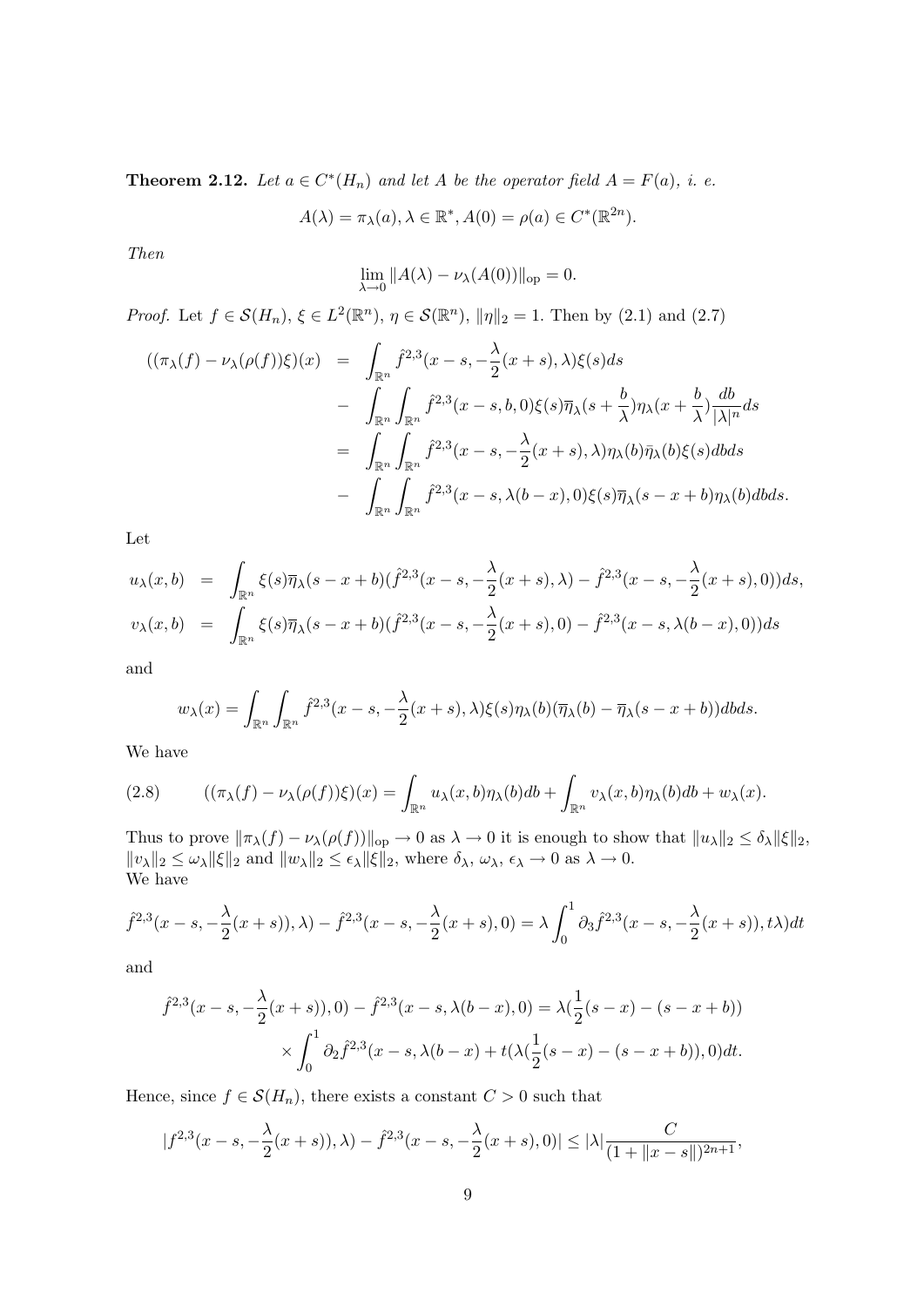and

$$
|\hat{f}^{2,3}(x-s,-\frac{\lambda}{2}(x+s)),0) - \hat{f}^{2,3}(x-s,\lambda(b-x),0)|
$$
  
\n
$$
\leq |\lambda|(\|s-x+b\|+\|s-x\|)\frac{C}{(1+\|x-s\|)^{4n+1}}
$$

for all  $\lambda \in \mathbb{R}^*, x, s \in \mathbb{R}^n$ . Therefore we see that

$$
\|u_{\lambda}\|_{2}^{2} = \int_{\mathbb{R}^{n} \times \mathbb{R}^{n}} |u_{\lambda}(x, b)|^{2} dx db
$$
  
\n
$$
\leq \int_{\mathbb{R}^{n} \times \mathbb{R}^{n}} \left( \int_{\mathbb{R}^{n}} |\xi(s)\eta_{\lambda}(s - x + b)| |\lambda| \frac{C}{(1 + \|x - s\|)^{2n+1}} ds \right)^{2} dx db
$$
  
\n
$$
\leq |\lambda|^{2} C' \int_{\mathbb{R}^{3n}} \frac{|\xi(s)|^{2}}{(1 + \|x - s\|)^{2}} |\eta_{\lambda}(s - x + b)|^{2} db dx ds
$$
  
\n
$$
\leq C'' |\lambda|^{2} \|\xi\|_{2}^{2}.
$$

Similarly

$$
||v_{\lambda}||_{2}^{2} = \int_{\mathbb{R}^{n} \times \mathbb{R}^{n}} |v_{\lambda}(x, b)|^{2} dx db
$$
  
\n
$$
\leq \int_{\mathbb{R}^{n} \times \mathbb{R}^{n}} \left( \int_{\mathbb{R}^{n}} |\xi(s)\eta_{\lambda}(s - x + b)| |\lambda| (||s - x + b|| + ||s - x||) \right)
$$
  
\n
$$
\frac{C}{(1 + ||x - s||)^{4n+1}} ds \right)^{2} db dx
$$
  
\n
$$
\leq C' \int_{\mathbb{R}^{3n}} |\xi(s)\eta_{\lambda}(s - x + b)|^{2} |\lambda|^{2} (||s - x + b|| + ||s - x||)^{2}
$$
  
\n
$$
\frac{1}{(1 + ||x - s||)^{4n+1}} ds db dx
$$
  
\n
$$
\leq 2C' \int_{\mathbb{R}^{3n}} |\xi(s)| |\lambda|^{n/4} \eta(|\lambda|^{1/2} (s - x + b))|^{2} |\lambda|^{2} ||s - x + b||^{2} \frac{dsdb dx}{(1 + ||x - s||)^{4n+1}}
$$
  
\n
$$
+ 2C' \int_{\mathbb{R}^{3n}} |\xi(s)| |\lambda|^{n/4} \eta(|\lambda|^{1/2} (s - x + b))|^{2} |\lambda|^{2} ||s - x||^{2} \frac{dsdb dx}{(1 + ||x - s||)^{4n+1}}
$$
  
\n
$$
\leq 2C' |\lambda| \int_{\mathbb{R}^{3n}} |\xi(s)| |\lambda|^{n/4} \tilde{\eta}(|\lambda|^{1/2} (s - x + b))|^{2} \frac{dsdb dx}{(1 + ||x - s||)^{4n+1}}
$$
  
\n
$$
+ 2C' |\lambda|^{2} \int_{\mathbb{R}^{3n}} |\xi(s)| |\lambda|^{n/4} \eta(|\lambda|^{1/2} (s - x + b))|^{2} \frac{dsdb dx}{(1 + ||x - s||)^{4n+1}}
$$
  
\n
$$
\leq C'' |\lambda| (||\tilde{\eta}||_{2}^{2} + |\lambda| ||\eta||_{2}^{2}) ||\xi||_{2}^{2},
$$

for some constants  $C', C'' > 0$ , where the function  $\tilde{\eta}$  is defined by  $\tilde{\eta}(s) := ||s|| \eta(s), s \in \mathbb{R}$ . Since  $\eta \in \mathcal{S}(\mathbb{R}^n)$ , we can use the same arguments to see that

$$
\|w_{\lambda}\|_{2}^{2} = \int_{\mathbb{R}^{n}} |w_{\lambda}(x)|^{2} dx
$$
  
\n
$$
\leq \int_{\mathbb{R}^{n}} \left( \int_{\mathbb{R}^{n}} \int_{\mathbb{R}^{n}} |\xi(s)| \eta_{\lambda}(b)| |\lambda|^{n/4+1/2} (||s-x||) \frac{C}{(1+||x-s||)^{4n+1}} db ds \right)^{2} dx
$$
  
\n
$$
\leq C' |\lambda|^{n/2+1} \int_{\mathbb{R}^{3n}} |\xi(s)|^{2} |\eta_{\lambda}(b)|^{2} \frac{||x-s||^{2} ds dx db}{1+||x-s||^{4n+1}} \leq C'' |\lambda|^{n/2+1} ||\xi||_{2}^{2} ||\eta||_{2}^{2}.
$$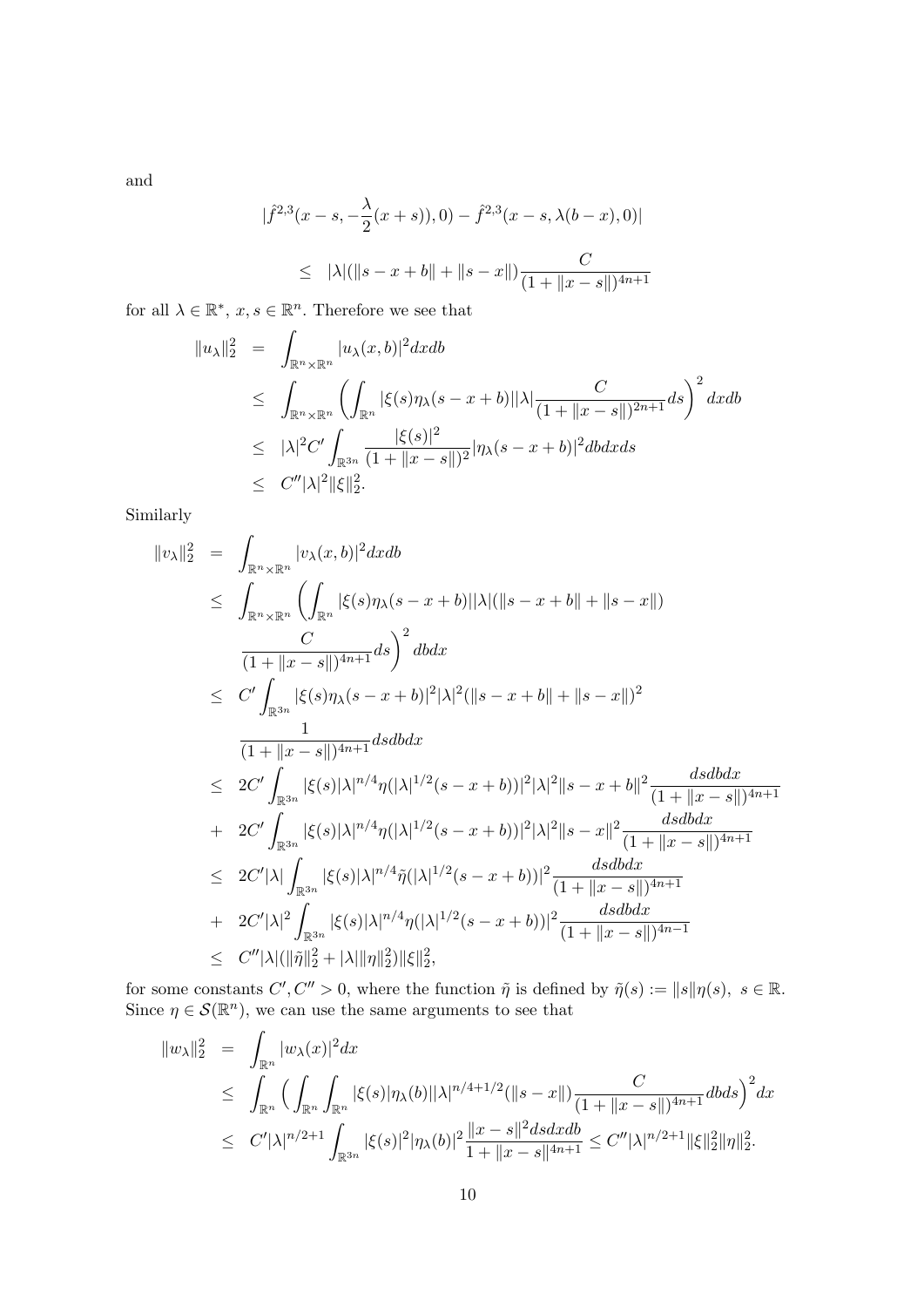We have proved therefore  $\|\pi_\lambda(f) - \nu_\lambda(\rho(f))\| \to 0$  as  $\lambda \to 0$  for  $f \in \mathcal{S}(H_n)$ . Since  $\mathcal{S}(H_n)$  is dense in  $C^*(H_n)$ , the statement holds for any  $a \in C^*(H_n)$ .

 $\Box$ 

**Definition 2.13.** For  $\eta \in \mathcal{S}(\mathbb{R}^n)$  we define the linear mapping  $\nu_{\eta} := \nu : C^*(\mathbb{R}^{2n}) \to \mathcal{F}_n$  by

$$
\nu(h)(\lambda) = \nu_{\lambda}(h), \lambda \in \mathbb{R}^* \text{ and } \nu(h)(0) = h.
$$

**Proposition 2.14.** The mapping  $\nu: C^*(\mathbb{R}^{2n}) \to \mathcal{F}_n$  has the following properties:

- 1.  $\|\nu\| = 1$ .
- 2. For every  $h, h' \in C^*(\mathbb{R}^{2n})$ , we have that

$$
\lim_{\lambda \to 0} ||\nu_{\lambda}(h \cdot h') - \nu_{\lambda}(h) \circ \nu_{\lambda}(h')||_{\text{op}} = 0
$$

and also

$$
\lim_{\lambda \to 0} \|\nu_{\lambda}(h^*) - \nu_{\lambda}(h)^*\|_{\text{op}} = 0.
$$

3. For  $(a, b) \in \mathbb{R}^{2n}$  and  $h \in C^*(\mathbb{R}^{2n})$  we have that

$$
\lim_{\lambda \to 0} ||\nu(h)(\lambda)\eta(\lambda, a, b) - \hat{h}(a, b)\eta(\lambda, a, b)||_2 = 0.
$$

4.  $\lim_{\lambda\to 0} ||\nu(h)(\lambda)|| = ||\hat{h}||_{\infty}$ .

Proof. (1) follows from Proposition 2.11. To prove (2) we take for  $h, h' \in \mathcal{S}(\mathbb{R}^{2n})$  two elements  $f, f' \in \mathcal{S}(H_n)$ , such that  $\rho(f) =$  $h, \rho(f') = h'$ . Then  $\rho(f * f') = h \cdot h'$  and

$$
\| \nu_{\lambda}(h \cdot h') - \nu_{\lambda}(h) \circ \nu_{\lambda}(h') \|_{op} \leq \| \nu_{\lambda}(h \cdot h') - \pi_{\lambda}(f * f') \|_{op} + \| \nu_{\lambda}(h) \circ \nu_{\lambda}(h') - \pi_{\lambda}(f) \circ \pi_{\lambda}(f') \|_{op} \leq \| \nu_{\lambda}(h \cdot h') - \pi_{\lambda}(f * f') \|_{op} + \| f' \|_{C^{*}(H_{n})} \| \nu_{\lambda}(h) - \pi_{\lambda}(f) \|_{op} + \| h \|_{C^{*}(\mathbb{R}^{2n})} \| \nu_{\lambda}(h') - \pi_{\lambda}(f') \|_{op}.
$$

Hence, by Theorem 2.12,  $\lim_{\lambda\to 0} ||\nu_{\lambda}(f * f') - \nu_{\lambda}(f) \circ \nu_{\lambda}(f')||_{op} = 0$ . Furthermore

$$
\|\nu_{\lambda}(h^*) - \nu_{\lambda}(h)^*\|_{\text{op}} \leq \|\nu_{\lambda}(h^*) - \pi_{\lambda}(f^*)\|_{\text{op}} + \|\nu_{\lambda}(h)^* - \pi_{\lambda}(f)^*\|_{\text{op}} \to 0
$$
  
as  $\lambda \to 0$ .

We conclude by the usual approximation argument.

For assertion (3), using Propositions 2.4 and Theorem 2.12, it suffices to take for  $h \in C^*(\mathbb{R}^{2n})$ an element  $c \in C^*(H_n)$ , for which  $\rho(c) = h$ . The last statement follows from Proposition 2.11 and assertion (3).  $\Box$ 

**Definition 2.15.** Let  $D_{\nu}(H_n)$  be the subspace of the algebra  $\mathcal{F}_n$ , consisting of all the fields  $(F(\lambda))_{\lambda \in \mathbb{R}} \in \mathcal{F}_n$ , such that

$$
\lim_{\lambda \to 0} ||F(\lambda) - \nu_{\lambda}(F(0))||_{\text{op}} = 0.
$$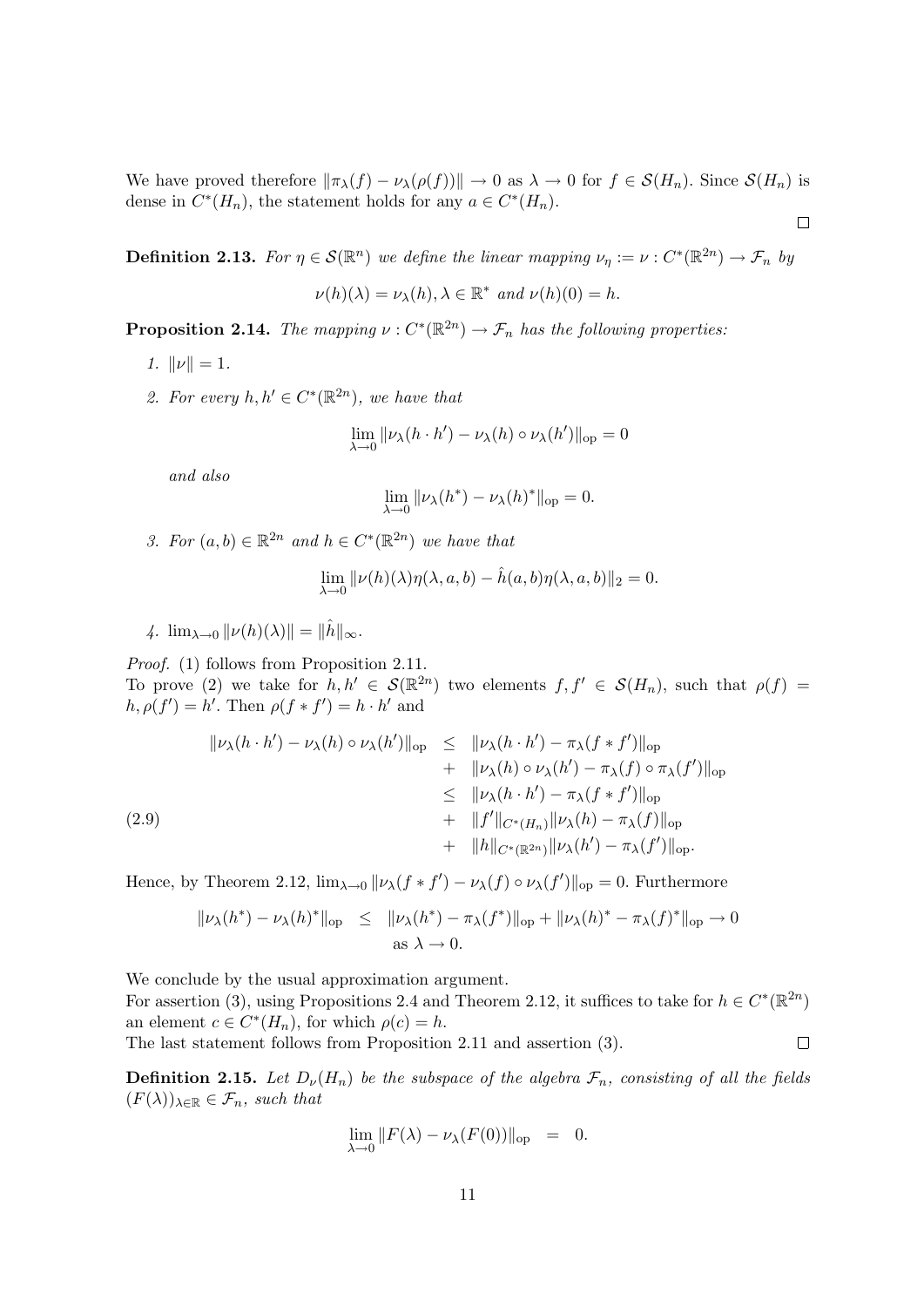Our main theorem of this section is the following characterisation of  $C^*(H_n)$ .

**Theorem 2.16.** The Heisenberg  $C^*$ -algebra  $C^*(H_n)$  is isomorphic to  $D_{\nu}(H_n)$ .

*Proof.* First we show that  $D_{\nu}(H_n)$  is a \*-subalgebra of  $\mathcal{F}_n$ . Indeed if  $F, F' \in D_{\nu}(H_n)$ , then

$$
\|\nu_{\lambda}(F(0) + F'(0)) - \pi_{\lambda}(F + F')\|_{\text{op}} \leq \|\nu_{\lambda}(F(0)) - \pi_{\lambda}(F)\|_{\text{op}} + \|\nu_{\lambda}(F'(0)) - \pi_{\lambda}(F')\|_{\text{op}} \to 0
$$
  
as  $\lambda \to 0$ .

and since  $\lim_{\lambda\to 0} ||\nu_{\lambda}(F\cdot F'(0)) - \nu_{\lambda}(F(0)) \circ \nu(F'(0))||_{\text{op}} = 0$  it follows that

$$
\|\nu_{\lambda}(F(0)\cdot F'(0)) - \pi_{\lambda}(F\cdot F')\|_{\text{op}} \quad \to \quad 0.
$$

Proposition 2.14 tells us that  $D_{\nu}(H_n)$  is also invariant under the involution  $\ast$ . In order to see that  $D_{\nu}(H_n)$  is closed, let  $F \in \mathcal{F}_n$  be contained in the closure of  $D_{\nu}(H_n)$ . Let  $\varepsilon > 0$ . Choose  $F' \in D_{\nu}(H_n)$ , such that  $||F - F'||_{\mathcal{F}_n} < \varepsilon$ . In particular,  $||F(0) - F'(0)||_{C^*(\mathbb{R}^2)} < \varepsilon$ . Thus there exists  $\lambda_0 > 0$ , such that

$$
\|\pi_{\lambda}(F') - \nu_{\lambda}(F'(0))\|_{\text{op}} < \varepsilon
$$

for all  $|\lambda| < |\lambda_0|$ , whence

$$
\begin{array}{rcl}\n\|\pi_{\lambda}(F) - \nu_{\lambda}(F(0))\|_{\text{op}} & = & \|\pi_{\lambda}(F) - \pi_{\lambda}(F') + \pi_{\lambda}(F') - \nu_{\lambda}(F'(0)) + \nu_{\lambda}(F'(0)) - \nu_{\lambda}(F(0))\|_{\text{op}} \\
& \leq & 3\varepsilon, \text{ for } |\lambda| < |\lambda_0|. \n\end{array}
$$

Hence  $D_{\nu}(H_n)$  is a C<sup>\*</sup>-subalgebra of  $\mathcal{F}_n$ .

Let  $I_0 := \{F \in \mathcal{F}_n, F(0) = 0\}$  and let  $I_{00} = \{F \in I_0; \lim_{\lambda \to 0} ||F(\lambda)||_{\text{op}} = 0\}$ . Then  $I_0$  and  $I_{00}$  are closed two sided ideals of  $\mathcal{F}_n$  and it follows from the definition of  $\mathcal{F}_n$  that  $I_{00}$  is just the algebra  $C_0(\mathbb{R}^*,\mathcal{K})$ . It is clear that  $D_\nu(H_n) \cap I_0 = I_{00}$ . But  $D_\nu(H_n) \cap I_0$  is the kernel in  $D_{\nu}(H_n)$  of the homomorphism  $\delta_0 : \mathcal{F}_n \to \mathbb{C}^*(\mathbb{R}^{2n})$ ;  $F \mapsto F(0)$ .

Since  $\text{im}(\nu) \subset D_{\nu}(H_n)$ , the canonical projection  $D_{\nu}(H_n) \to C^*(\mathbb{R}^{2n}) : F \mapsto F(0)$  is surjective and has the ideal  $I_{00}$  as its kernel. Thus  $D_{\nu}(H_n)/I_{00} = C^*(\mathbb{R}^{2n})$  and therefore  $D_{\nu}(H_n)$  is an extension of  $I_{00}$  by  $C^*(\mathbb{R}^{2n})$ . Moreover,

$$
D_{\nu}(H_n) = I_{00} + \text{im}(\nu).
$$

Since for every irreducible representation  $\pi$  of  $D_{\nu}(H_n)$ , we have either  $\pi(I_{00}) \neq 0$ , and then  $\pi = \pi_{\lambda}$  for some  $\lambda \in \mathbb{R}^*$  or  $\pi = 0$  on  $I_{00}$  and then  $\pi$  must be a character of  $C^*(\mathbb{R}^{2n})$ . Hence  $\hat{D}_{\nu}(H_n) = \hat{H}_n$  as sets. That topologies of these spaces agree follows from the equality

$$
\lim_{\lambda \to 0} ||\tau(h)(\lambda)||_{\text{op}} = ||\hat{h}||_{\infty}, \ \forall h \in C^*(\mathbb{R}^{2n}),
$$

which is due to Proposition 2.14.

By Theorem 2.12,  $F(\mathcal{S}(H_n)) \subset D_{\nu}(H_n)$ . Hence the  $C^*$ - algebra  $C^*(H_n)$  can be injected into  $D_{\nu}(H_n)$ .

Since  $D_{\nu}(H_n)$  is a type I algebra and the dual spaces of  $D_{\nu}(H_n)$  and of  $C^*(H_n)$  are the same, we have that  $F(C^*(H_n))$  is equal to  $D_\nu(H_n)$  by the Stone -Weierstrass theorem (see [Di]).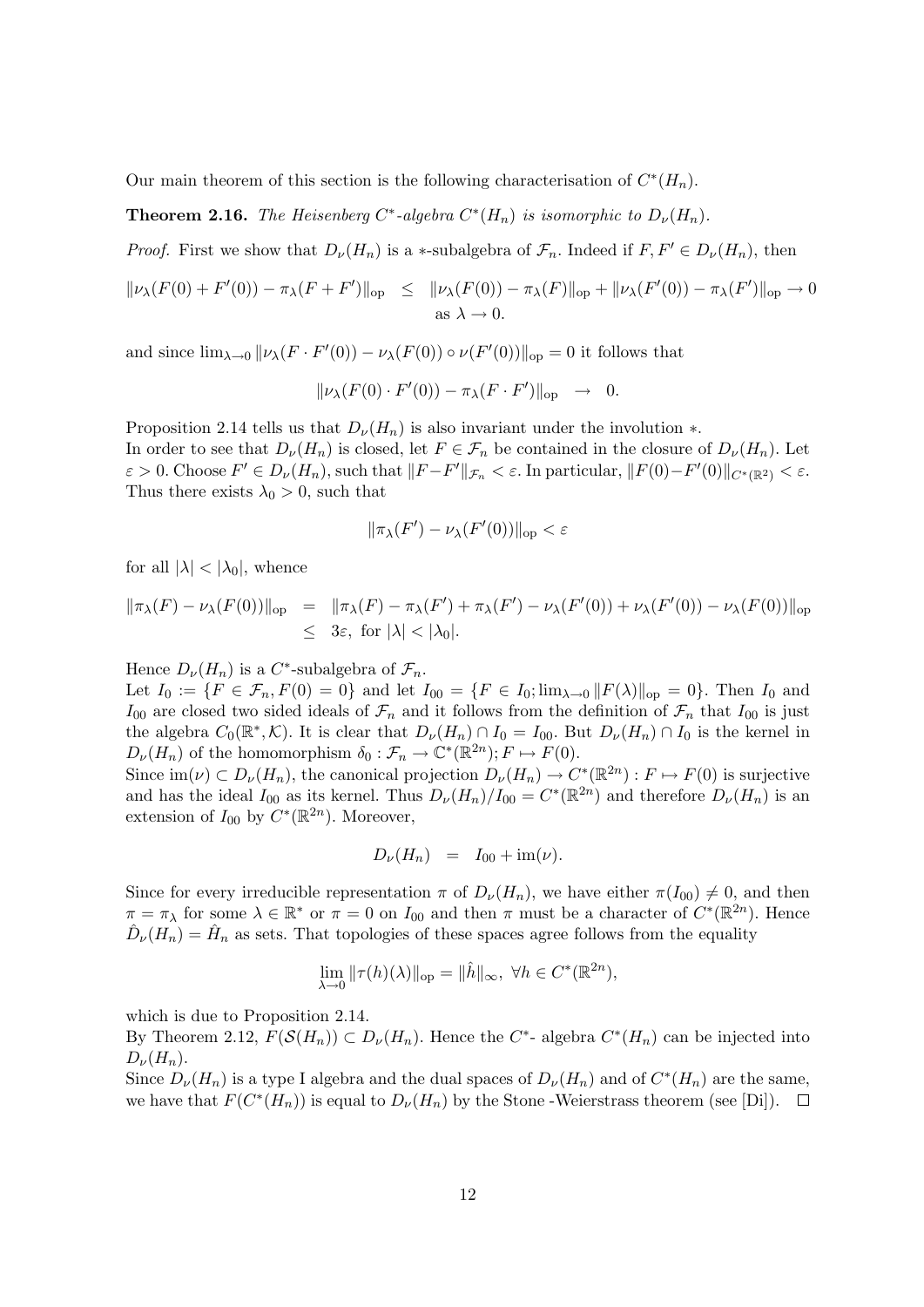**Remark 2.17.** Another characterisation of the  $C^*$ -algebra  $C^*(H_n)$  is given (without proof) in a short paper by Gorbachev [Gor]. For  $n = 1$  and  $\lambda \in \mathbb{R}^*$  he defines an operator-valued measure  $\mu_{\lambda}$  on  $\mathbb{R}^2$  given on the product of two intervals  $[s, t] \times [e, d]$  by  $\mu_{\lambda}([s, t] \times [e, d]) =$  $P^{\frac{e}{\lambda},\frac{d}{\lambda}}FP^{s,t}F^{-1}$ , where  $P^{s,t}$  is the multiplication operator by the characteristic function of [t, s] on  $L^2(\mathbb{R})$  and F is the Fourier transform on  $L^2(\mathbb{R})$ . For  $f \in C_0(\mathbb{R}^2)$ ,  $\lambda \in \mathbb{R}^*$  let

$$
y(f)(\lambda) = \int_{\mathbb{R}^2} f(a, b) d\mu_{\lambda}(a, b)
$$

and  $y(f)(0) = f$ . Gorbachev states that  $C^*(H_1)$  is isomorphic to the  $C^*$ -algebra of operator fields  $B = \{B(\lambda) = y(f)(\lambda) + a, \lambda \in \mathbb{R}^*, B(0) = f, f \in C_0(\mathbb{R}^2), a \in C_0(\mathbb{R}^*, \mathcal{K})\}.$ 

#### 2.4 Almost homomorphisms and Heisenberg property

**Definition 2.18.** A bounded mapping  $\tau: C^*(\mathbb{R}^{2n}) \to \mathcal{F}_n$  is called an *almost homomorphism* if

$$
\lim_{\lambda \to 0} ||\tau_{\lambda}(\alpha h + \beta f) - \alpha \tau_{\lambda}(h) - \beta \tau_{\lambda}(f)||_{\text{op}} = 0,
$$
  
\n
$$
\lim_{\lambda \to 0} ||\tau_{\lambda}(h \cdot h') - \tau_{\lambda}(h) \circ \tau_{\lambda}(h')||_{\text{op}} = 0,
$$
  
\n
$$
\lim_{\lambda \to 0} ||\tau_{\lambda}(h^{*}) - \tau_{\lambda}(h)^{*}||_{\text{op}} = 0, \ \alpha, \beta \in \mathbb{C}, f, h \in C^{*}(\mathbb{R}^{2n}).
$$

The mapping  $\nu$  from the previous section is an example of such almost homomorphism. Let  $\tau$  be an arbitrary almost homomorphism such that  $\tau(f)(0) = f$  for any  $f \in C^*(\mathbb{R}^{2n})$ . We define as before  $D_{\tau}(H_n)$  to be the subspace of the algebra  $\mathcal{F}_n$ , consisting of all the fields  $F = (F(\lambda))_{\lambda \in \mathbb{R}} \in \mathcal{F}_n$ , such that

$$
\lim_{\lambda \to 0} ||F(\lambda) - \tau_{\lambda}(F(0))||_{\text{op}} = 0.
$$

Using the same arguments as the one in the proof of Theorem 2.16 one can easily prove the following

**Proposition 2.19.** The subspace  $D_{\tau}(H_n)$  of the C<sup>\*</sup>-algebra  $\mathcal{F}_n$  is itself a C<sup>\*</sup>-algebra. The algebra  $D_{\tau}(H_n)$  is an extension of  $C_0(\mathbb{R}^*,\mathcal{K})$  by  $C^*(\mathbb{R}^{2n})$ , i.e.,  $C_0(\mathbb{R}^*,\mathcal{K})$  is a closed \*-ideal in  $D_{\tau}(H_n)$  such that  $D_{\tau}(H_n)/C_0(\mathbb{R}^*,\mathcal{K})$  is isomorphic to  $C^*(\mathbb{R}^{2n})$ .

**Definition 2.20.** We say that an almost homomorphism  $\tau: C^*(\mathbb{R}^{2n}) \to \mathcal{F}_n$  has the *Heisen*berg property, if the C<sup>\*</sup>-algebra  $D_{\tau}(H_n)$  is isomorphic to  $C^*(H_n)$ .

**Remark 2.21.** As for the mapping  $\nu$  we have that the dual spaces of  $D_{\tau}(H_n)$  and of  $H_n$ coincides as sets. The necessary and the sufficient conditions for them to coincide as topological spaces is

$$
\lim_{\lambda} ||\tau_{\lambda}(h)||_{\text{op}} = ||\hat{h}||_{\infty}, \quad h \in C^*(\mathbb{R}^n).
$$

**Remark 2.22.** Using the notion of Busby invariant for a  $C^*$ -algebra extension and the pullback algebra ([W]), one can show that any extension  $\mathcal{B} \subset \mathcal{F}_n$  of  $C_0(\mathbb{R}^*,\mathcal{K})$  by  $C^*(\mathbb{R}^{2n})$ is isomorphic to  $D_{\tau}(H_n)$  for some almost homomorphism  $\tau$ . The Busby invariant of such extension is  $b: C^*(\mathbb{R}^{2n}) \to C_b(\mathbb{R}^*, B(H))/C_0(\mathbb{R}^*, \mathcal{K}), b(h) = \tau(h) + C_0(\mathbb{R}^*, \mathcal{K}).$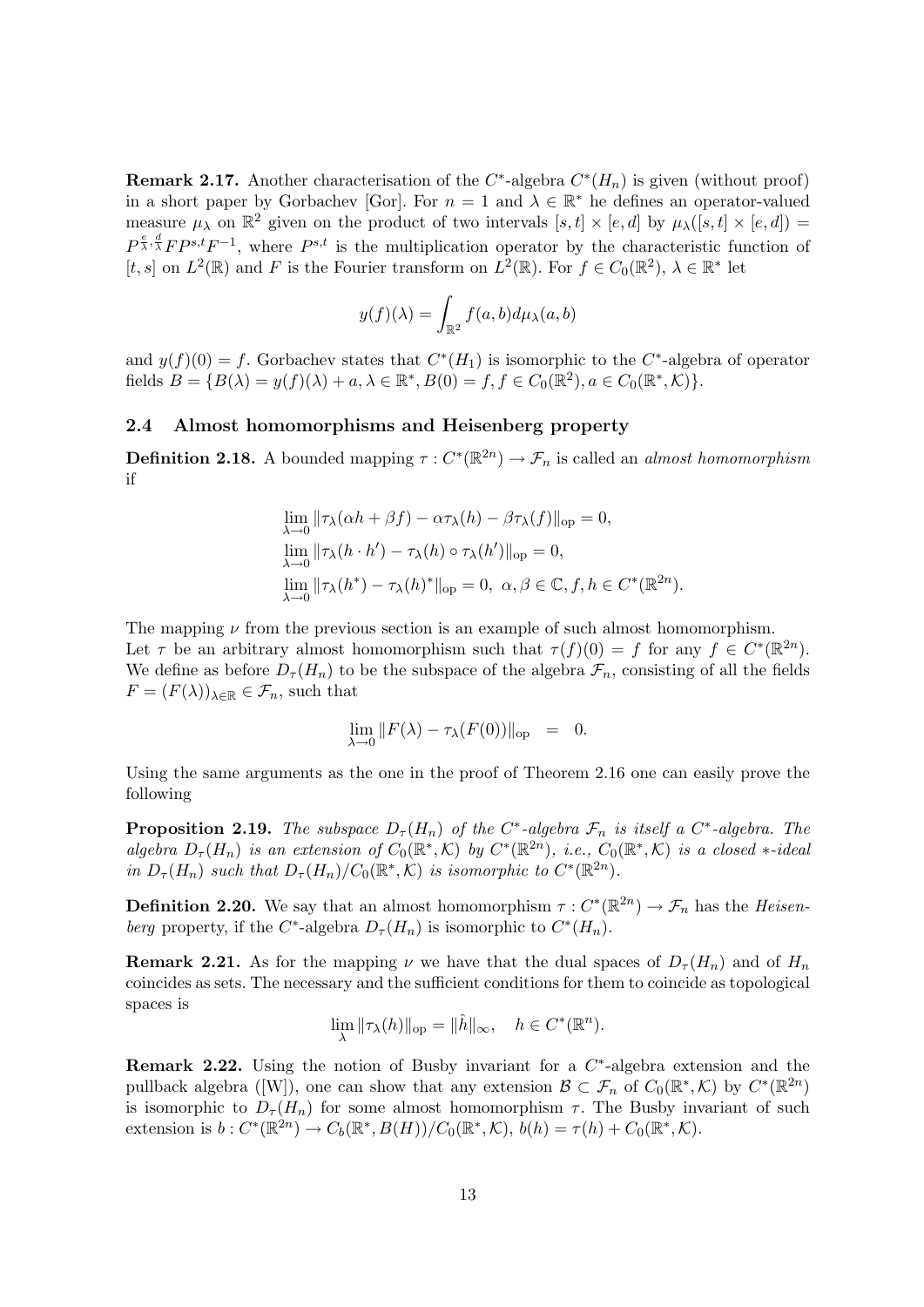#### Question.

What mappings  $\tau$  give us  $C^*$ -algebras  $D_{\tau}(H_n)$ , which are isomorphic to  $C^*(H_n)$ ?

Using a procedure described in [De] one can construct families of  $C^*$ -algebras of type  $D_{\tau}(H_n)$ which are isomorphic to  $D_{\nu}(H_n)$  and therefore to  $C^*(H_n)$ .

Next example shows that there is no topological obstacle for a  $C^*$ -algebra of type  $D_{\tau}(H_n)$ to be non-isomorphic to  $C^*(H_n)$ . Namely, there is a  $C^*$ -algebras  $D_{\tau}(H_n)$  with the spectrum equal to  $\widehat{H}_n$  and such that  $D_\tau(H_n) \ncong C^*(H_n)$ .

We recall first that if  $A, C$  are  $C^*$ -algebras, then an extension of C by A is a short exact sequence

$$
(2.10) \t\t 0 \to \mathcal{A} \stackrel{\alpha}{\to} \mathcal{B} \stackrel{\beta}{\to} \mathcal{C} \to 0
$$

of C ∗ -algebras. One says that the exact sequence splits if there is a cross-section ∗ homomorphism  $s : \mathcal{C} \to \mathcal{B}$  such that  $\beta \circ s = I_{\mathcal{C}}$ . It is known that the extension

(2.11)  $0 \to C_0(\mathbb{R}^*, \mathcal{K}) \to C^*(H_n) \to C^*(\mathbb{R}^{2n}) \to 0$ 

does not split (see [R] and references therein) while there exists a large number of splitting extensions B and therefore non-isomorphic to  $C^*(H_n)$  such that  $\hat{\mathcal{B}} = \hat{H}_n$  (see [De, VII.3.4]). Here is a concrete example inspired by [De].

**Example 2.23.** Let  $\{\xi_Z\}_{Z\in\mathbb{Z}^{2n}}$  be an orthonormal basis of the Hilbert space  $L^2(\mathbb{R}^n)$ . Let  $P_Z, Z \in \mathbb{Z}^{2n}$ , be the orthogonal projection onto the one-dimensional  $\mathbb{C}\xi_Z$ . We define a homomorphism  $\nu$  from  $C^*(\mathbb{R}^{2n})$  to  $\mathcal{F}_n$  by

$$
\nu(\varphi)(\lambda) := \sum_{Z \in \mathbb{Z}^{2n}} \hat{\varphi}(|\lambda|^{1/2} Z) P_Z, \lambda \in \mathbb{R}^*, \nu(\varphi)(0) := \varphi, \ \varphi \in C^*(\mathbb{R}^{2n}).
$$

We note that since for each  $\lambda \neq 0$  and each compact subset  $K \subset \mathbb{R}^{2n}$ , the set  $\{Z \in \mathbb{Z}^{2n}$ :  $|\lambda|^{1/2} \in K$  is finite and since  $\hat{\varphi} \in C_0(\mathbb{R}^{2n})$ , one can easily see that  $\nu(\varphi)(\lambda)$  is compact. Moreover

$$
\|\nu(\varphi)(\lambda)\|_{\text{op}} = \sup_{Z \in \mathbb{Z}^{2n}} |\varphi(|\lambda|^{1/2} Z)|.
$$

Since we can find for every vector  $u \in \mathbb{R}^{2n}$  and  $\lambda \in \mathbb{R}^*$  a vector  $Z_{\lambda} \in \mathbb{Z}^{2n}$ , such that  $\lim_{\lambda\to 0} |\lambda|^{1/2} Z_{\lambda} = u$ , we see that

(2.12) 
$$
\lim_{\lambda \to 0} ||\nu_{\lambda}(\varphi)||_{op} = ||\hat{\varphi}||_{\infty} = ||\varphi||_{\mathbb{C}^{*}(\mathbb{R}^{2n})}.
$$

## 3 The  $C^*$ -algebra of the thread-like Lie groups  $G_N$

For  $N \geq 3$ , let  $\mathfrak{g}_N$  be the N-dimensional real nilpotent Lie algebra with basis  $X_1, \ldots, X_N$ and non-trivial Lie brackets

$$
[X_N, X_{N-1}] = X_{N-2}, \dots, [X_N, X_2] = X_1.
$$

The Lie algebra  $\mathfrak{g}_N$  is  $(N-1)$ -step nilpotent and is a semi-direct product of  $\mathbb{R}X_N$  with the abelian ideal

$$
(3.13) \t\t b := \sum_{j=1}^{N-1} \mathbb{R} X_j.
$$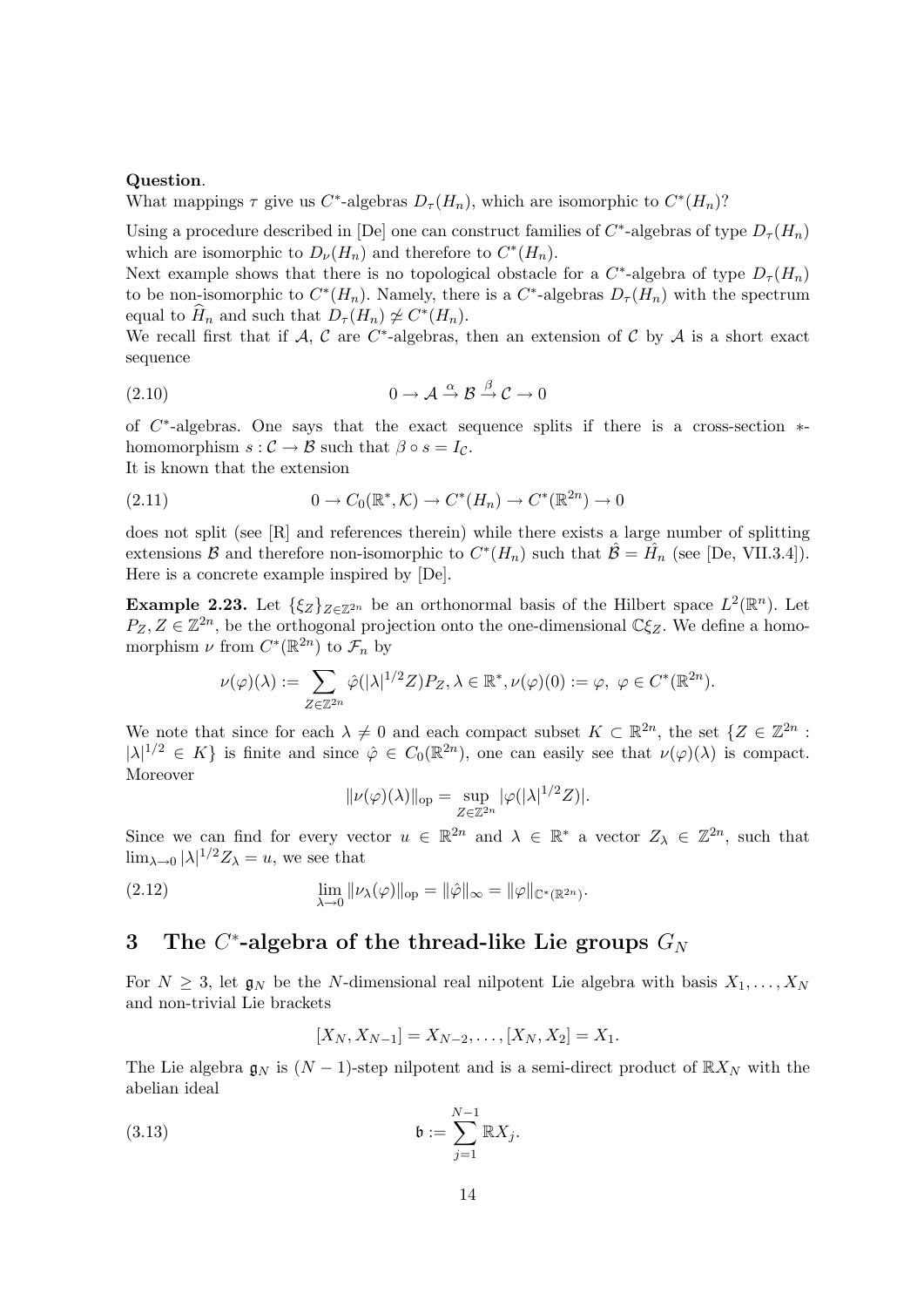Let

$$
\mathfrak{b}_j := \text{span}\{X_i, i = 1, \cdots, j\}, 1 \le j \le N - 1.
$$

Note that  $\mathfrak{g}_3$  is the three dimensional Heisenberg Lie algebra. Let  $G_N := \exp(\mathfrak{g}_N)$  be the associated connected, simply connected Lie group. Let also  $B_j := \exp(\mathfrak{b}_j)$  and  $B := \exp(\mathfrak{b})$ . Then for  $3 \leq M \leq N$  we have  $G_M \simeq G_N / B_{N-M}$ .

#### 3.1 The unitary dual of  $G_N$

In this section we describe the unitary irreducible representations of  $G_N$  up to a unitary equivalence.

For  $\xi = \sum_{j=1}^{N-1} \xi_j X_j^* \in \mathfrak{g}_N^*$ , the coadjoint action is given by

$$
Ad^*(\exp(-tX_N))\xi=\sum_{j=1}^{N-1}p_j(\xi,t)X_j^*,
$$

where, for  $1 \leq j \leq N-1$ ,  $p_i(\xi, t)$  is a polynomial in t defined by

$$
p_j(\xi, t) = \sum_{k=0}^{j-1} \frac{t^k}{k!} \xi_{j-k}.
$$

Moreover, if  $\xi_j \neq 0$  for at least one  $1 \leq j \leq N-2$ , then Ad<sup>\*</sup>(G<sub>N</sub>) $\xi$  is of dimension two, and  $\mathrm{Ad}^*(G_N)\xi = \{ \mathrm{Ad}^*(\exp(tX_N))\xi + \mathbb{R}X_N^*, t \in \mathbb{R} \}.$  We shall always identify  $\mathfrak{g}_N^*$  with  $\mathbb{R}^N$  via the mapping  $(\xi_N, \ldots, \xi_1) \to \sum_{j=1}^N \xi_j X_j^*$  and the subspace  $V = {\{\xi \in \mathfrak{g}_N^* : \xi_N = 0\}}$  with the dual space of **b**. For  $\xi \in V$  and  $t \in \mathbb{R}$ , let

$$
t\cdot\xi = \mathrm{Ad}\,^*(\exp(tX_N))\xi
$$

$$
(3.14) \qquad = \Big(0, \xi_{N-1} - t\xi_{N-2} + \ldots + \frac{1}{(N-2)!}(-t)^{N-2}\xi_1, \ldots, \xi_2 - t\xi_1, \xi_1\Big).
$$

As in [AKLSS], we define the function  $\hat{\xi}$  on R by

(3.15) 
$$
\widehat{\xi}(t) := (t \cdot \xi)_{N-1} = \xi_{N-1} - t\xi_{N-2} + \ldots + \frac{1}{(N-2)!}(-t)^{N-2}\xi_1.
$$

Then the mapping  $\xi \to \widehat{\xi}$  is a linear isomorphism of V onto  $P_{N-2}$ , the space of real polynomials of degree at most  $N-2$ . In particular,  $\xi_k \to \xi$  coordinate-wise in V as  $k \to \infty$  if and only if  $\hat{\xi}_k(t) \to \hat{\xi}(t)$  for all  $t \in \mathbb{R}$ . Also, the mapping  $\xi \to \hat{\xi}$  intertwines the Ad <sup>\*</sup>-action and translation in the following way:

$$
\dot{t} \cdot \dot{\xi}(s) = (s \cdot (t \cdot \xi))_{N-1}
$$

$$
= ((s+t) \cdot \xi)_{N-1} = \hat{\xi}(s+t)
$$

for  $\xi \in V$  and  $s, t \in \mathbb{R}$ .

By Kirillov's orbit picture of the dual space of a nilpotent Lie group, we can describe the irreducible unitary representations of  $G_N$  in the following way (see [CG] for details). For any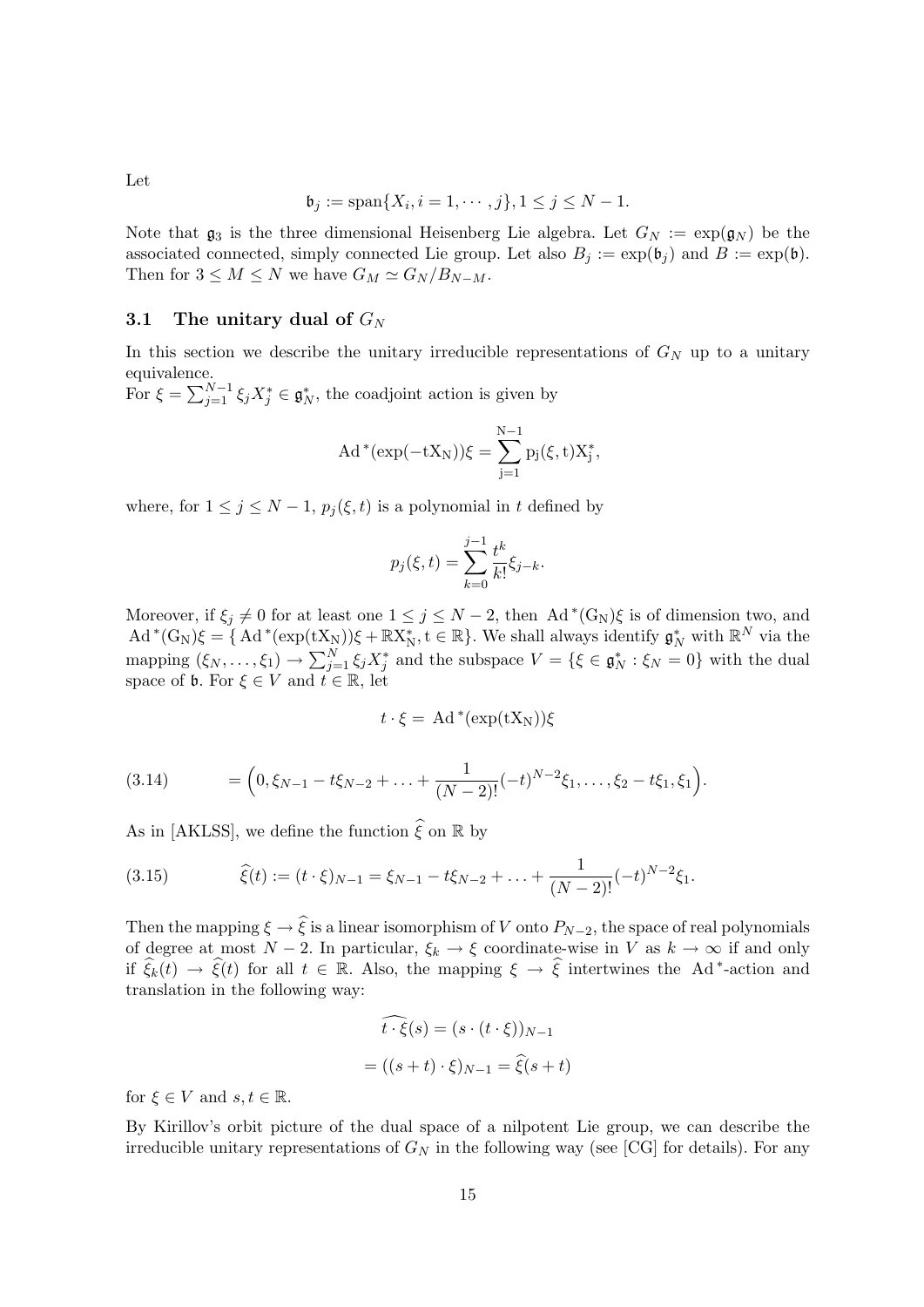non-constant polynomial  $p = \hat{\ell} \in P_{N-2}$  we consider the induced representation  $\pi_{\ell} = \text{ind}_{B}^{G} \chi_{\ell}$ , where  $\chi_{\ell}$  denotes the unitary character of the abelian group B defined by:

$$
\chi_{\ell}(\exp(U)) = e^{-2\pi i \langle \ell, U \rangle}, U \in \mathfrak{b}.
$$

Since b is abelian of codimension 1, it is a polarization at  $\ell$  and so  $\pi_{\ell}$  is irreducible. Every infinite dimensional irreducible unitary representation of  $G_N$  arises in this manner up to equivalence.

Let us describe the representation  $\pi_{\ell}, \ell \in \mathfrak{b}^*$ , explicitly. The Hilbert space  $\mathcal{H}_{\ell}$  of the representation  $\pi_{\ell}$  is the space  $L^2(G_N/B, \chi_{\ell})$  consisting of all measurable functions  $\tilde{\xi}: G_N \to \mathbb{C}$ , such that  $\tilde{\xi}(gb) = \chi_{\ell}(b^{-1})\tilde{\xi}(g)$  for all  $b \in B$  and all  $g \in G$  outside some set of measure of Lebesgue measure 0 and such that the function  $|\tilde{\xi}|$  is contained in  $L^2(G_N/B)$ . We can identify the space  $L^2(G_N/B, \chi_\ell)$  in an obvious way with  $L^2(\mathbb{R})$  via the isomorphism  $U: \xi \mapsto \tilde{\xi}$  where  $\tilde{\xi}(\exp(sX_N)b) := \chi_{\ell}(b^{-1})\xi(s), s \in \mathbb{R}, b \in B$ . Hence for  $g = \exp(tX_N)b$  and  $\xi \in L^2(\mathbb{R})$  we have an explicit expression for the operator  $\pi_{\ell}(g)$ :

(3.16) 
$$
\pi_{\ell}(g)\xi(s) = \tilde{\xi}(g^{-1}\exp(sX_N)) \n= \tilde{\xi}(b^{-1}\exp((s-t)X_N)) \n= \tilde{\xi}(\exp((s-t)X_N)(\exp((t-s)X_N)b^{-1}\exp((s-t)X_N))) \n= \chi_{\ell}(\exp((t-s)X_N)b\exp((s-t)X_N))\xi(s-t) \n= e^{-2\pi i\ell(\mathrm{Ad}(\exp((t-s)X_N)\log(b))}\xi(s-t), s \in \mathbb{R}.
$$

We can parametrize the orbit space  $\mathfrak{g}_N^*/G_N$  in the following way. First we have a decomposition

$$
\mathfrak{g}_N^*/G_N=\bigcup_{j=1}^{N-2}\mathfrak{g}_N^*/G_N\bigcup X^*,
$$

where

$$
\mathfrak{g}_N^{*,j} := \{ \ell \in \mathfrak{g}_N^*, \ell(X_i) = 0, i = 1, \cdots, j - 1, \ell(X_j) \neq 0 \}
$$

and where

$$
X^* := \{ \ell \in \mathfrak{g}_N^*, \ell(X_j) = 0, j = 1, \cdots, N - 2 \}
$$

denotes the characters of  $G_N$ . A character of the group  $G_N$  can be written as  $\chi_{a,b}, a, b \in \mathbb{R}$ , where

$$
\chi_{a,b}(x_N, x_{N-1}, \cdots, x_1) := e^{-2\pi i a x_N - 2\pi i bx_{N-1}}, \ (x_N, \cdots, x_1) \in G_N.
$$

For any  $\ell \in \mathfrak{g}_N^*$ ,  $N-2 \geq j \geq 1$  there exists exactly one element  $\ell_0$  in the  $G_N$ -orbit of  $\ell$ , which satisfies the conditions

$$
\ell_0(X_j) \neq 0, \ell_0(X_{j+1}) = 0, \ell_0(X_N) = 0.
$$

We can thus parametrize the orbit space  $\mathfrak{g}_N^*/G_N$ , and hence also the dual space  $\widehat{G_N}$ , with the sets

$$
S_N \quad := \quad \bigcup_{j=1}^{N-2} S_N^j \bigcup X^*,
$$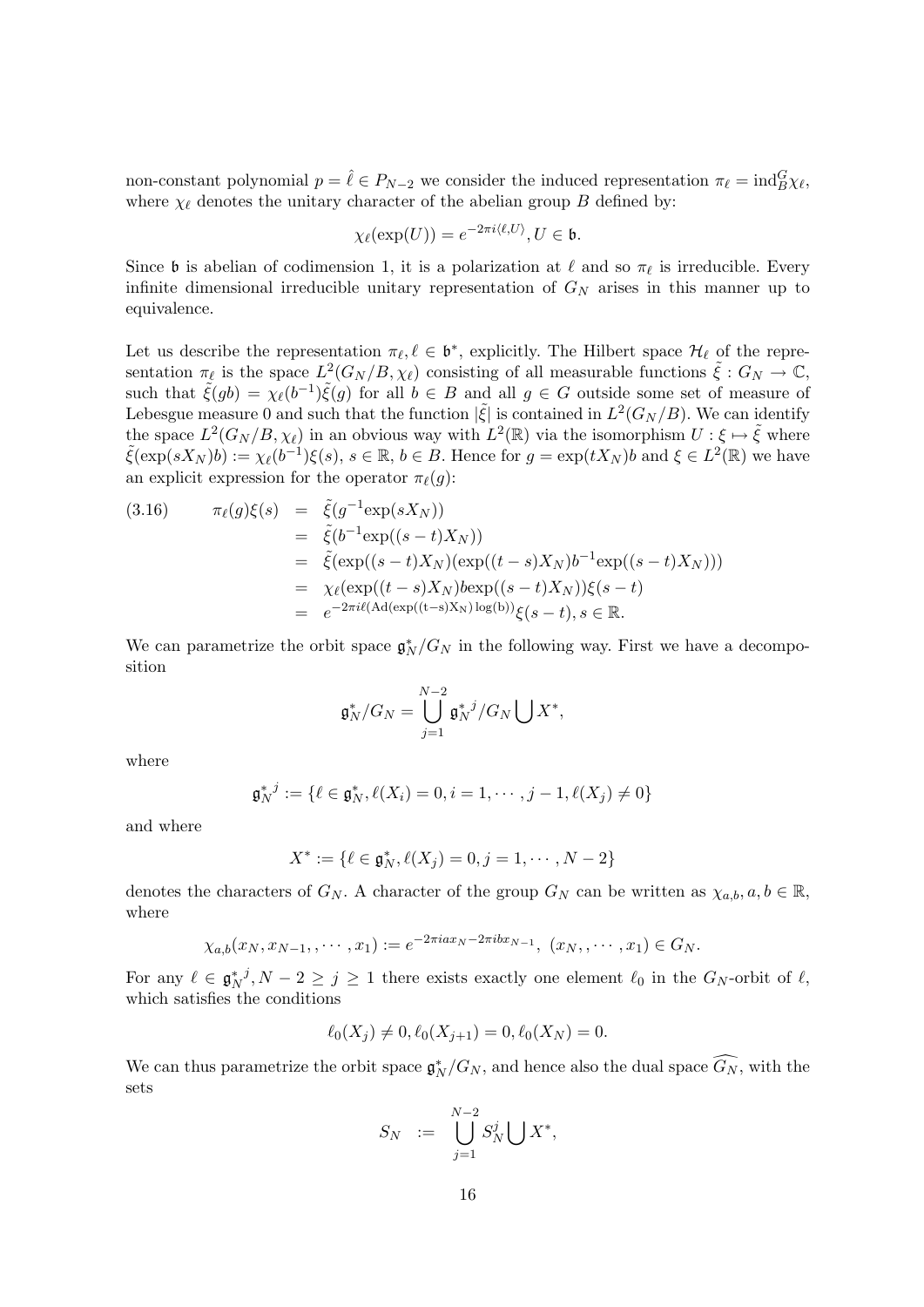where  $S^j_{\ell}$  $S_N^j := \mathcal{S}_N \cap \mathfrak{g}^{*j} = \{ \ell \in \mathfrak{g}_N^{*j}, \ell(X_k) = 0, k = 1, \cdots, j - 1, j + 1, \ell(X_j) \neq 0 \}.$  Let

$$
S_N^{gen} \quad := \quad \bigcup_{j=1}^{N-2} S_N^j
$$

be the family of points in  $S_N$ , whose  $G_N$ -orbits are of dimension 2.

## 3.2 The topology of  $\widehat{G_N}$

The topology of the dual space of  $G_N$  has been studied in detail in the papers [ALS] and [AKLSS] based on the methods developed in [LRS] and [L]. We need the following description of the convergence of sequences  $(\pi_k)_k$  of representations in  $G_N$ .

Let  $(\pi_k)_k$  be a sequence in  $\widehat{G_N}$ . It is said to be *properly convergent* if it is convergent and all cluster points are limits. It is known (see [LRS]) that any convergent sequence has a properly convergent subsequence.

**Proposition 3.1.** Suppose that  $(\pi_k = \pi_{\ell_k})_k, (\ell_k \in S_N^{\text{gen}})$  $X_N^{\text{gen}}, k \in \mathbb{N}$ ) is a sequence in  $\widehat{G_N}$  that has a cluster point. Then there exists a subsequence, (also indexed by the symbol k for simplicity), called with perfect data such that  $(\pi_k)_k$  is properly converging and such that the polynomials  $p_k, k \in \mathbb{N}$ , associated to  $\pi_k$  have the following properties: The polynomials  $p_k$  have all the same degree d. Write

$$
p_k(t) := c_k \prod_{j=1}^d (t - a_j^k) = \hat{\ell}_k(t), t \in \mathbb{R}, \ell_k \in V.
$$

There exist  $0 < m \le 2d$ , real sequences  $(t_i^k)_k$  and polynomials  $q_i$  of degree  $d_i \le d$ ,  $i = 1, \dots, m$ , such that

- 1.  $\lim_{k\to\infty} p_k(t+t_i^k) \to q_i(t), t \in \mathbb{R}, 1 \leq i \leq m$  or equivalently  $\lim_{k\to\infty} t_i^k \cdot \ell_k \to \ell^i$ , where  $\ell^i$  in V such that  $\hat{\ell}^i(t) = q_i(t)$ .
- 2.  $\lim_{k\to\infty} |t_i^k t_{i'}^k| = +\infty$ , for all  $i \neq i' \in \{1, \cdots, m\}$ .
- 3. If  $C = \{i \in \{1, \dots, m\}, \ell^i \text{ is a character }\}$  then for all  $i \in C$ 
	- (a)  $\lim_{k \to \infty} |t_i^k a_j^k| = +\infty$  for all  $j \in \{1, \cdots, d\}$ ;
	- (b) there exists an index  $j(i) \in \{1, \dots, d\}$  such that  $|t_i^k a_{j(i)}^k| \leq |t_i^k a_j^k|$  for all  $j \in \{1, \cdots, d\}$ ; let

$$
\rho_i^k := |t_i^k - a_{j(i)}^k|;
$$

(c) there exists a subset  $L(i) \subset \{1, \cdots, m\}$ , such that  $\lim_{k \to \infty} \frac{|t_i^k - a_j^k|}{\delta}$  $\frac{-a_j^n}{\rho_i^k}$  exists in  $\mathbb R$  for every  $j \in L(i)$  and such that  $\lim_{k \to \infty} \frac{|t_i^k - a_j^k|}{a^k}$  $\frac{a_{j\perp}}{\rho_i^k}$  =  $+\infty$  for  $j \notin L(i)$ ;

(d) the polynomials  $(t_i^k + s \rho_i^k) \cdot p_k$  in t converge uniformly on compacta to the constants

$$
\lim_{k \to \infty} (t_i^k + s\rho_i^k) \cdot p_k(t) = p^i(s), s \in \mathbb{R},
$$

and these constants define a real polynomial of degree  $\#L(i)$  in s.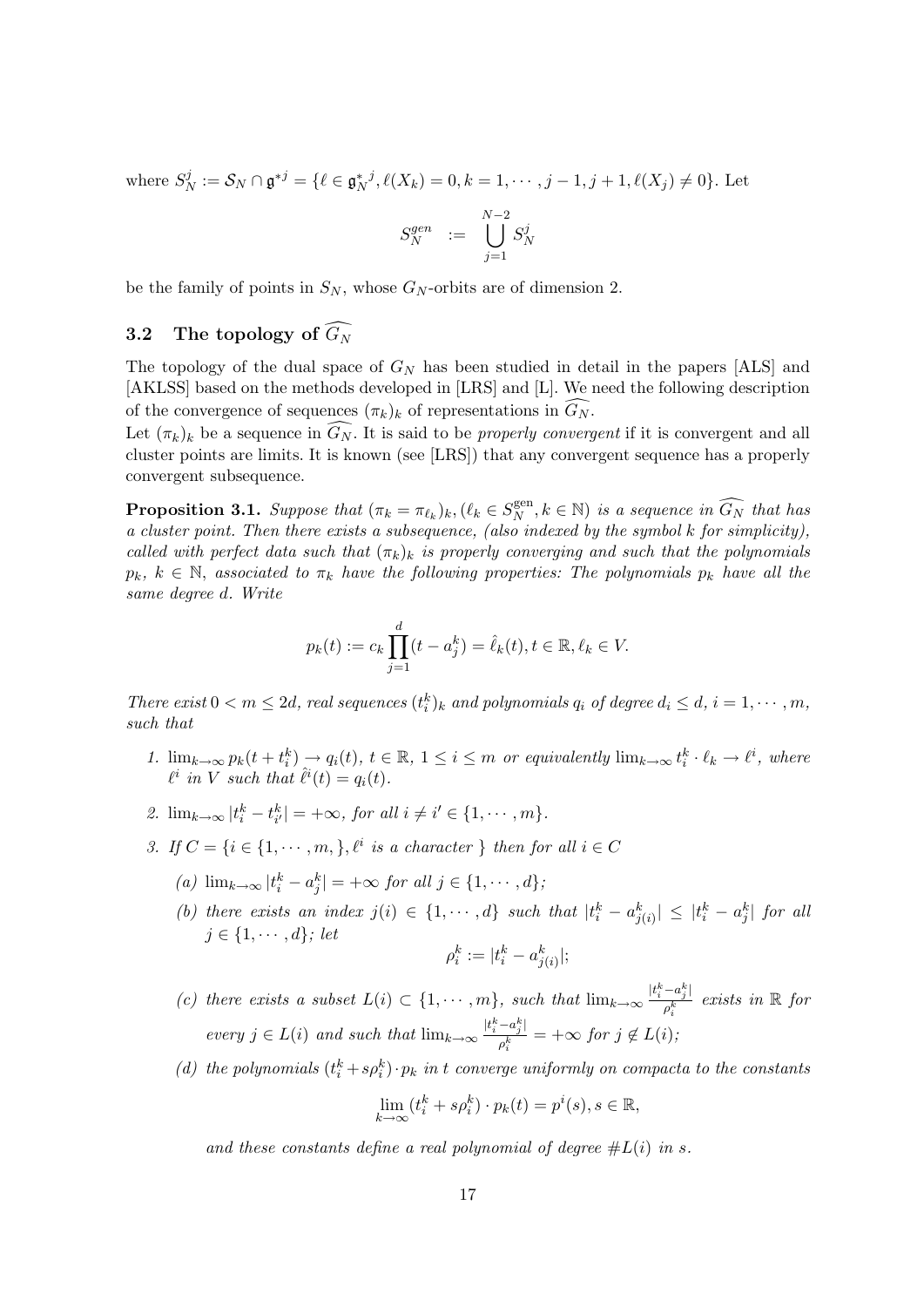(e) If  $i' \neq i \in C$ , then  $L(i) \cap L(i') = \emptyset$ .

4. Let  $D = \{1, \dots, m\} \setminus C$  and write  $\rho_i^k := 1$  for  $i \in D$ . For  $i \in D$ , let

$$
J(i) := \{ 1 \le j \le d, \lim_{k \to \infty} |t_i^k - a_j^k| = \infty \}.
$$

Suppose that  $(t_k)_k$  is a real sequence, such that  $\lim_{k\to\infty} t_k \cdot \ell_k \to \ell$  in  $\mathfrak{g}_N^*$ , then

- (a) if  $\ell$  is a non-character, then the sequence  $(|t_k t_i^k|)$  is bounded for some  $i \notin C$ ;
- (b) if  $\ell$  is a character, then  $\lim_{k\to\infty}$  $\frac{t_k-a_j^k}{t_i^k-a_j^k}$  $\begin{array}{c} \begin{array}{c} \begin{array}{c} \end{array} \\ \begin{array}{c} \end{array} \end{array} \end{array}$ exists for some  $i \in C$  and some  $j \in L(i)$ and  $\ell_{|\mathfrak{b}} = q_i(s) X^*_{N-1}$  for some  $s \in \mathbb{R}$ .

5. Take any real sequence  $(s_k)_k$ , such that  $\lim_{k\to\infty} |s_k| = +\infty$ , and such that for any  $i \in D$ ,  $j \in J(i)$ ,  $\frac{s_k}{\mu k}$  $\frac{s_k}{|t_i^k-a_j^k|} \to 0$ , and for  $i \in C$ ,  $j \notin L(i)$ ,  $\frac{s_k \rho_i^k}{|a_j^k - t_i^k|} \to 0$  and  $\frac{s_k}{\rho_i^k} \to 0$  as  $k \to \infty$ . Let

$$
S_k := (\bigcup_{i=1}^m [t_i^k - s_k \rho_i^k, t_i^k + s_k \rho_i^k]); \ T_k := \mathbb{R} \setminus S_k, k \in \mathbb{N}.
$$

Then for any sequence  $(t_k)_k$ ,  $t_k \in T_k$ , we have  $t_k \cdot l_k \to \infty$ .

We say that the sequence  $(s_k)_k$  is adapted to the sequence  $(\ell_k)$ .

*Proof.* We may assume that  $(\pi_k)_k$  is properly convergent with limit set L. We can also assume, by passing to a subsequence, that each  $p_k$  has degree d. By [L] the number of non-characters in L is finite. Let this subset of non-characters be denoted by  $L^{gen}$ . If  $L^{gen}$  is non-empty by passing further to a subsequence we may assume the sequence  $(\pi_k)_k$  converges  $i_{\sigma}$ -times to each non-character  $\sigma \in L^{gen}$  (see p.34, [AKLSS] for the definition of m-convergence and p.253 [ALS]). Let  $s = \sum_{\sigma \in L^{gen}} i_{\sigma}$ . Then there exist non-constant polynomials  $q_1, \ldots, q_s$  of degree  $d_i \leq d, i = 1, \ldots, s$ , and sequences  $(t_1^k)_{k}, \ldots, (t_s^k)_{k}$  such that the conditions (1) and (2) are fulfilled and for each  $\sigma \in L^{gen}$  there are  $i_{\sigma}$  equal polynomials amongst  $q_1, \ldots, q_s$ corresponding to  $\sigma$ . Then if  $(t_k)_k$  is a real sequence such that  $t_k \cdot \ell_k \to \ell$ ,  $\ell$  is a non-character, then  $\ell$  corresponds to some  $\sigma \in L^{gen}$  and we may assume that  $\hat{\ell} = q_i$  for some  $i \in 1, \ldots, s$ . It follows from the definition of  $i_{\sigma}$ -convergence that the sequences  $(t_k \cdot \ell_k)$  and  $(t_i^k \cdot \ell_k)$  are not disjoint implying  $|t_k - t_i^k|$  is bounded and therefore (4a).

If  $(\pi_k)_k$  has a character as a limit point then passing if necessary to a subsequence we can find a maximal family of real sequences  $(t_l^k)_k$ ,  $l < s \le m \le d$ , constant polynomials  $q_l$ , nonnegative sequences  $(\rho_l^k)_k$  and polynomials  $p_l$  satisfying  $(1) - (4)$  (see Definition 6.4 and the discussion before in [ALS]).

The condition (4b) follows from the maximality of the family of sequences  $(t_l^k)_k$  and the proof of Proposition 6.2, [ALS].

Suppose now that we have a sequence  $(t_k)_k$  such that  $t_k \in T_k$  for every k and such that some subsequence (also indexed by k for simplicity of notations)  $(t_k \cdot \ell_k)_k$  converges to an  $\ell \in \mathfrak{g}^*$ . By condition (5) then either for some  $i \in D$ , the sequence  $(t_k - t_i^k)_k$  is bounded, i.e  $t_k \in [t_i^k - s_k \rho_i^k, t_i^k + s_k \rho_i^k]$  for k large enough, which is impossible, or we have an  $i \in C$ , such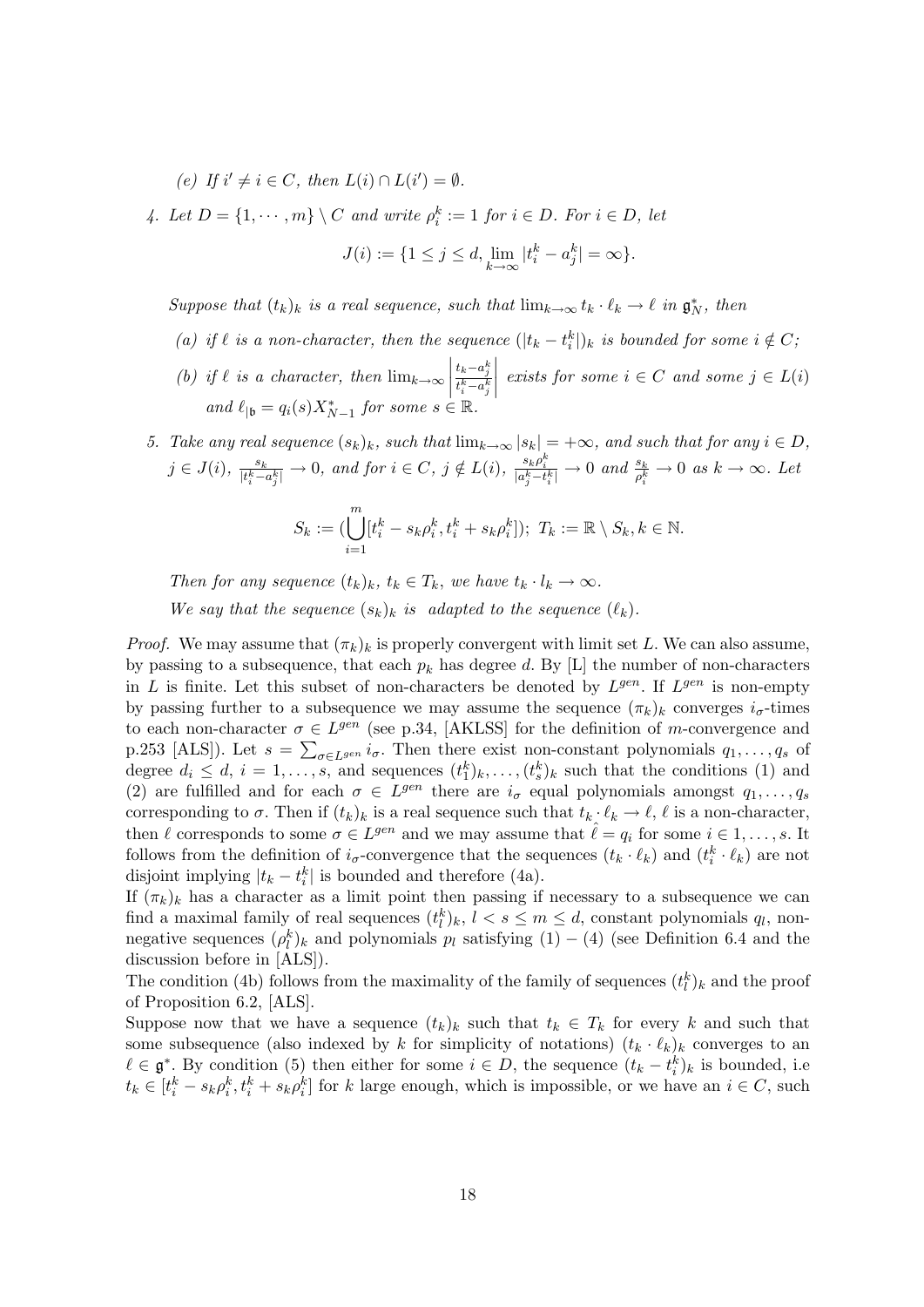that  $\lim_{k\to\infty}$  $\frac{t_k-a_j^k}{t_i^k-a_j^k}$  $\begin{array}{c} \begin{array}{c} \begin{array}{c} \end{array} \\ \begin{array}{c} \end{array} \end{array} \end{array}$ exists for some  $j \in L(i)$ . But then

$$
\frac{|t_k - t_i^k|}{\rho_i^k} \leq \frac{|t_k - a_j^k|}{\rho_i^k} + \frac{|t_i^k - a_j^k|}{\rho_i^k}
$$

$$
= \frac{|t_k - a_j^k|}{|t_i^k - a_j^k|} \frac{|t_i^k - a_j^k|}{\rho_i^k} + \frac{|t_i^k - a_j^k|}{\rho_i^k}
$$

and so the sequence  $\left(\frac{|t_k-t_i^k|}{\delta}\right)$  $(\bar{p}_k^{t-1}\bar{t}_k^k)_k$  is bounded, i.e  $t_k \in [t_i^k - s_k \rho_i^k, t_i^k + s_k \rho_i^k] \subset S_k$  for k large enough, a contradiction. Hence  $\lim_k t_k \cdot \ell_k = \infty$  whenever  $t_k \in T_k$  for large k.  $\Box$ 

**Example 3.2.** Let us consider the Heisenberg group  $G_3$ . Then  $S_3 = S_3^1 \cup \mathbb{R}^2$ . Let  $(\ell_k) \in S_3^1$ . Then  $\ell_k = \lambda_k X_1^*, \lambda_k \in \mathbb{R}^*$ . The associated polynomials are  $p_k(t) = -\lambda_k t$   $(d = 1, c_k = -\lambda_k)$ .  $a_1^k = 1$ ). Assume that  $(\ell_k)$  is a sequence with perfect data. Then either  $\pi_{\ell_k}$  converges to  $\pi_{\ell_k}$  $\ell \in S_3^1$ , or  $\pi_{\ell_k}$  converges to a character and in this case  $\lambda_k \to 0$  as  $k \to \infty$ . We shall consider now the second case. So we have  $m = 1$  and  $\ell^1 = X_2^*$  with the corresponding polynomial  $q_1(t) = 1$  and  $t_1^k = -1/\lambda_k$  and thus  $\rho_1^k = 1/|\lambda_k|$ . The polynomial  $p^1(s)$  is the limit

$$
\lim_{k \to \infty} p_k(t_1^k + s\rho_i^k + t) = \lim_{k \to \infty} (-\lambda_k)(-1/\lambda_k + s/|\lambda_k| + t) = \lim_{k \to \infty} (1 - \text{sign}\lambda_k s - \lambda_k t).
$$

Since  $(\ell_k)$  is a sequence with perfect data, the sign of  $\lambda_k$  is constant, implying  $q_1 1(s) = 1+\epsilon s$ , where  $\epsilon = \pm 1$ . A real sequence  $(s_k)$  is adapted to  $(\ell_k)$  if and only if  $s_k \to \infty$  and  $s_k|\lambda_k| \to 0$ .

## 3.3 A C<sup>\*</sup>-condition

Let  $C^*(G_N)$  be the full  $C^*$ -algebra of  $G_N$  that is the completion of the convolution algebra  $L^1(G_N)$  with respect to the norm

$$
||f||_{C^*(G_N)} = \sup_{\ell \in S_N} || \int_{G_N} f(g) \pi_{\ell}(g) dg ||_{\text{op}}.
$$

**Definition 3.3.** Let  $f \in L^1(G_N)$ . Define the function  $\hat{f}^2$  on  $\mathbb{R} \times \mathfrak{b}^*$  by

$$
\hat{f}^2(s,\ell) := \int_B f(s,u)e^{-2\pi i\ell(\log(u))} du, s \in \mathbb{R}, \ell \in \mathfrak{b}^*.
$$

We denote by  $L_c^1(G_N)$  the space of functions  $f \in L^1(G_N)$ , for which  $\hat{f}^2$  is contained in  $C_c^{\infty}(\mathbb{R} \times \mathfrak{b}^*)$ , the space of compactly supported  $C^{\infty}$ -functions on  $\mathbb{R} \times \mathfrak{b}^*$ . The subspace  $L_c^1(G_N)$ is dense in  $L^1(G_N)$  and hence in the full C<sup>\*</sup>-algebra  $C^*(G_N)$  of  $G_N$ .

**Proposition 3.4.** Take  $f \in L_c^1(G_N)$  and let  $\ell \in S_N^{gen}$  $N^{\text{gen}}$ . Then the operator  $\pi_{\ell}(f)$  is a kernel operator with kernel function

$$
f_{\ell}(s,t) = \hat{f}^{2}(s-t,t \cdot \ell), s, t \in \mathbb{R}.
$$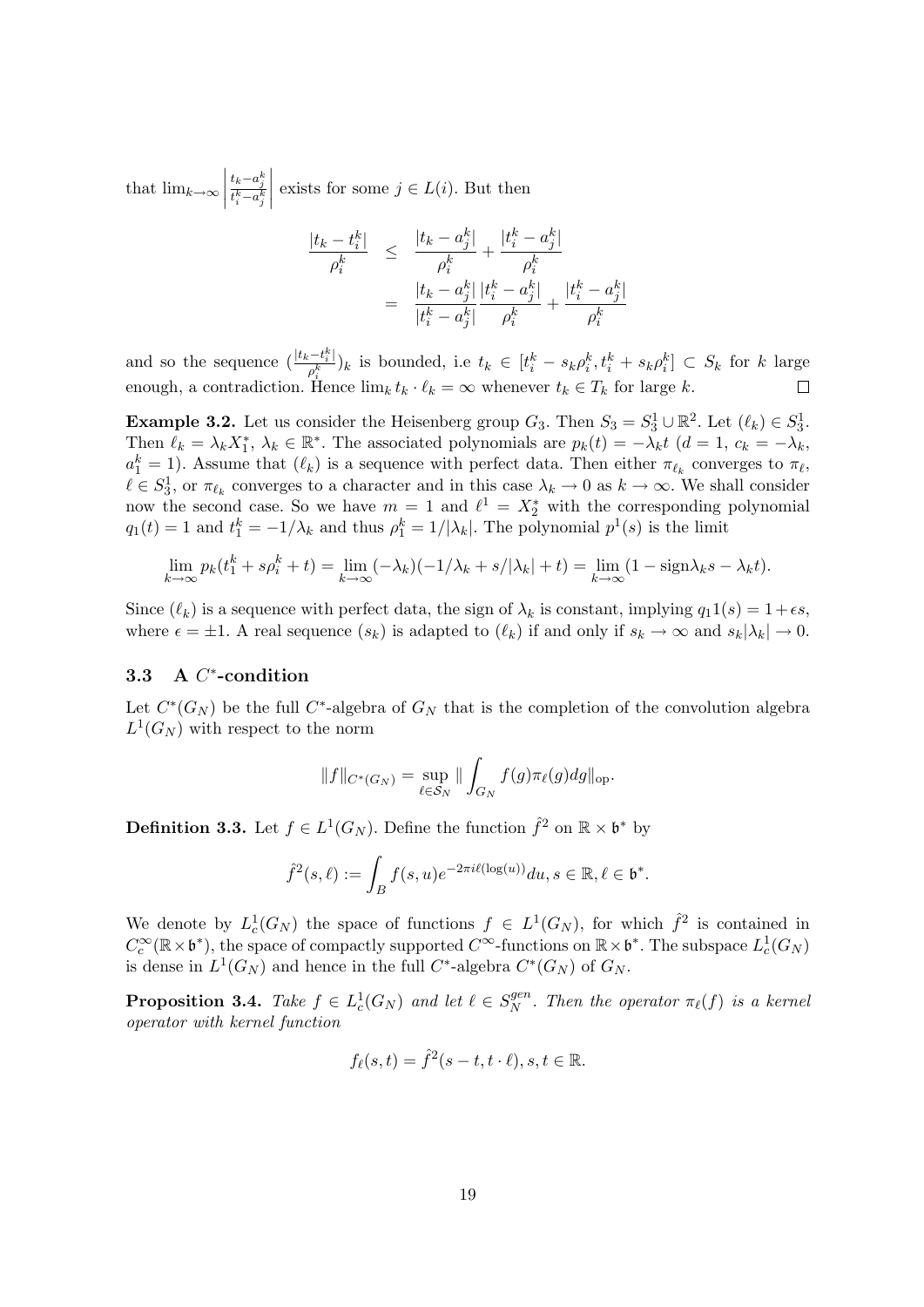*Proof.* Indeed, for  $\xi \in L^2(\mathbb{R})$ ,  $s \in \mathbb{R}$ , we have that

$$
\pi_{\ell}(f)\xi(s) = \int_{G_N} f(g)\pi_{\ell}(g)\xi dg
$$
  
\n
$$
= \int_{\mathbb{R}} \int_B f(t,b)e^{-2\pi i\ell(\mathrm{Ad}(\exp((t-s)X_N)\log(b))}\xi(s-t)dbdt(\text{ by } 3.16)
$$
  
\n
$$
= \int_{\mathbb{R}} \int_B f(s-t,b)e^{-2\pi i(\mathrm{Ad}^*(\exp(tX_N)(\ell)(\log(b))}\xi(t)dbdt
$$
  
\n
$$
= \int_{\mathbb{R}} \hat{f}^2(s-t,\mathrm{Ad}^*(\exp(tX_N(\ell))\xi(t)dt)
$$
  
\n
$$
= \int_{\mathbb{R}} \hat{f}^2(s-t,t\cdot\ell)\xi(t)dt.
$$

**Definition 3.5.** Let  $\mathfrak{c} := \text{span} \{X_1, \dots, X_{N-2}\}.$  Then  $\mathfrak{c}$  is an abelian ideal of  $\mathfrak{g}_N$ , the algebra  $\mathfrak{g}_N/\mathfrak{c}$  is abelian and isomorphic to  $\mathbb{R}^2$  and  $C := \exp(\mathfrak{c})$  is an abelian closed normal subgroup of  $G_N$ .

 $\Box$ 

Let

$$
\rho = \mathrm{ind}_{C}^{G_N} 1
$$

be the left regular representation of  $G_N$  on the Hilbert space  $L^2(G_N/C)$ . Then the image  $\rho(C^*(G_N))$  is the  $C^*$ -algebra of  $\mathbb{R}^2$  considered as algebra of convolution operators on  $L^2(\mathbb{R}^2)$ and hence  $\rho(C^*(G_N))$  is isomorphic to the algebra  $C_0(\mathbb{R}^2)$  of continuous functions vanishing at infinity on  $\mathbb{R}^2$ . As for the Heisenberg algebra we have that if  $f \in L^1(G_N)$  then the Fourier transform  $\widehat{\rho(f)}(a, b)$  of  $\rho(f) \in C^*(\mathbb{R}^2)$  equals  $\widehat{f}(a, b, 0, \ldots, 0)$ .

Our aim is to realize the  $C^*$ -algebra  $C^*(G_N)$  as a  $C^*$ -algebra of operator fields.

**Definition 3.6.** For  $a \in C^*(G_N)$  we define the Fourier transform  $F(a)$  of a as operator field

$$
F(a) := \{ (A(\ell) := \pi_{\ell}(a), \ell \in S_N^{gen}, A(0) := \rho(a) \in C^*(\mathbb{R}^2) \}.
$$

**Remark 3.7.** We observe that the spaces  $S^j_{\ell}$  $N, j = 1, \dots, N - 2$ , are Hausdorff spaces if we equip them with the topology of  $\widehat{G_N}$ . Indeed, let  $(\ell_k)_k$  be a sequence in  $S^j$  $N \choose N$ , such that the sequence of representations  $(\pi_{\ell_k})_k$  converges to some  $\pi_{\ell}$  with  $\ell \in S^j_{\ell}$  $N<sub>N</sub>$ . Then the numerical sequence  $(\lambda_k := \ell_k(X_k))_k$  converges to  $\lambda := \ell(X_i) \neq 0$ . Suppose now that the same sequence  $(\pi_{\ell_k})$  converges to some other point  $\pi_{\ell'}$ . Then there exists a numerical sequence  $(t_k)_k$  such that  $\text{Ad}^*(\exp(\mathbf{t}_k X_N))\ell_{k|b}$  converges to  $\ell'_{|b}$ . In particular  $-\lambda_k t_k = \text{Ad}^*(\exp(\mathbf{t}_k X_N))\ell_k(X_{j+1}) \stackrel{k \to \infty}{\to}$  $\ell'(X_{j+1})$ . Hence the sequence  $(t_k)_k$  converges to some  $t \in \mathbb{R}$  and  $\pi_{\ell'} = \pi_{\ell}$ . Similarly, we see from (3.17) that for  $f \in L_c^1(G_N)$ , the mapping  $\ell \to \pi_\ell(f)$  is norm continuous when restricted to the sets  $S^j_{\lambda}$  $N, j = 1, \cdots, N-2$ , since for the sequence  $(\pi_{\ell_k})_k$  above, the functions  $f_{\ell_k}$  converge in the  $L_2$ -norm to  $f_\ell$ .

**Definition 3.8.** Define for  $t, s \in \mathbb{R}$  the selfadjoint projection operator on  $L^2(\mathbb{R})$  given by

$$
M_{t,s}\xi(x) := 1_{(t-s,t+s)}(x)\xi(x), x \in \mathbb{R}, \xi \in L^2(\mathbb{R}),
$$

where  $1_{(a,b)}, a, b \in \mathbb{R}$ , denotes the characteristic function of the interval  $(a, b) \subset \mathbb{R}$ .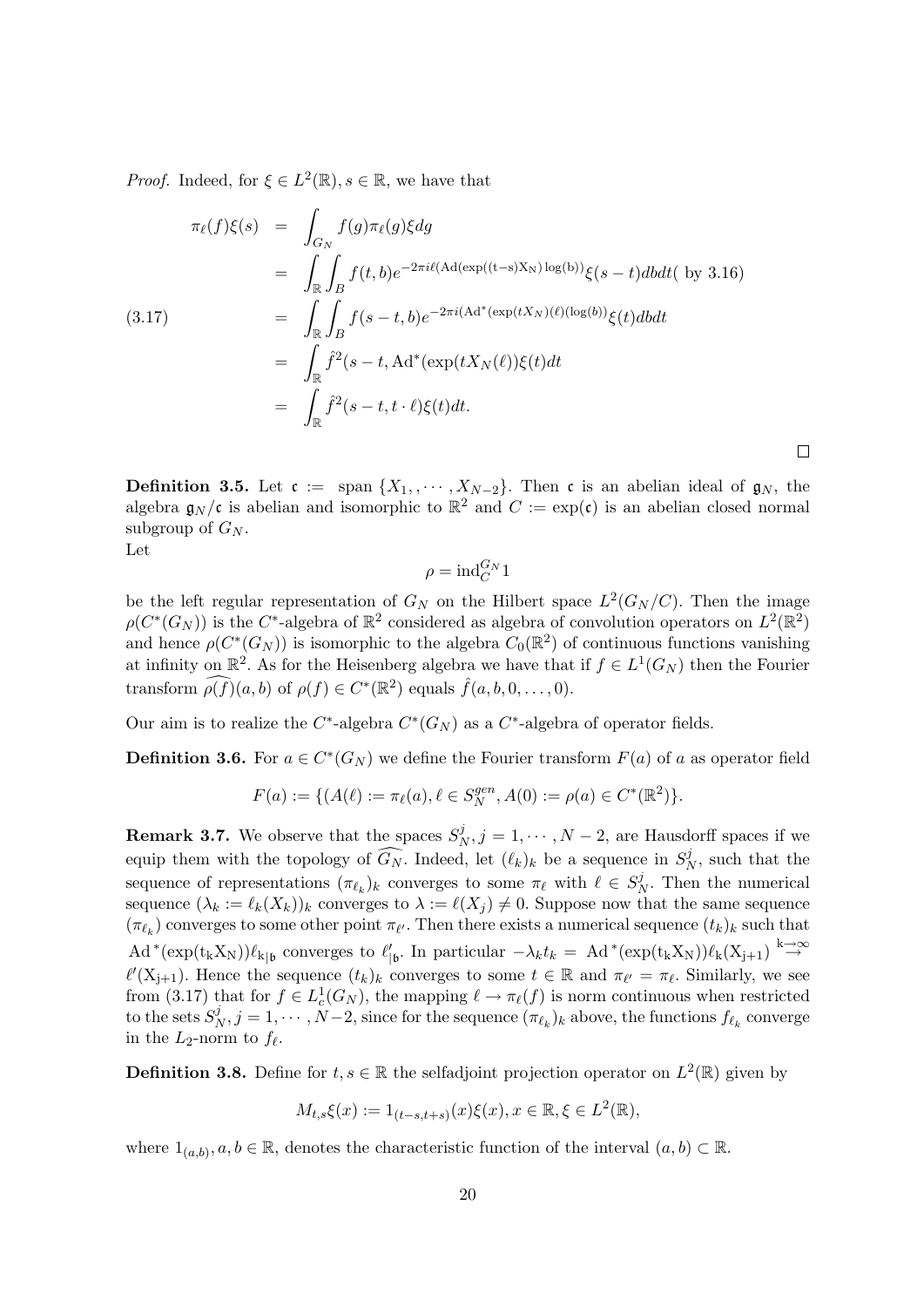We put for  $s \in \mathbb{R}$ 

$$
M_s := M_{0,s}.
$$

More generally, for a measurable subset  $T \subset \mathbb{R}$ , we let  $M_T$  be the multiplication operator with the characteristic function of the set T. For  $r \in \mathbb{R}$ , let  $U(r)$  be the unitary operator on  $L^2(\mathbb{R})$  defined by

$$
U(r)\xi(s) \quad := \quad \xi(s+r), \xi \in L^2(\mathbb{R}), s \in \mathbb{R}.
$$

**Definition 3.9.** Let  $(\pi_{\ell_k})_k$  be a properly converging sequence in  $G_N$  with perfect data  $((t_i^k)_k,(\rho_i^k),(s_i^k))$ . Let  $i \in C$  and let  $\eta \in \mathcal{D}(\mathbb{R}^n)$  such that  $\eta$  has  $L^2$ -norm 1. Define for  $\rho_i^k, k \in \mathbb{N}, i \in C$ , and  $u = (a, b) \in \mathbb{R}^2$  the Schwartz function

$$
\eta(i,k,u)(s) \quad := \quad \eta(s_k p^i \left(\frac{s}{\rho_i^k}\right) + s_k b) e^{2\pi i a \cdot s}, s \in \mathbb{R}.
$$

By Example 3.2, for  $N = 3$  we have

$$
\eta(1,k,u) = \eta(\pm s_k|\lambda_k|s + s_k(1+b))e^{2\pi i a \cdot s}.
$$

Let  $P_{i,k,u}$  be the operator of rank one defined by

$$
P_{i,k,u}\xi \ := \ \langle \xi, \eta(i,k,u) \rangle \eta(i,k,u), \xi \in L^2(\mathbb{R}).
$$

**Definition 3.10.** For an element  $\varphi \in \mathcal{S}(\mathbb{R}^2)$  let

$$
\nu(\varphi)(i,k) \quad := s_k \int_{\mathbb{R}^2} \hat{\varphi}(a,-b) P_{i,k,u} da db, k \in \mathbb{N}, i \in C.
$$

Then for  $\varphi \in \mathcal{S}(\mathbb{R}^2), \xi \in L^2(\mathbb{R}), s \in \mathbb{R}$ , we have that

$$
\nu(\varphi)(i,k)(\xi)(s) := s_k \int_{\mathbb{R}^2} \hat{\varphi}(a,-b) (P_{i,k,u}\xi)(s) du
$$
  
\n
$$
= s_k \int_{\mathbb{R}^2} \hat{\varphi}(a,-b) \left( \int_{\mathbb{R}} \xi(t) \eta(s_k p^i \left( \frac{t}{\rho_i^k} \right) + s_k b) e^{-2\pi i a \cdot (t-s)} dt \right)
$$
  
\n
$$
\eta(s_k p^i \left( \frac{s}{\rho_i^k} \right) + s_k b) db da
$$
  
\n
$$
= s_k \int_{\mathbb{R}} \int_{\mathbb{R}} \hat{\varphi}^2(s-t,-b) \xi(t) \overline{\eta(s_k p^i \left( \frac{t}{\rho_i^k} \right) + s_k b)} \eta(s_k p^i \left( \frac{s}{\rho_i^k} \right) + s_k b) dt db
$$
  
\n(3.18)  
\n
$$
= \int_{\mathbb{R}} \int_{\mathbb{R}} \hat{\varphi}^2(s-t, -\frac{b}{s_k} + p^i \left( \frac{t}{\rho_i^k} \right) ) \overline{\eta(b)}
$$
  
\n
$$
\eta(s_k \left( p^i \left( \frac{s}{\rho_i^k} \right) - p^i \left( \frac{t}{\rho_i^k} \right) \right) + b) \xi(t) dt db.
$$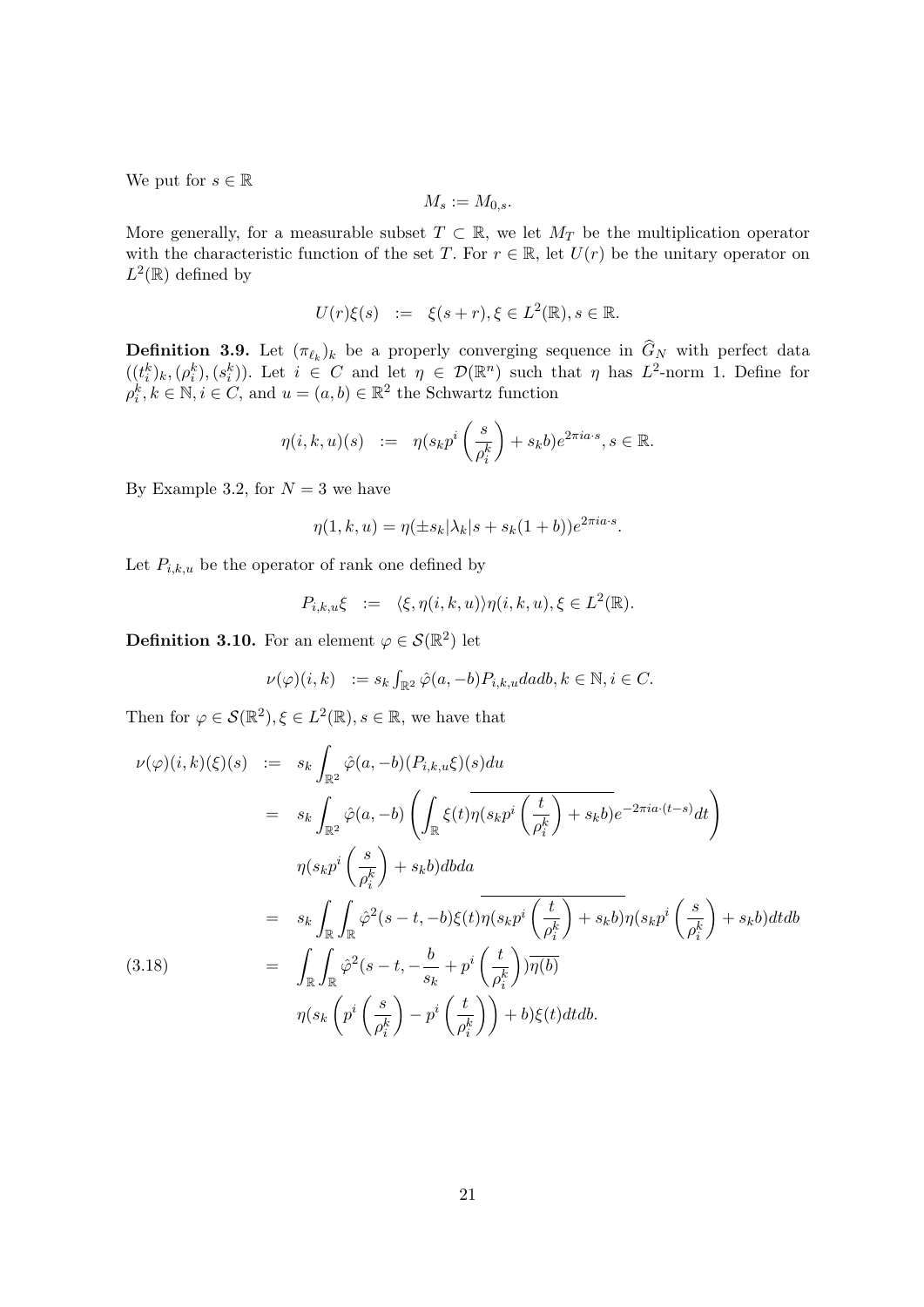Since  $\eta$  has  $L_2$ -norm 1, using (3.17) and (3.18) we get

$$
(U(t_i^k) \circ \pi_{\ell_k}(f) \circ U(-t_i^k) \circ M_{s_k} - \nu(F(f)(0))(i,k) \circ M_{s_k})(\xi)(s)
$$
  
\n
$$
= \int_{-s_k}^{s_k} (\int_{\mathbb{R}} \hat{f}^2(s-t, (t+t_i^k) \cdot \ell_k)) - \hat{f}^2(s-t, -\frac{b}{s_k} + p^i\left(\frac{t}{\rho_i^k}\right), 0...)
$$
  
\n(3.19) 
$$
\overline{\eta(b)}\eta(s_k\left(p^i(\frac{s}{\rho_i^k}) - p^i\left(\frac{t}{\rho_i^k}\right)\right) + b)db\xi(t)dt
$$
  
\n
$$
+ \int_{-s_k}^{s_k} (\int_{\mathbb{R}} \hat{f}^2(s-t, (t+t_i^k) \cdot \ell_k))\overline{\eta(b)}
$$
  
\n
$$
(\eta(b) - \eta(s_k\left(p^i\left(\frac{s}{\rho_i^k}\right) - p^i\left(\frac{t}{\rho_i^k}\right)\right) + b))db\xi(t)dt.
$$

**Proposition 3.11.** Let  $\varphi \in C^*(\mathbb{R}^2)$ ,  $i \in C$  and  $k \in \mathbb{N}$ . Then

- 1. the operator  $\nu(\varphi)(i,k)$  is compact and  $\|\nu(\varphi)(i,k)\|_{\text{op}} \leq \|\varphi\|_{C^*(\mathbb{R}^2)}$ ;
- 2. we have that  $\nu(\varphi)(i,k)^* = \nu(\varphi^*)(i,k);$
- 3. furthermore

$$
\lim_{k\to\infty}\|\nu(\varphi)(i,k)\circ(\mathbb{I}-M_{s_k\rho_i^k})\|_{\mathrm{op}}=0
$$

and hence

$$
\lim_{k\to\infty}\|(\mathbb I-M_{s_k\rho_i^k})\circ\nu(\varphi)(i,k)\circ M_{s_k\rho_i^k}\|_{\mathrm{op}}=0.
$$

*Proof.* 1.) It suffices to prove this for  $\varphi \in \mathcal{D}(\mathbb{R}^2)$ . We have that

$$
\begin{array}{rcl} \|\nu(\varphi)(i,k)\xi\|_2^2 &=& \displaystyle \int_{\mathbb{R}}|\int_{\mathbb{R}}\int_{\mathbb{R}}\hat{\varphi}^2(s-t,-\frac{b}{s_k})\xi(t)\overline{\eta(s_kp^i(\frac{t}{\rho_i^k})+b)}dt\eta(s_kp^i(\frac{s}{\rho_i^k})+b)db|^2ds\\ \\ &=& \displaystyle \int_{\mathbb{R}}|\int_{\mathbb{R}}(\hat{\varphi}^2(-,-\frac{b}{s_k})*(\xi\overline{\eta_{k,b}}))(s)\eta(s_kp^i(\frac{s}{\rho_i^k})+b)db|^2ds\\ \text{(where } \eta_{k,b}(t):=\eta(s_kp^i(\frac{t}{\rho_i^k})+b), t\in\mathbb{R})\\ \\ &\leqslant& \displaystyle \int_{\mathbb{R}^2}|(\hat{\varphi}^2(-,-\frac{b}{s_k})*(\xi\overline{\eta_{k,b}}))(s)|^2dbds\\ \\ &\leqslant& \|\varphi\|_{C^*(\mathbb{R}^2)}^2\int_{\mathbb{R}}\|\xi\eta_{k,b}\|_2^2db\\ \\ &=& \|\varphi\|_{C^*(\mathbb{R}^2)}^2\int_{\mathbb{R}^2}|\xi(t)|^2|\eta(s_kp^i(\frac{t}{\rho_i^k})+b)|^2dbdt\\ \\ &=& \|\varphi\|_{C^*(\mathbb{R}^2)}^2\|\xi\|_2^2.\end{array}
$$

Furthermore, since  $\nu(\varphi)(i, k)$  is an integral of rank one operators,  $\nu(\varphi)(i, k)$  must be compact. Hence for every  $\varphi \in C^*(\mathbb{R}^2)$ ,  $\nu(\varphi)(i,k)$  is a compact operator bounded by  $\|\varphi\|_{C^*(\mathbb{R}^2)}$ . 2.) Let  $\varphi \in \mathcal{S}(\mathbb{R}^2)$ . Then  $\overline{\hat{\varphi}} = \hat{\varphi^*}$  and so

$$
\nu(\varphi)(i,k)^* = (s_k \int_{\mathbb{R}^2} \hat{\varphi}(u) P_{i,k,u} du)^* = s_k \int_{\mathbb{R}^2} \overline{\hat{\varphi}(u)} P_{i,k,u} du
$$

$$
= s_k \int_{\mathbb{R}^2} \hat{\varphi}^*(u) P_{i,k,u} du = \nu(\varphi^*)(i,k).
$$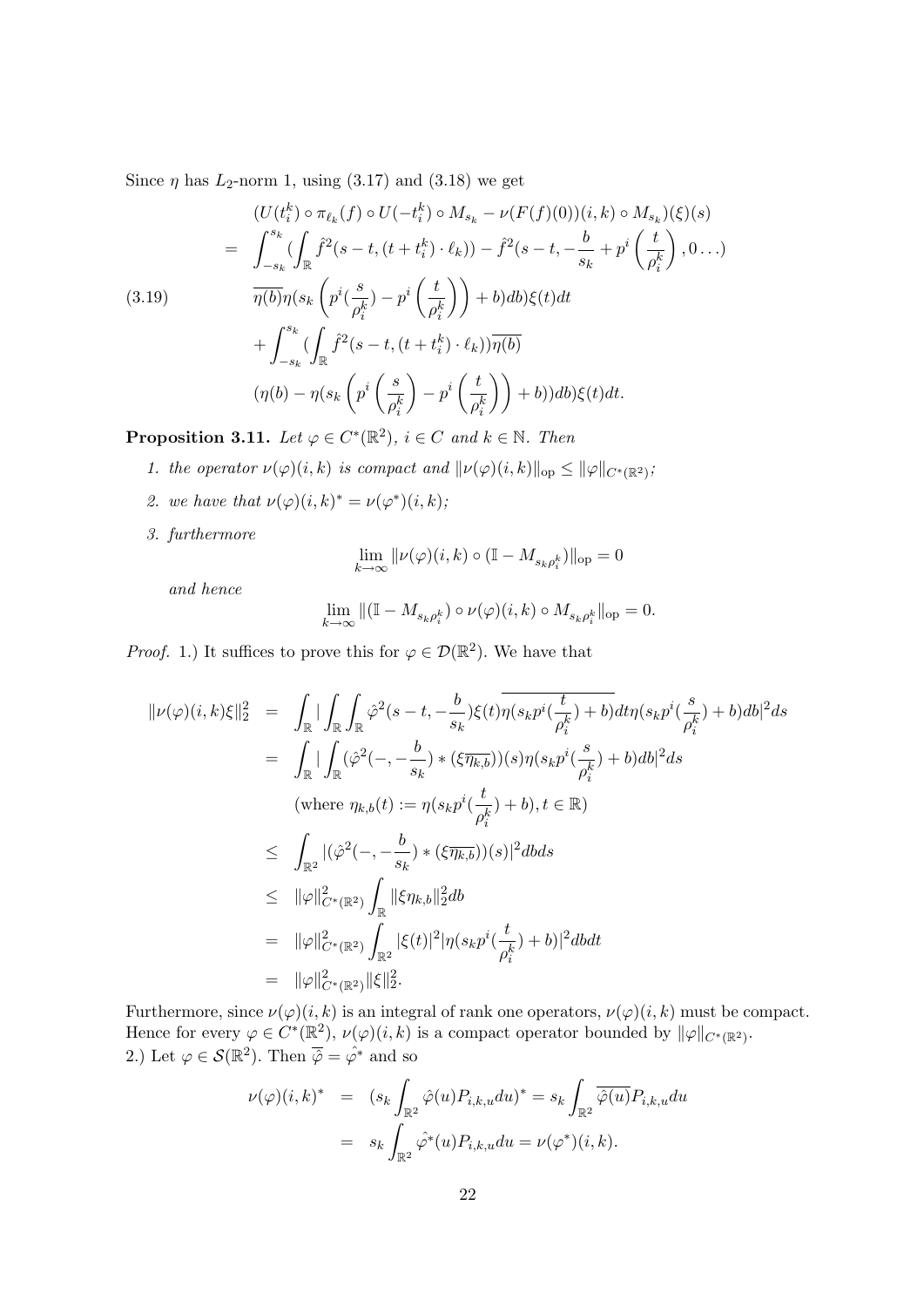3.) Take now  $\varphi \in \mathcal{S}(\mathbb{R}^2)$ , such that  $\hat{\varphi}$  has a compact support. We denote by  $[-s_k \rho_i^k, s_k \rho_i^k]^c$ the set  $\mathbb{R} \setminus [-s_k \rho_i^k, s_k \rho_i^k]$ . By (3.18) for any  $\xi \in L^2(\mathbb{R}), s \in \mathbb{R}$  we have

$$
\begin{array}{lll} & \nu(\varphi)(i,k)\circ(\mathbb{I}-M_{s_k\rho_i^k})(\xi)(s)\\ \\ = & \displaystyle \int_{[-s_k\rho_i^k,s_k\rho_i^k]^c}\int_{\mathbb{R}} \hat{\varphi}^2(s-t,-\frac{b}{s_k}+p^i(\frac{t}{\rho_i^k}))\overline{\eta(b)}\eta(s_k(p^i(\frac{s}{\rho_i^k})-p^i(\frac{t}{\rho_i^k}))+b)db\xi(t)dt=0 \end{array}
$$

since for k large enough  $\hat{\varphi}^2(s-t, -\frac{b}{s})$  $\frac{b}{s_k}+p^i(\frac{t}{\rho_s^i})$  $(\frac{t}{\rho_i^k})$  = 0 for any  $t \in [-s_k \rho_i^k, s_k \rho_i^k]^c$ ,  $b \in \text{supp}(\eta)$ ,  $s \in \mathbb{R}$ . Hence  $\nu(\varphi(i,k)) \circ (\mathbb{I} - M_{s_k \rho_i^k}) = 0$  for k large enough. Since the mapping  $\nu$  is continuous, it follows that  $\lim_{k\to\infty} ||\nu(\varphi)(i,k) (\mathbb{I} - M_{s_k \rho_i^k})||_{\text{op}} = 0$  for all  $\varphi \in C^*(\mathbb{R}^2)$  and every  $i \in C$ . Hence also

$$
\lim_{k \to \infty} \| (\mathbb{I} - M_{s_k \rho_i^k}) \circ \nu(\varphi)(i, k) \circ M_{s_k \rho_i^k} \|_{\text{op}}
$$
\n
$$
= \lim_{k \to \infty} \| (M_{s_k \rho_i^k} \circ \nu(\varphi^*)(i, k) \circ (\mathbb{I} - M_{s_k \rho_i^k}) \|_{\text{op}}
$$
\n
$$
\leq \lim_{k \to \infty} \| \nu(\varphi^*)(i, k) \circ (\mathbb{I} - M_{s_k \rho_i^k}) \|_{\text{op}} = 0.
$$

 $\Box$ 

**Definition 3.12.** Let Let  $A = (A(\ell) \in \mathcal{K}(L^2(\mathbb{R})), \ell \in S_N^{gen}$  $S_N^{gen}, A(0) \in C^*(\mathbb{R}^2)$  be a field of bounded operators. We say that  $A$  satisfies the *generic condition* if for every properly converging sequence with perfect data  $(\pi_{\ell_k})_k \subset \hat{G}_N$  and for every limit point  $\pi_{\ell^i}, i \in D$ , and for every adapted real sequence  $(s_k)_k$ 

(3.20) 
$$
\lim_{k \to \infty} ||U(t_i^k) \circ A(\ell_k) \circ U(-t_i^k) \circ M_{s_k} - A(\ell^i) \circ M_{s_k}||_{\text{op}} = 0.
$$

A satisfies the character condition if for every properly converging sequence with perfect data  $(\pi_{\ell_k})_k, \ \ell_k \in S_N^{gen}$  $N \nvert N$  and for every limit point  $\pi_{\ell^i}, i \in C$ , and for every adapted real sequence  $(s_k)_k$ 

$$
\lim_{k \to \infty} ||U(t_i^k) \circ A(\ell_k) \circ U(-t_i^k) \circ M_{s_k \rho_i^k} - \nu(A(0))(i,k) \circ M_{s_k \rho_i^k}||_{\text{op}} = 0.
$$

A satisfies the *infinity* condition, if for any properly converging sequence  $(\pi_{\ell_k})$ ,  $\ell_k \in S_N^{gen}$  $_N^{gen},$ with perfect data we have that

$$
\lim_{k \to \infty} \|A(\ell_k) \circ M_{T_k}\|_{\text{op}} = 0,
$$

where  $T_k = \mathbb{R} \setminus \left( \bigcup_{i=1}^m [t_i^k - s_k \rho_i^k, t_i^k + s_k \rho_i^k] \right)$ , and that for every sequence  $(\ell_k)_k \subset S_N^{gen}$  $N^{\eta en}, \text{ for }$ which the sequence of orbits  $G_N \cdot \ell_k$  goes to infinity we also have

$$
\lim_{k \to \infty} A(\ell_k) = 0.
$$

We can now define the operator field  $C^*$ -algebra  $D_N^*$ , which will be the image of the Fourier transform of  $C^*(G_N)$ .

**Definition 3.13.** Let  $D_N^*$  be the space of all bounded operator fields  $A = (A(\ell)) \in$  $\mathcal{K}(L^2(\mathbb{R})), \ell \in S_N^{gen}$  $N^{gen}$ ,  $A(0) \in C^*(\mathbb{R}^2)$ , such that A and the adjoint field  $A^*$  satisfy the generic, the character and the infinity conditions. Let for  $A\in D_{N}^{\ast}$ 

$$
||A||_{\infty} := \sup{||A(\ell)||_{\text{op}}, ||A(0)||_{C^*(\mathbb{R}^2)}} : \ell \in S_N^{gen} \}.
$$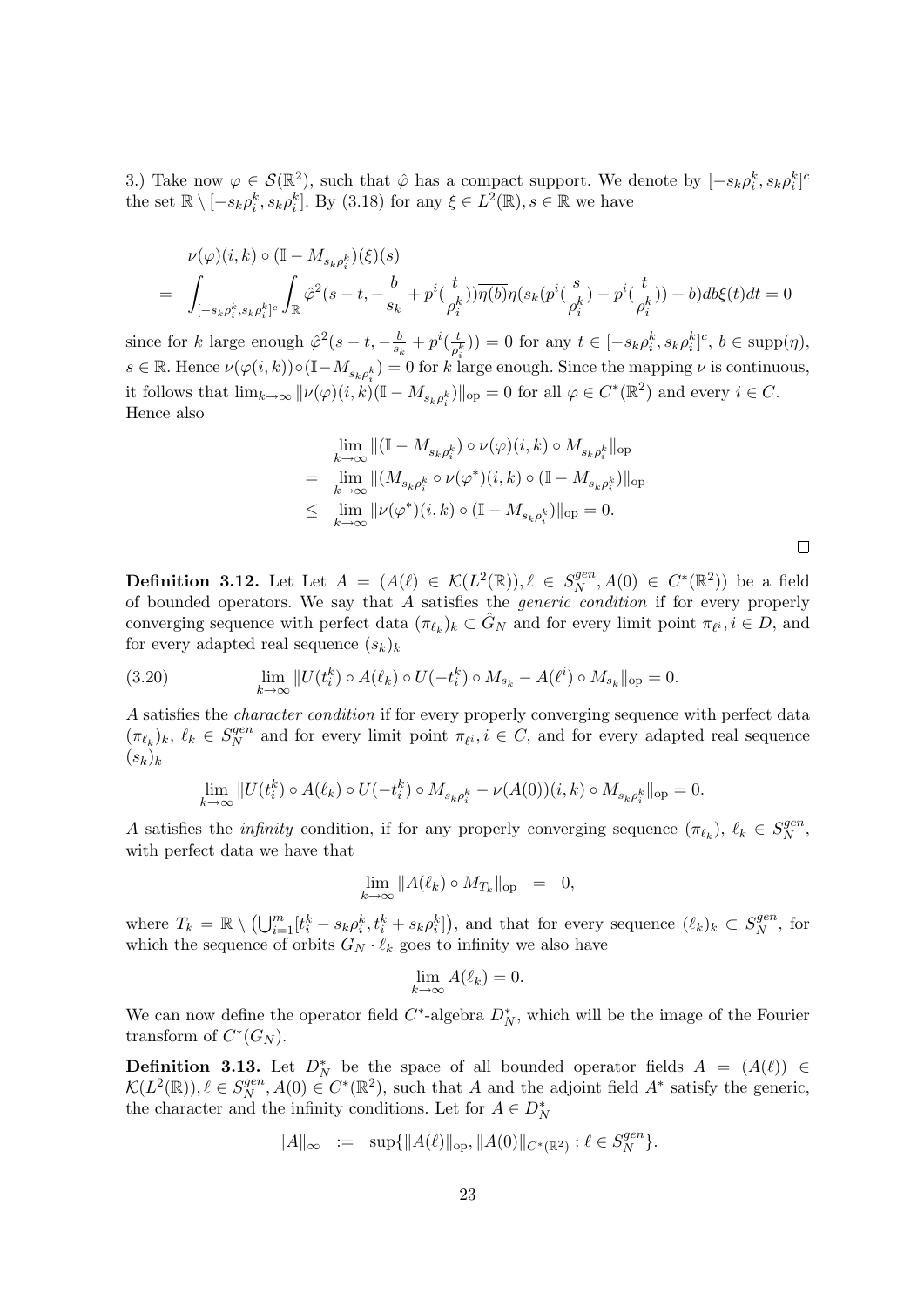It is clear that  $D_N^*$  is a Banach space for the norm  $\|\cdot\|_{\infty}$ , since the generic, the character and the infinity conditions are stable for the sum, for scalar multiplication and limits of sequences of operator fields.

**Theorem 3.14.** Let  $a \in C^*(G_N)$  and let A be the operator field defined by  $A = F(a)$  as in Definition 3.6. Then A satisfies the generic, the character and the infinity conditions.

*Proof.* For the infinity condition, it suffices to remark that for any  $f \in L_c^1(G_N)$ , and k large enough, we have that  $\hat{f}^2(s-t, t \cdot \ell_k) = 0$  for every  $s \in \mathbb{R}, t \in T_k$  and so  $\pi_{\ell_k}(f) \circ M_{T_k} = 0$ . If  $G_N \cdot \ell_k$  goes to infinity in the orbit space, then  $\mathbb{R} \cdot \ell_k$  is outside any given compact subset  $K \subset \mathfrak{g}_N^*$  and so  $\hat{f}^2(s-t, t \cdot \ell_k) = 0, s, t \in \mathbb{R}$  and hence  $\pi_{\ell_k}(f) = 0$  for k large enough. Using the density argument, we see that the infinity condition is satisfied for every element in the Fourier transform of  $C^*(G_N)$ .

For the generic condition, let  $(\ell_k)_k$  be a properly converging sequence in  $S_N$  with perfect data. Take  $i \in D$ . Then for an adapted sequence  $(s_k)_k$ ,  $f \in L_c^1(G_N)$  and  $\xi \in L^2(\mathbb{R})$ ,  $s \in \mathbb{R}$ , we have that

(3.21) 
$$
\begin{aligned} (U(t_i^k) \circ \pi_{\ell_k}(f) \circ U(-t_i^k) \circ M_{s_k} - \pi_{\ell^i}(f) \circ M_{s_k})\xi(s) \\ = \int_{-s_k}^{s_k} \left( \hat{f}^2(s-t, (t+t_i^k) \cdot \ell_k)) - \hat{f}^2(s-t, t \cdot \ell^i)) \right) \xi(t) dt. \end{aligned}
$$

Let  $p_k$  and  $q_i$  be the polynomials corresponding to  $\ell_k$  and  $\ell^i$  respectively, i.e.,  $p_k(t) = \hat{\ell}_k(t)$ and  $q_i(t) = \hat{\ell}^i(t)$ . Since  $\lim_{k \to \infty}$ sk  $\frac{\partial f}{\partial t}$   $\rightarrow$  0,  $j \in J(i)$ , there exists  $R > 0$  such that  $(s - t, (t +$  $t_i^k(\cdot|\theta_k) = (s - t, p_k(t + t_i^k), -p'_k(t + t_i^k), \ldots)$  is out of the support of  $\hat{f}^2$  if  $t \in [-s_k, s_k]$  and  $|t| > R$ . In fact if  $t \in [-s_k, s_k]$  we have

$$
|p_k(t + t_i^k)| = |c_k \prod_{j=1}^d (t + t_i^k - a_j^k)| = |c_k \prod_{j \in J(i)} |t_i^k - a_j^k| \prod_{j \in J(i)} |\frac{t}{t_i^k - a_j^k} + 1| \prod_{j \notin J(i)} |t + t_i^k - a_j^k|
$$
  
\n
$$
\geq |b_i| \prod_{j \in J(i)} |1 - \frac{s_k}{|t_i^k - a_j^k|} |\prod_{j \notin J(i)} |t + t_i^k - a_j^k|,
$$

where  $b_i$  is the leading coefficient of the polynomial  $q_i$ , giving the statement. Thus by  $(3.21)$ 

$$
(U(t_i^k) \circ \pi_{\ell_k}(f) \circ U(-t_i^k) \circ M_{s_k} - \pi_{\ell^i}(f) \circ M_{s_k})\xi(s)
$$
  
= 
$$
\int_{-R}^{R} \left(\hat{f}^2(s-t,(t+t_i^k)\cdot \ell_k)) - \hat{f}^2(s-t,t\cdot \ell^i))\right)\xi(t)dt
$$

for k large enough. It is clear now that  $U(t_i^k) \circ \pi_{\ell_k}(f) \circ U(-t_i^k) \circ M_{s_k} - \pi_{\ell} \circ (f) \circ M_{s_k}$  converges to 0 with respect to the Hilbert-Schmidt norm and hence in the operator norm. Let  $a \in C^*(G_N)$ . Then for any  $\varepsilon > 0$  there exists  $f \in L_c^1(G_N)$  such that  $||\pi(f) - \pi(a)||_{op} \le$  $||f - a||_{C^*(G_N)} < \varepsilon$  for any representation  $\pi$  of  $C^*(G_N)$ . Thus for  $A(\ell) = \pi_{\ell}(a), \ell \in S_N^{gen}$  we

have  
\n
$$
\|U(t_i^k) \circ A(\ell_k) \circ U(-t_i^k) \circ M_{s_k} - A(\ell^i) \circ M_{s_k}\|_{\text{op}} = \|U(t_i^k) \circ (A(\ell_k) - \pi_{l_k}(f)) \circ U(-t_i^k)\|_{\text{op}}
$$

$$
+ \|U(t_i^k) \circ \pi_{\ell_k}(f) \circ U(-t_i^k) \circ M_{s_k} - \pi_{\ell^i}(f) \circ M_{s_k} \|_{\text{op}} + \|(\pi_{\ell^i}(f) - A(\ell^i))\|_{\text{op}} \to 0,
$$

and hence A satisfies the generic condition.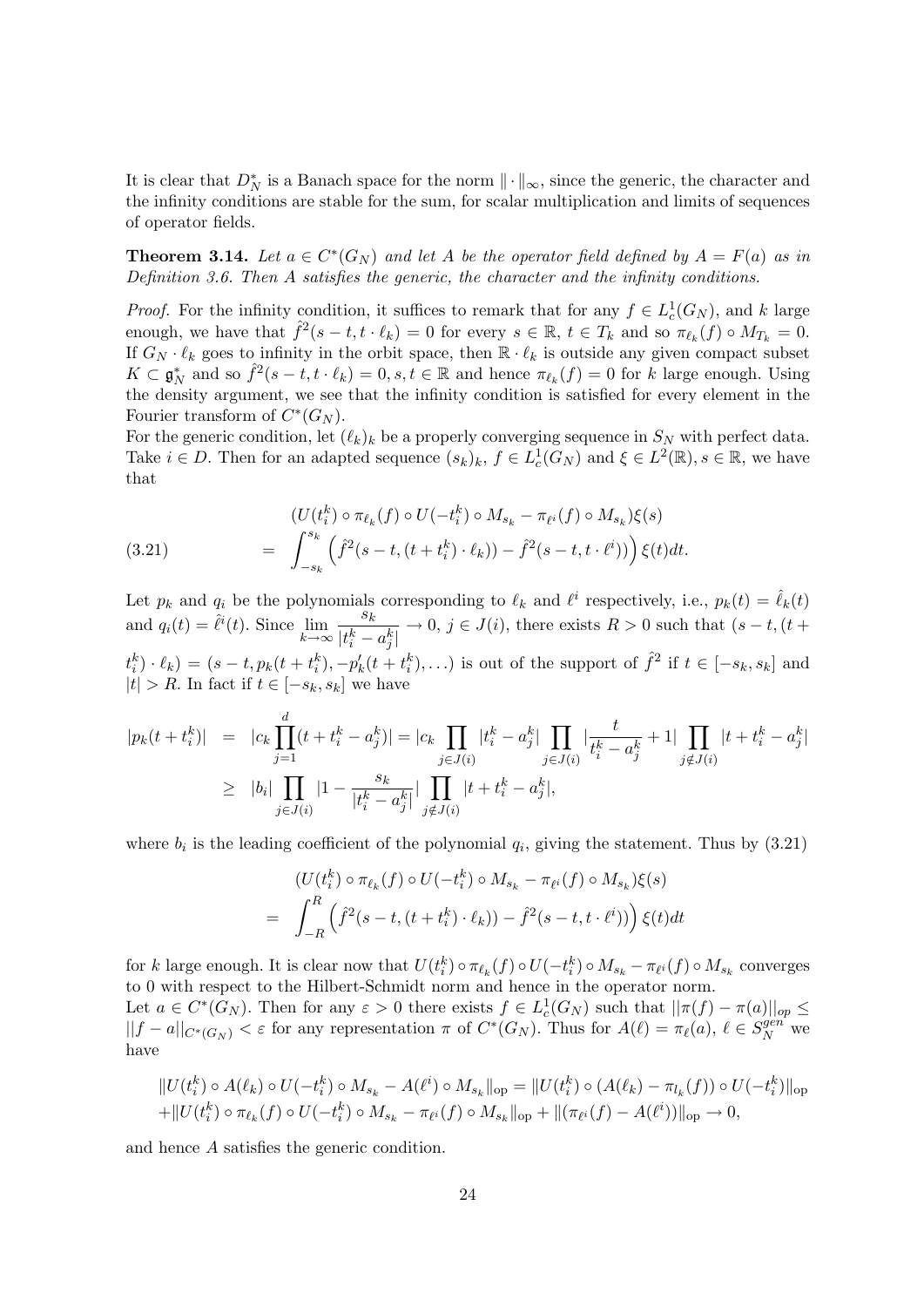Choose now  $i \in C$ . By (3.19), for  $k \in \mathbb{N}, s \in \mathbb{R}, \xi \in L^2(\mathbb{R}), f \in L_c^1(G_N)$ 

$$
U(t_i^k) \circ \pi_{\ell_k}(f) \circ U(-t_i^k) \circ M_{s_k \rho_i^k} - \nu(F(f(0)))(i,k) \circ M_{s_k \rho_i^k}(\xi)(s)
$$
  
= 
$$
\int_{-s_k \rho_i^k}^{s_k \rho_i^k} (\int_{\mathbb{R}} \hat{f}^2(s-t, (t+t_i^k) \cdot \ell_k)) - \hat{f}^2(s-t, -\frac{b}{s_k} + p^i(\frac{t}{\rho_i^k}), 0..., 0)
$$
  

$$
\overline{\eta(b)} \eta(s_k(p^i(\frac{s}{\rho_i^k}) - p^i(\frac{t}{\rho_i^k})) + b)db)\xi(t)dt +
$$
  

$$
\int_{-s_k}^{s_k} (\int_{\mathbb{R}} \hat{f}^2(s-t, (t+t_i^k) \cdot \ell_k)) \overline{\eta(b)} (\eta(b) - \eta(s_k(p^i(\frac{s}{\rho_i^k}) - p^i(\frac{t}{\rho_i^k})) + b))db)\xi(t)dt.
$$

In order to show that

$$
(3.22) \t\t ||U(t_i^k) \circ \pi_{\ell_k}(f) \circ U(-t_i^k) \circ M_{s_k \rho_i^k} - \nu(F(f(0)))(i,k) \circ M_{s_k \rho_i^k} || \to 0, \ k \to \infty,
$$

consider

$$
q(k,i)(s,b) = \int_{-s_k \rho_i^k}^{s_k \rho_i^k} (\hat{f}^2(s-t,(t+t_i^k)\cdot \ell_k)) - \hat{f}^2(s-t, -\frac{b}{s_k} + p^i(\frac{t}{\rho_i^k}), 0..., 0))
$$

$$
\eta(s_k(p^i(\frac{s}{\rho_i^k}) - p^i(\frac{t}{\rho_i^k})) + b))\xi(t)dt = u(k,i) + v(k,i),
$$

where

$$
u(k,i)(s,b) = \int_{-s_k \rho_i^k}^{s_k \rho_i^k} (\hat{f}^2(s-t, p_k(t+t_i^k), -p_k'(t+t_i^k), \ldots) - \hat{f}^2(s-t, p_k(t+t_i^k), 0, \ldots))
$$
  

$$
\eta(s_k(p^i(\frac{s}{\rho_i^k}) - p^i(\frac{t}{\rho_i^k})) + b))\xi(t)dt,
$$
  

$$
v(k,i)(s,b) = \int_{-s_k \rho_i^k}^{s_k \rho_i^k} (\hat{f}^2(s-t, p_k(t+t_i^k), 0, \ldots) - \hat{f}^2(s-t, -\frac{b}{s_k} + p^i(\frac{t}{\rho_i^k}), 0, \ldots))
$$
  

$$
\eta(s_k(p^i(\frac{s}{\rho_i^k}) - p^i(\frac{t}{\rho_i^k})) + b))\xi(t)dt.
$$

and let

$$
w(k,i)(s) = \int_{\mathbb{R}} \int_{-s_k}^{s_k} \left( \int_{\mathbb{R}} \hat{f}^2(s-t, (t+t_i^k) \cdot \ell_k) \right) \overline{\eta(b)} (\eta(b) - \eta(s_k(p^i(\frac{s}{\rho_i^k}) - p^i(\frac{t}{\rho_i^k})) + b)) db) \xi(t) dt.
$$

Our aim is to prove that for  $p(s, b) = 1_{\mathbb{R} \times \text{supp}(\eta)}(s, b)$ 

$$
(3.23) \t\t ||u(k,i)p||_2 \le \omega_k ||\xi||_2, ||v(k,i)p||_2 \le \delta_k ||\xi||_2 \text{ and } ||w(k,i)||_2 \le r_k ||\xi||_2
$$

with  $\omega_k, \delta_k, r_k \to 0$  as  $k \to \infty.$  This will imply

$$
\int_{\mathbb{R}} |\int_{\mathbb{R}} (q(k,i)(s,b)) \overline{\eta(b)} db|^2 ds \le ||q(k,i)||_2^2 ||\eta||_2 \le (\omega_k + \delta_k)^2 ||\xi||_2^2
$$

which together with  $||w(k, i)||_2 \le r_k||\xi||_2$  will give (3.22).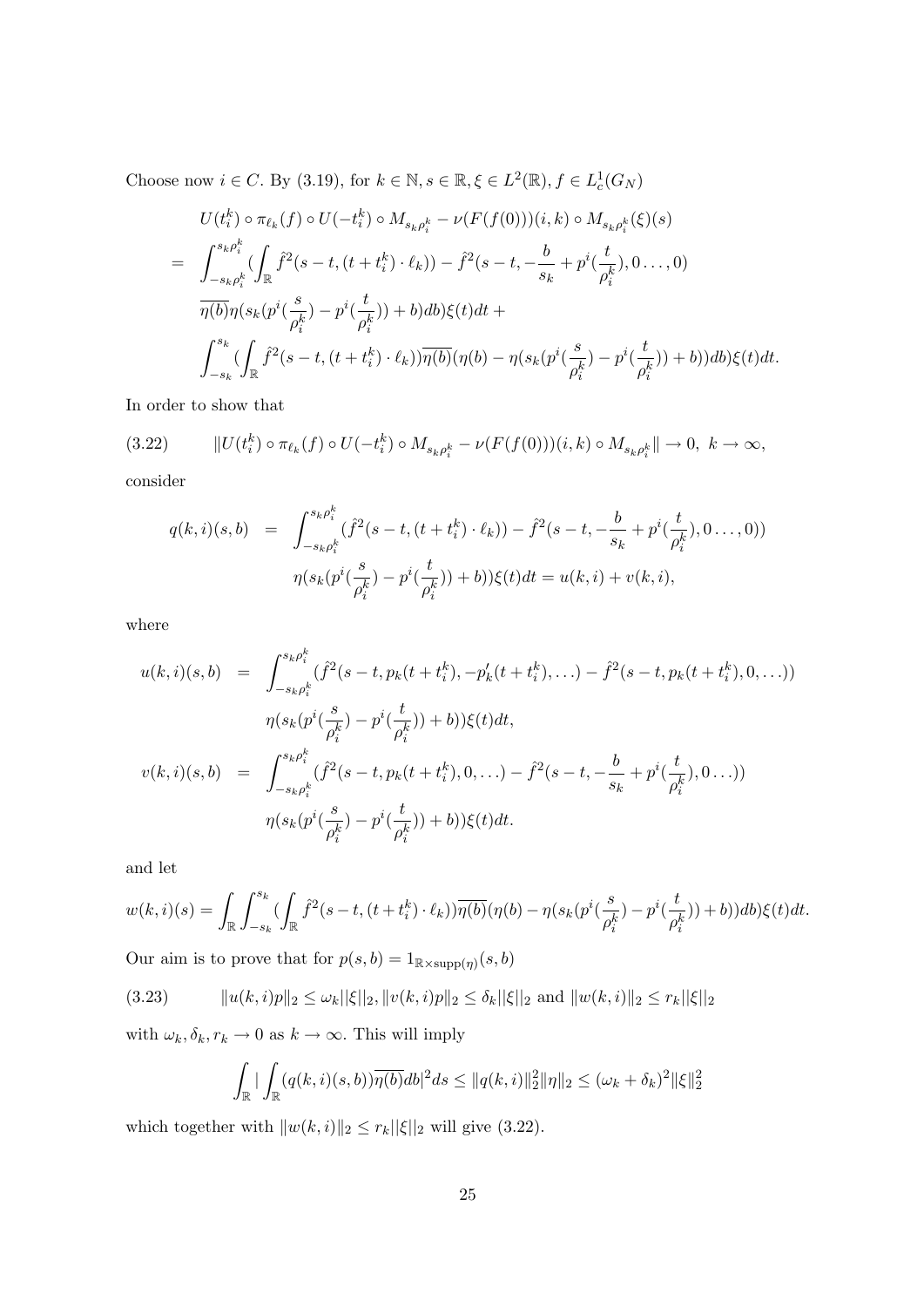To see this we note first that since  $\frac{s_k \rho_i^k}{|a_k^j - t_i^k|} \to 0$  if  $j \notin L(i)$ , we have that for  $|t| \le s_k \rho_i^k$ 

$$
|p_k(t + t_i^k)| = |c_k \prod_{j=1}^d (t + t_i^k - a_j^k)| = |c_k \prod_j |t_i^k - a_j^k| \prod_{j \notin L(i)} |\frac{t}{t_i^k - a_j^k} + 1| \prod_{j \in L(i)} |\frac{t}{t_i^k - a_j^k} + 1|
$$
  

$$
\geq \sigma \prod_{j \notin L(i)} |1 - \frac{s_k \rho_i^k}{|t_i^k - a_j^k|} |\prod_{j \in L(i)} |\frac{|t|}{\rho_i^k} \frac{\rho_i^k}{|t_i^k - a_j^k|} - 1|
$$

for some  $\sigma > 0$ . Thus for large k there exists  $R > 0$  such that  $\hat{f}^2(s-t, p_k(t+t_i^k), -p'_k(t+t_i^k))$  $t_i^k$ ,...) = 0 and  $\hat{f}^2(s-t, p_k(t+t_i^k), 0, ...) = 0$  if  $|t| < s_k \rho_i^k$  and  $|t| > R\rho_i^k$ . Hence the integration over the interval  $[-s_k, s_k]$  can be replaced by the integration over  $[-R\rho_i^k, R\rho_i^k]$  in the expression for  $u(k, i)$ ,  $v(k, i)p$  and  $w(k, i)$ . Since  $f \in L_c^1(G_N)$  we have that

$$
|\hat{f}^2(s-t, p_k(t+t_i^k), 0, \ldots) - \hat{f}^2(s-t, p^i(\frac{t}{\rho_i^k}) - \frac{b}{s_k}, 0, \ldots)| \le C|p_k(t+t_i^k) - p^i(\frac{t}{\rho_i^k}) + \frac{b}{s_k}| \frac{1}{1+|t-s|^m}
$$

for some constant  $C > 0$  and  $m \in \mathbb{N}$ ,  $m \ge 2$ . This gives

$$
||v(k,i)p||_{2}^{2} = C \int_{\mathbb{R}^{2}} \left| \int_{-R\rho_{i}^{k}}^{R\rho_{i}^{k}} \eta(s_{k}(p^{i}(\frac{s}{\rho_{i}^{k}}) - p^{i}(\frac{t}{\rho_{i}^{k}}) + b) \right|
$$
\n
$$
(p_{k}(t + t_{i}^{k}) - p^{i}(\frac{t}{\rho_{i}^{k}}) + \frac{b}{s_{k}}) \frac{\xi(t)}{1 + |t - s|^{m}} dt \right|^{2} ds db
$$
\n
$$
\leq \frac{3C}{s_{k}^{2}} \int_{\mathbb{R}^{2}} \int_{-R\rho_{i}^{k}}^{R\rho_{i}^{k}} \left| \eta(s_{k}(p^{i}(\frac{s}{\rho_{i}^{k}}) - p^{i}(\frac{t}{\rho_{i}^{k}}) + b) \right|
$$
\n
$$
(b + s_{k}(p^{i}(\frac{s}{\rho_{i}^{k}}) - p^{i}(\frac{t}{\rho_{i}^{k}})) \frac{\xi(t)}{1 + |t - s|^{m}} dt \right|^{2} ds db
$$
\n
$$
+ 3C \int_{\mathbb{R}^{2}} \int_{-R\rho_{i}^{k}}^{R\rho_{i}^{k}} \left| \eta(s_{k}(p^{i}(\frac{s}{\rho_{i}^{k}}) - p^{i}(\frac{t}{\rho_{i}^{k}})) + b)(p_{k}(t + t_{i}^{k}) - p^{i}(\frac{t}{\rho_{i}^{k}})) \frac{\xi(t)}{1 + |t - s|^{m}} dt \right|^{2} ds db
$$
\n
$$
+ 3C \int_{\mathbb{R}^{2}} \int_{-R\rho_{i}^{k}}^{R\rho_{i}^{k}} \left| \xi(t)\eta(s_{k}(p^{i}(\frac{s}{\rho_{i}^{k}}) - p^{i}(\frac{t}{\rho_{i}^{k}})) + b)(p^{i}(\frac{t}{\rho_{i}^{k}}) - p^{i}(\frac{s}{\rho_{i}^{k}})) \frac{1}{1 + |t - s|^{m}} dt \right|^{2} ds db
$$
\n
$$
\leq \frac{C_{1}}{s_{k}^{2}} \int_{\mathbb{R}^{2}} \int_{-R\rho_{i}^{k}}^{R\rho_{i}^{k}} \left| \xi(t)\tilde{\eta}(s_{
$$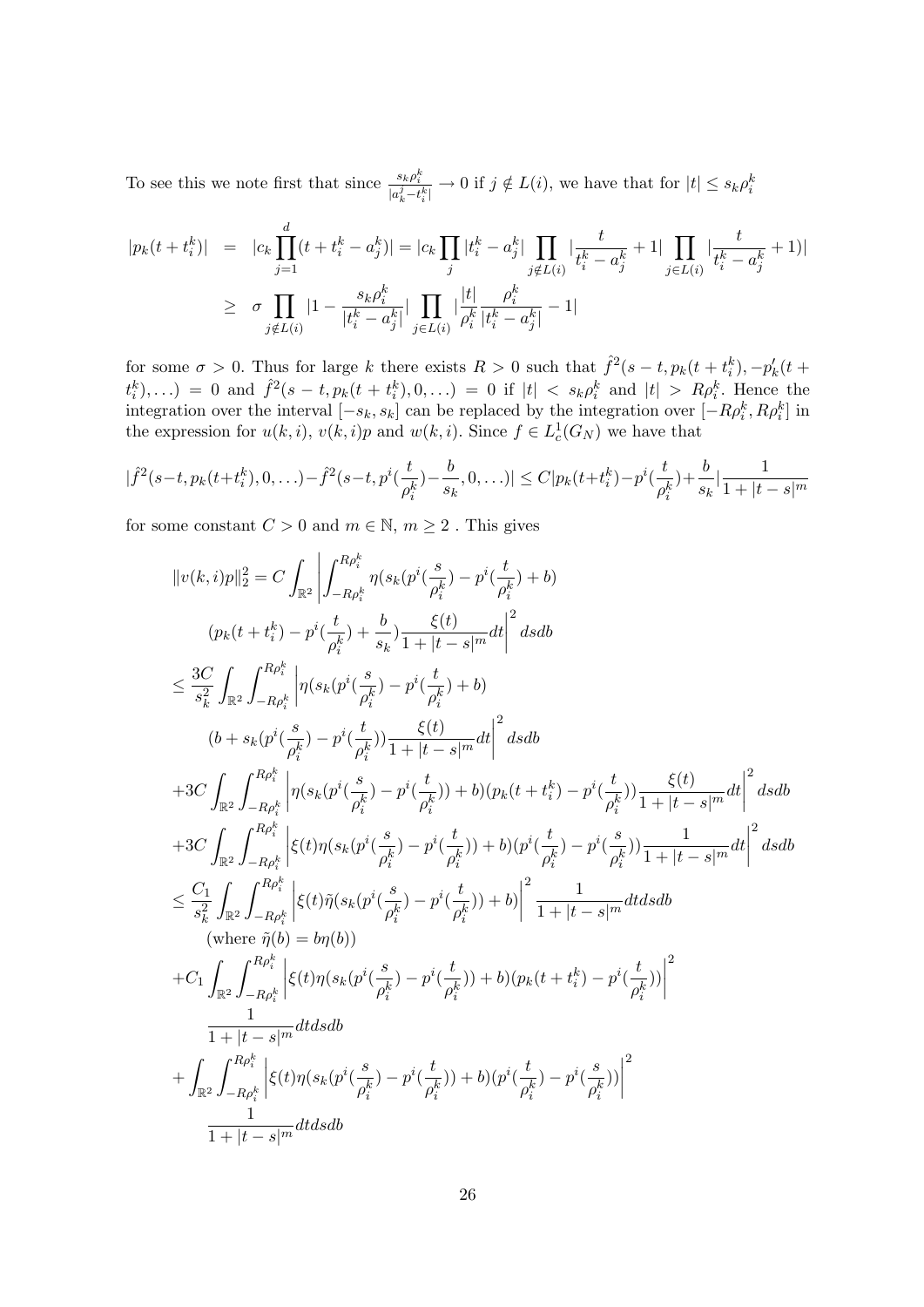$$
\leq \frac{C_2}{s_k^2} \|\tilde{\eta}\|_2^2 \|\xi\|_2^2 + C_2 \|\eta\|_2^2 \int_{-R}^R |\xi(t\rho_i^k)|^2 |p_k(t\rho_i^k + t_i^k) - p^i(t)|^2 \rho_i^k dt
$$
  
+ 
$$
C_3 \|\eta\|_2^2 \int_{\mathbb{R}} \int_{-R\rho_i^k}^{R\rho_i^k} |\xi(t)|^2 \left| p^i(\frac{t}{\rho_i^k}) - p^i(\frac{s}{\rho_i^k}) \right|^2 \frac{1}{1 + |t - s|^m} dt ds
$$

As  $p_k(t\rho_i^k + t_i^k) - p^i(t)$  converges to 0 uniformly on each compact,

$$
\int_{-R}^{R} |\xi(t\rho_i^k)|^2 |p_k(t\rho_i^k + t_i^k) - p^i(t)|^2 \rho_i^k dt \le r_k \|\xi\|_2^2
$$

with  $r_k \to 0$  as  $k \to \infty$ . Moreover,  $p^i(\frac{t}{t})$  $\rho_i^k$  $) - p^i(\frac{s}{q})$  $\rho_i^k$  $) = \frac{t-s}{t}$  $\rho_i^k$  $\sum$ l  $\alpha_l(\frac{t}{t})$  $\rho_i^k$  $\beta_l(\frac{t-s}{k})$  $\rho_i^k$ ) for some finite number of polynomials  $\alpha_l$ ,  $\beta_l$  which do not depend on k. Thus

$$
\int_{\mathbb{R}} \int_{-R\rho_i^k}^{R\rho_i^k} |\xi(t)|^2 \left| p^i(\frac{t}{\rho_i^k}) - p^i(\frac{s}{\rho_i^k}) \right|^2 \frac{1}{1 + |t - s|^m} dt ds
$$
\n
$$
= \int_{\mathbb{R}} \int_{-R\rho_i^k}^{R\rho_i^k} |\xi(t)|^2 \left| \frac{t - s}{\rho_i^k} \sum_l \alpha_l(\frac{t}{\rho_i^k}) \beta_l(\frac{t - s}{\rho_i^k}) \right|^2 \frac{1}{1 + |t - s|^m} dt ds
$$
\n
$$
\leq \frac{C_4}{(\rho_i^k)^2} \int_{-R\rho_i^k}^{R\rho_i^k} |\xi(t)|^2 dt \leq \frac{C_4}{(\rho_i^k)^2} \|\xi\|_2^2
$$

for a properly chosen  $m$ . It follows now that

$$
||v(k,i)p||_2 \le \delta_k ||\xi||_2
$$

for some  $\delta_k \to 0$  as  $k \to \infty$ . For  $w(k, i)$  we have

$$
\|w(k,i)\|^2 = \int_{\mathbb{R}} \left| \int_{-R\rho_i^k}^{R\rho_i^k} \int_R \hat{f}^2(s-t,(t+t_i^k)\cdot \ell_k) \overline{\eta(b)} \right|
$$
  

$$
(\eta(b) - \eta(s_k(p^i(\frac{s}{\rho_i^k}) - p^i(\frac{t}{\rho_i^k})) + b))\xi(t)dbdt \right|^2 ds
$$
  

$$
\leq C \| \eta \|_2^2 \int_{\mathbb{R}} \left| \int_{-R\rho_i^k}^{R\rho_i^k} |s_k(p^i(\frac{s}{\rho_i^k}) - p^i(\frac{t}{\rho_i^k}))| \frac{1}{1 + |t - s|^m} |\xi(t)| dt \right|^2 ds
$$
  

$$
\leq C \| \eta \|_2^2 \int_{R} \int_{-R\rho_i^k}^{R\rho_i^k} |s_k(p^i(\frac{s}{\rho_i^k}) - p^i(\frac{t}{\rho_i^k}))|^2 \frac{1}{1 + |t - s|^m} |\xi(t)|^2 dt ds
$$

for some constant  $C$ . Then using the previous arguments we get

$$
||w(k,i)||^2 \le \frac{Ds_k^2}{(\rho_i^k)^2} ||\xi||_2^2 ||\eta||_2^2.
$$

As  $\frac{s_k}{\rho_i^k} \to 0$  we get the desired inequality for  $w(k, i)$ .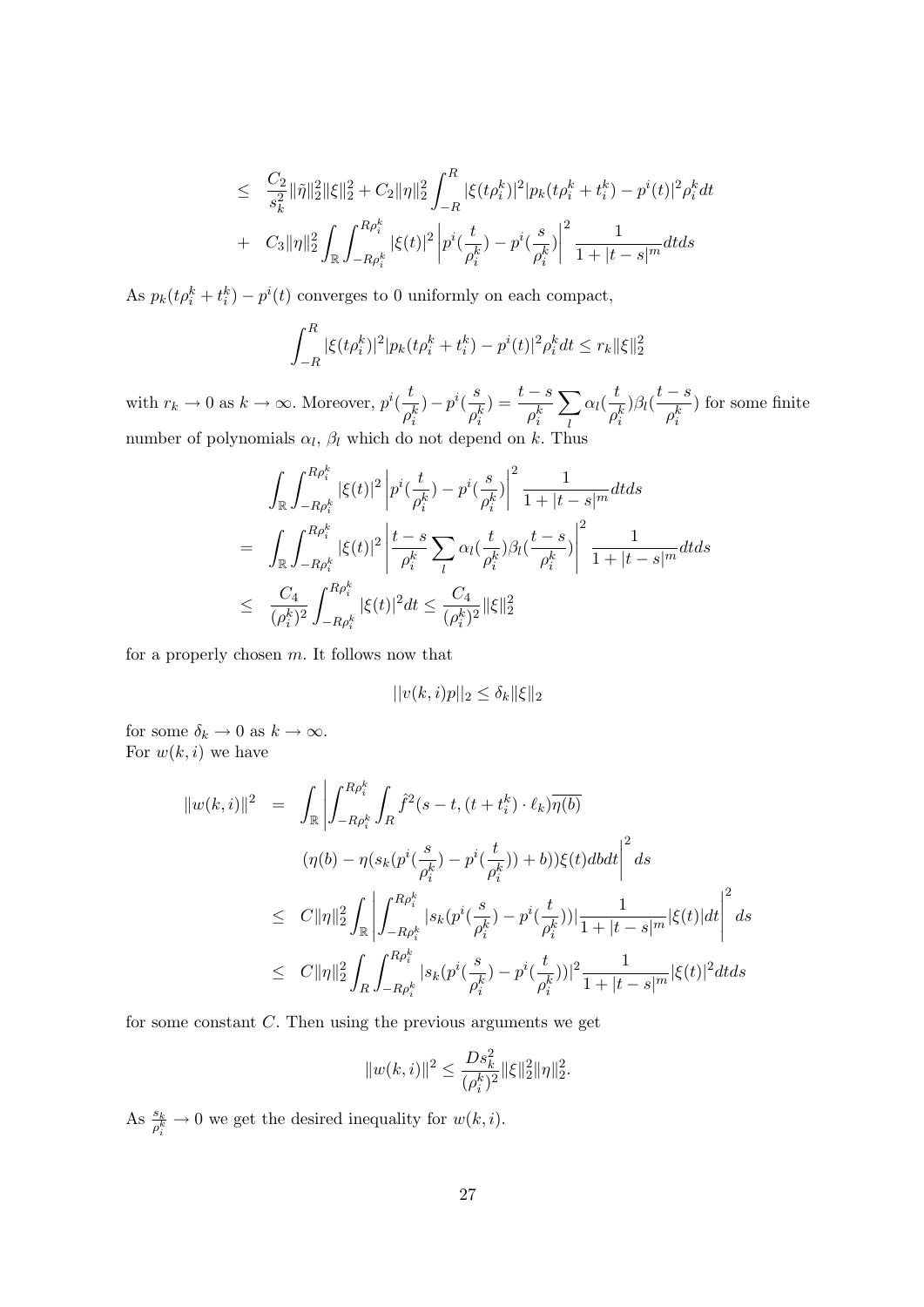To prove the inequality for  $u(k, i)$  we have as in the previous case that

$$
|\hat{f}^2(s-t, p_k(t+t_i^k), -p'_k(t+t_i^k), \ldots) - \hat{f}^2(s-t, p_k(t+t_i^k), 0, \ldots)|
$$
  
 
$$
\leq C(\sum_{n=1}^{N-2} |p_k^{(n)}(t+t_i^k)|^2)^{1/2} \frac{1}{1+|t-s|^m}
$$

for some constant  $C > 0$  and  $m \in \mathbb{N}$ ,  $m \geq 2$ ; here  $p_k^{(n)}$  $k^{(n)}$  denotes the *n*-th derivative of  $p_k$ . For  $n=1$  we have

$$
|p_k'(t+t_i^k)|=|c_k\prod_j(t_i^k-a_k^j)|\sum_l\frac{1}{(t_i^k-a_k^l)}\prod_{j\neq l}(\frac{t}{t_i^k-a_k^j}+1)|\leq \sigma\frac{1}{\rho_i^k}\left(\frac{|t|}{\rho_i^k}+1\right)^{d-1}
$$

for some constant  $\sigma > 0$ . Similar inequalities hold for higher order derivatives  $p_k^{(n)}$  $x_k^{(n)}(t + t_i^k)$ which show that

$$
||u(k,i)||_{2}^{2} =
$$
\n
$$
= \int_{\mathbb{R}^{2}} |\int_{-R\rho_{i}^{k}}^{R\rho_{i}^{k}} (\hat{f}^{2}(s-t, p_{k}(t+t_{i}^{k}), -p_{k}'(t+t_{i}^{k}), \ldots) - \hat{f}^{2}(s-t, p_{k}(t+t_{i}^{k}), 0, \ldots))
$$
\n
$$
\eta(s_{k}(p^{i}(\frac{s}{\rho_{i}^{k}}) - p^{i}(\frac{t}{\rho_{i}^{k}})) + b))\xi(t)dt|^{2}dbds
$$
\n
$$
\leq \int_{\mathbb{R}^{2}} |\int_{-R\rho_{i}^{k}}^{R\rho_{i}^{k}} C(\sum_{n=1}^{N-2} |p_{k}^{(n)}(t+t_{i}^{k})|^{2})^{1/2} \frac{1}{1+|t-s|^{m}} \eta(s_{k}(p^{i}(\frac{s}{\rho_{i}^{k}}) - p^{i}(\frac{t}{\rho_{i}^{k}})) + b))\xi(t)dt|^{2}dbds
$$
\n
$$
\leq \frac{1}{\rho_{i}^{k}} \int_{\mathbb{R}^{2}} |\int_{-R\rho_{i}^{k}}^{R\rho_{i}^{k}} |p(\frac{|t|}{\rho_{i}^{k}})| \frac{1}{1+|t-s|^{m}} \eta(s_{k}(p^{i}(\frac{s}{\rho_{i}^{k}}) - p^{i}(\frac{t}{\rho_{i}^{k}})) + b))\xi(t)dt|^{2}dbds
$$
\n
$$
\leq \frac{C'}{\rho_{i}^{k}} ||\eta||_{2}^{2} ||\xi||_{2}^{2}
$$

for a polynomial p. Thus we get the required inequality for  $u(k, i)$  and hence

$$
\lim_{k \to \infty} ||U(t_i^k) \circ \pi_{\ell_k}(f) \circ U(-t_i^k) \circ M_{s_k \rho_i^k} - \nu(F(f(0)))(i,k) \circ M_{s_k \rho_i^k}||_{\text{op}} = 0.
$$

To show now that the character condition holds for the fields  $A \in \widehat{C^*(G_N)}$  we use again the density of  $L_c^1(G_N)$  in  $C^*(G_N)$ .

 $\Box$ 

**Corollary 3.15.** Let  $(\pi_{\ell_k})_k$  be a properly converging sequence in  $G_N$  with perfect data  $((t_i^k)_k, (\rho_i^k), (s_i^k))$ . Let  $i \in \tilde{C}$ . Then for every  $\varphi, \psi \in C^*(\mathbb{R}^2)$  we have that

$$
\lim_{k \to \infty} \|\nu(\varphi)(i,k) \circ \nu(\psi)(i,k) - \nu(\varphi\psi)(i,k)\|_{\text{op}} = 0.
$$

*Proof.* Indeed, if we take first  $\varphi, \psi$  in  $\mathcal{S}(\mathbb{R}^2)$ , then we can choose  $f, g \in \mathcal{S}(G_N)$ , such that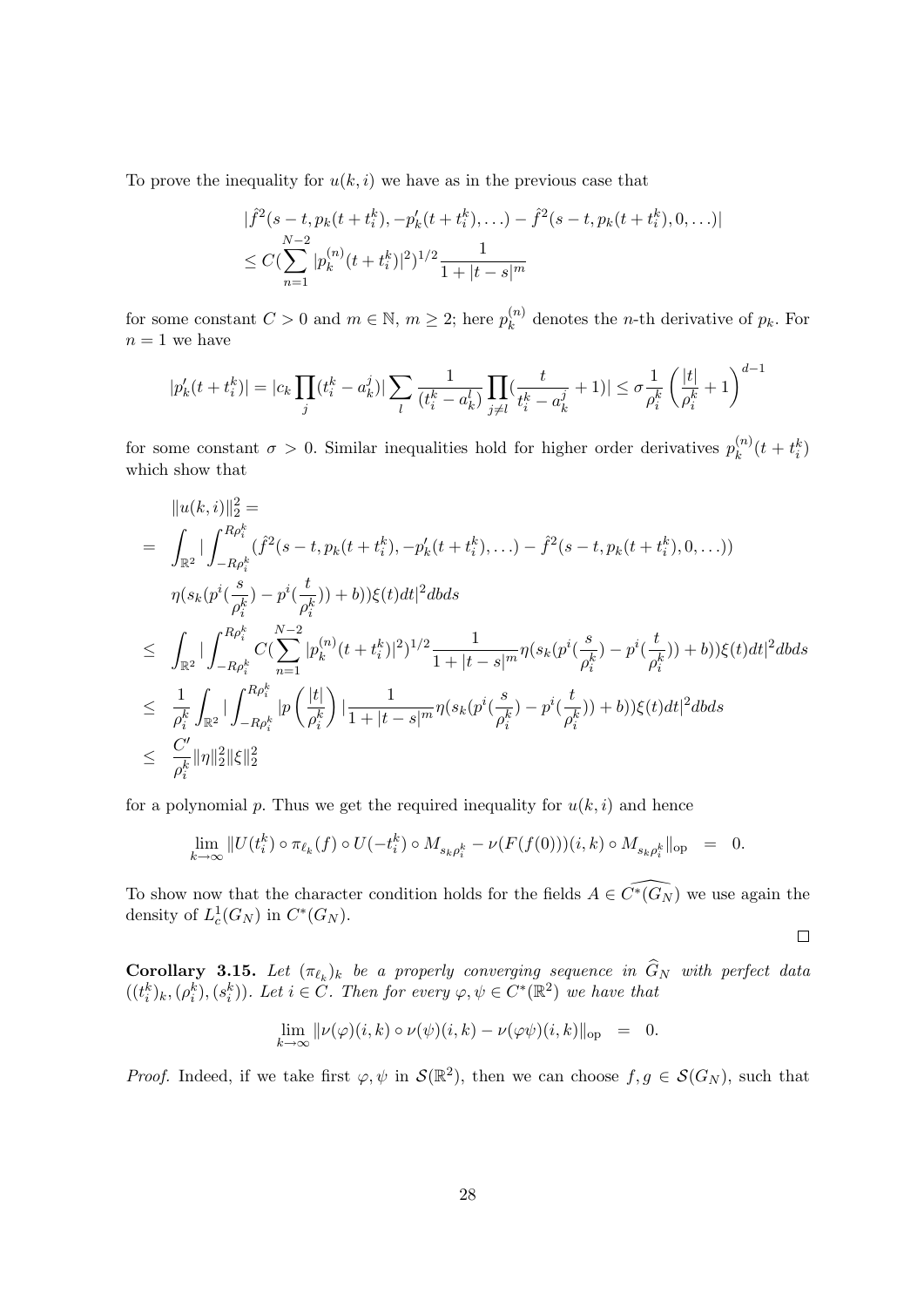$\rho(f) = \varphi, \rho(g) = \psi$  and so, by Proposition 3.11 and Theorem 3.14,

$$
\| \nu(i,k)(\varphi) \circ \nu(i,k)(\psi) - \nu(i,k)(\varphi\psi) \|_{\text{op}} \n\leq \| (\nu(i,k)(\varphi) \circ \nu(i,k)(\psi) - \nu(i,k)(\varphi\psi)) \circ M_{s_{k}\rho_{i}^{k}} \|_{\text{op}} \n+ \| (\nu(i,k)(\varphi) \circ \nu(i,k)(\psi) - \nu(i,k)(\varphi\psi)) \circ (\mathbb{I} - M_{s_{k}\rho_{i}^{k}}) \|_{\text{op}} \n\leq \| (\nu(i,k)(\varphi) \circ \nu(i,k)(\psi) \n- (U(t_{i}^{k}) \circ \pi_{\ell_{k}}(f) \circ U(-t_{i}^{k})) \circ (U(t_{i}^{k}) \circ \pi_{\ell_{k}}(g) \circ U(-t_{i}^{k}))) \circ M_{s_{k}\rho_{i}^{k}} \|_{\text{op}} \n+ \| (U(t_{i}^{k}) \circ \pi_{\ell_{k}}(f * g) \circ U(-t_{i}^{k}) - \nu(i,k)(\varphi\psi)) \circ M_{s_{k}\rho_{i}^{k}} \|_{\text{op}} \n+ \| (\nu(i,k)(\varphi) \circ \nu(i,k)(\psi) - \nu(i,k)(\varphi\psi)) \circ (\mathbb{I} - M_{s_{k}\rho_{i}^{k}}) \|_{\text{op}} \n\leq \| (\nu(i,k)(\varphi) - (U(t_{i}^{k}) \circ \pi_{\ell_{k}}(f) \circ U(-t_{i}^{k})) \circ (\mathbb{I} - M_{s_{k}\rho_{i}^{k}}) \circ \nu(i,k)(\psi) \circ M_{s_{k}\rho_{i}^{k}} \|_{\text{op}} \n+ \| (\nu(i,k)(\varphi) - (U(t_{i}^{k}) \circ \pi_{\ell_{k}}(f) \circ U(-t_{i}^{k})) \circ M_{s_{k}\rho_{i}^{k}} \circ \nu(i,k)(\psi) \circ M_{s_{k}\rho_{i}^{k}} \|_{\text{op}} \n+ \| ((U(t_{i}^{k}) \circ \pi_{\ell_{k}}(f) \circ U(-t_{i}^{k})) \circ (\nu(i,k)(\psi) - (U(t_{i}^{k}) \circ \pi_{\ell_{k}}(g) \circ U(-t_{i}^{k})) \circ M_{s_{k}\rho_{i}^{k}} \|_{\text{op}} \n+ \| ((U(t_{i}^{k}) \circ \pi_{
$$

The usual density condition shows that the statement holds for all  $\varphi, \psi \in C^*(\mathbb{R}^2)$ .  $\Box$ 

**Theorem 3.16.** The space  $D_N^*$  is a  $C^*$ -algebra, which is isomorphic with  $C^*(G_N)$  for every  $N \in \mathbb{N}, N \geq 3.$ 

*Proof.* Let us first show that  $D_N^*$  is a  $C^*$ -algebra. We prove first that  $D_N^*$  is closed under multiplication. Let  $A = (A(\ell), \ell \in S_N)$  and  $B = (B(\ell), \ell \in S_N)$  satisfy the generic condition and let  $(\pi_{\ell_k})_k \subset \hat{G}_N$  be a properly convergent sequence with perfect data such that for every limit point  $\pi_{l^i}, i \in D$ , and for every adapted real sequence  $(s_k)_k$  the fields A, B satisfy (3.20). Then

$$
\|U(t_i^k) \circ A(\ell_k) \circ B(\ell_k) \circ U(-t_i^k) \circ M_{s_k} - A(\ell^i) \circ B(\ell^i) \circ M_{s_k} \|_{\text{op}}
$$
  
\n
$$
\leq \|(U(t_i^k) \circ A(\ell_k) \circ U(-t_i^k) \circ M_{s_k} - A(\ell^i) \circ M_{s_k}) \circ U(t_i^k) \circ B(\ell_k) \circ U(-t_i^k) \circ M_{s_k} \|_{\text{op}}
$$
  
\n
$$
+ \|A(\ell^i) \circ M_{s_k} \circ (U(t_i^k) \circ B(\ell_k) \circ U(-t_i^k) \circ M_{s_k} - B(\ell^i) \circ M_{s_k}) \|_{\text{op}}
$$
  
\n
$$
+ \|U(t_i^k) \circ A(\ell_k) \circ U(-t_i^k) \circ (1 - M_{s_k}) \circ (U(t_i^k) \circ B(\ell_k) \circ U(-t_i^k) \circ M_{s_k} - B(\ell^i) \circ M_{s_k}) \|_{\text{op}}
$$
  
\n
$$
+ \|A(\ell^i) \circ (1 - M_{s_k}) \circ B(\ell^i) \circ M_{s_k} \|_{\text{op}}
$$
  
\n
$$
+ \|U(t_i^k) \circ A(\ell_k) \circ U(-t_i^k) \circ (1 - M_{s_k}) \circ B(\ell^i) \circ M_{s_k} \|_{\text{op}}.
$$

Since  $B(\ell^i)$  is compact and  $\mathbb{I} - M_{s_k}$  converges to 0 strongly,  $\|(\mathbb{I} - M_{s_k}) \circ B(\ell^i)\|_{\text{op}} \to 0$  giving that the product  $A(\ell) \circ B(\ell)$  satisfies the generic condition.

To see that the character condition is closed under multiplication we argue as before, but use  $\|(\mathbb{I} - M_{s_k \rho_i^k}) \circ \nu(\varphi)(i,k) \circ M_{s_k \rho_i^k}\|_{\text{op}} \to 0$  which is due to Propsition 3.11.

The infinity condition is clearly closed under multiplication of fields.

By Theorem 3.14, the Fourier transform F maps  $C^*(G_N)$  into  $D_N^*$  Let us show that F is also onto. By the Stone-Weierstrass approximation theorem, we must only prove that the dual space of  $D_N^*$  is the same as the dual space of  $C^*(G_N)$ . We proceed by induction on N. If  $N = 3$ , then  $G_N$  is the Heisenberg group and the statement follows from Theorem 2.16. Let  $\pi \in \widehat{D_N^*}.$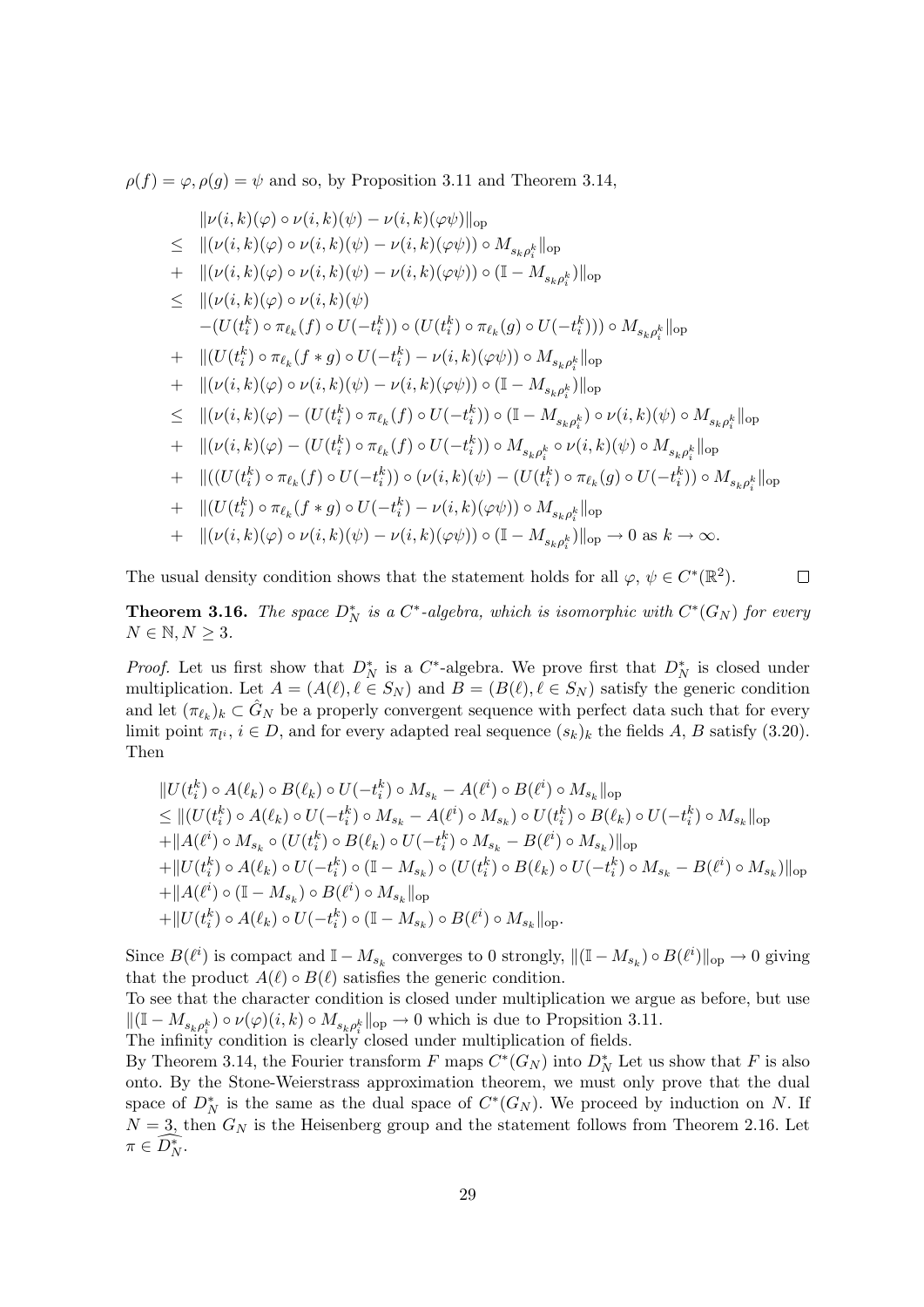Let for  $M = 3, \dots N - 1$ ,  $R_M : D_N^* \to D_M^*$  be the restriction map, i.e. denote by  $q_M : \mathfrak{g}_N \to$  $\mathfrak{g}_N/\mathfrak{b}_{N-M} \simeq \mathfrak{g}_M$  the quotient map and by  $q_M^t : \mathfrak{g}_M^* \simeq \mathfrak{b}_{N-M}^{\perp} \to \mathfrak{g}_N^*$  its transpose. Then for an operator field  $A \in D_N^*$  we define the operator field  $R_M(A)$  over  $S_M^{\text{gen}}$  by:

$$
R_M(A)(\tilde{\ell}) := A(q_M^t(\tilde{\ell})), \tilde{\ell} \in S_M^{\text{gen}}.
$$

It follows from the definition of  $D_N^*$  that the image of  $R_M$  is contained in  $D_M^*$ . Hence  $R_M$  is a homomorphism of  $C^*$ -algebras, whose kernel  $I_M$  is the ideal

$$
I_M = \{ A \in D_N^*, A(\ell) = 0 \text{ for all } \ell \in S_N \cap \mathfrak{b}_{N-M}^{\perp} \}.
$$

Let  $Q_M : C^*(G_N) \to C^*(G_M) \simeq C^*(G_N / B_{N-M})$  be the canonical projection. Then the kernel of this projection is the ideal  $J_M := \{a \in C^*(G_N); \pi_\ell(a) = 0, \ell \in S_N \cap \mathfrak{b}_{N-M}^{\perp} \}$ . Let us write  $F_M$  for the Fourier transform  $C^*(G_M) \to D_M^*$ . With these notations we have the formula

(3.24) 
$$
R_M(F_N(a)) = F_M(a \text{ modulo } J_M), a \in C^*(G_N).
$$

Since by the induction hypothesis  $\widehat{D_M^*} = F_M(\widehat{C^*(G_M)})$  for every  $3 \leq M \leq N - 1$  we see from (3.24) that  $R_M(F_N(C^*(G_N))) = F_M(C^*(G_M)) = D_M^*$  and so the mapping  $R_M$  is surjective for such an M. Hence  $D_N^*/I_M \simeq C^*(G_M)$ . We have also  $I_{N-1} \subseteq I_{N-2} \subseteq \ldots \subseteq I_3$ . If  $\pi(I_{N-1}) = \{0\}$  then  $\pi \in G_N / B_1 \subset \widehat{G_N}$ .

Suppose now that  $\pi(I_{N-1}) \neq \{0\}$ . Let us show that  $I_{N-1} \simeq C_0(S_N^1, \mathcal{K}(L^2(\mathbb{R}))$ . It is clear from the definition of  $D_N^*$  that  $C_0(S_N^1, \mathcal{K}(L^2(\mathbb{R}))) \subset D_N^*$  and so is contained in  $I_{N-1}$ . It suffices to show now that  $I_{N-1} \subset C_0(S_N^1, \mathcal{K}(L^2(\mathbb{R})))$ . For that it is enough to see that for any element A in  $I_{N-1}$  and any sequence  $(\ell_k)_k$  in  $S_N^1$  for which either  $(\pi_{\ell_k})$  converges to infinity or to a representation  $\pi_\ell$  with  $\ell \notin S_N^1$ , we have that  $\lim_k ||A(\ell_k)||_{op} = 0$ . This follows from the infinity condition in the first case. In the second case no limit point of the sequence  $(\pi_{\ell_k})$  is in  $S^1_N$ by Remark 3.7. It suffices to show then that  $\lim_k ||A(\ell_k)||_{op} = 0$  for every subsequence with perfect data (also indexed by  $k$  for simplicity of notation). We have with the notations of Definition 3.12 that for  $k \in \mathbb{N}$ 

$$
A(\ell_k) = A(\ell_k) \circ M_{S_k} + A(\ell_k) \circ M_{T_k}.
$$

where  $S_k = \bigcup_i (t_i^k - s_k \rho_i^k, t_i^k + s_k \rho_i^k), T_k = \mathbb{R} \setminus S_k$ . Since  $A(\ell) = 0$  for every  $\pi_{\ell}$  in the limit set of the sequence  $(\pi_{\ell_k})_k$ , the generic and the character conditions say that

$$
\lim_{k} ||U(t_i^k) \circ A(\ell_k) \circ U(t_i^k) \circ M_{s_k \rho_i^k}||_{\text{op}} = 0.
$$

Hence

$$
\lim_k \|A(\ell_k) \circ M_{t^k_i, s_k \rho^k_i}\|_{\text{op}} = 0
$$

and since also

$$
\lim_k \|A(\ell_k)\circ M_{T_k}\|_{\mathrm{op}}=0
$$

it follows that  $\lim_k ||A(\ell_k)||_{op} = 0$ . Hence  $I_{N-1} \subset C_0(S_N^1, \mathcal{K}(L^2(\mathbb{R})))$  and so  $I_{N-1} =$  $C_0(S_N^1, \mathcal{K}(L^2(\mathbb{R})))$ . Finally  $\pi_{|I_{N-1}}$  is evaluation in some point  $\ell \in S_N^1$  and so  $\pi \in \widehat{G_N}$ . This finishes the proof of the theorem.

 $\Box$ 

Acknowledgements. We would like to thank K. Juschenko for the reference [Gor]. The second author was supported by the Swedish Research Council.